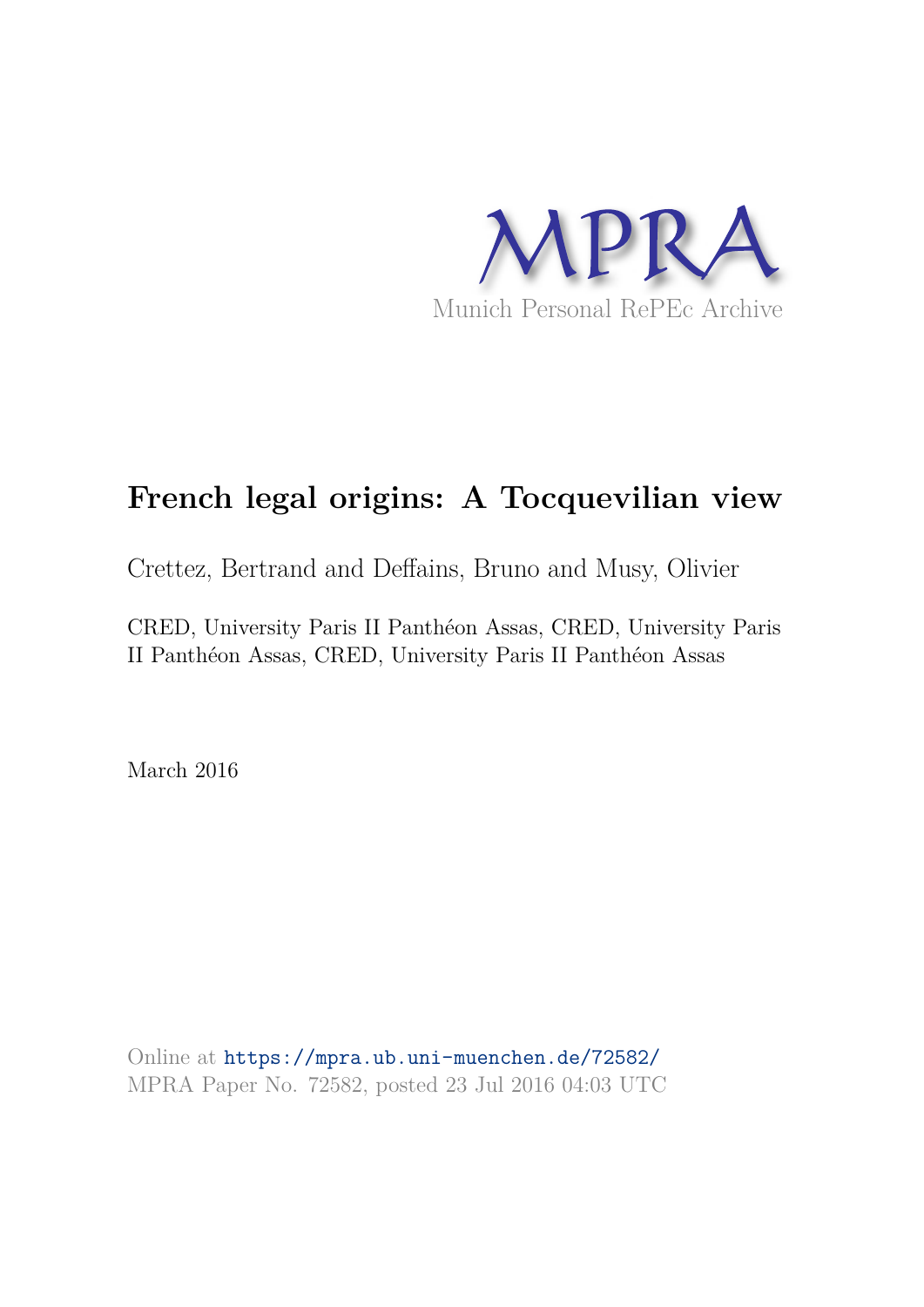## French Legal Origins: A Tocquevilian View<sup>∗</sup>

Bertrand Crettez<sup>†</sup>, Bruno Deffains‡ Olivier Musy<sup>§</sup>

#### **Abstract**

We provide an alternative explanation of French legal centralization. To do this we develop a rational choice model of the legal architecture around 1789 and the French Revolution. Following Tocqueville we propose to analyze the French movement towards legal centralization as the result of an increase in the aversion to inequality before the law. We show that legal centralization can be preferred to the "Ancien Régime" situation or intermediate legal decentralization if the aversion to legal differences is sufficiently strong. In addition, we show that when the legal system is centralized it is always optimal to allow some degree of judicial discretion. This result is consistent with the historical evidence that the Napoleonic codification, i.e., the culmination of French legal centralization, was associated with a higher degree of judicial discretion than at the beginning of the Revolution.

<sup>∗</sup>We thank David Lebris and the participants of the 32nd Annual Conference of the European Association of Law and Economics (EALE) congress in Vienna for very constructive comments and remarks.

<sup>&</sup>lt;sup>†</sup>Université Paris II Panthéon-Assas, CRED, 21 Rue Valette, 75005, Paris, France. Email: bertrand.crettez@u-paris2.fr.

<sup>&</sup>lt;sup>‡</sup>Université Paris II Panthéon-Assas, CRED, 21 Rue Valette, 75005, Paris, France. Email: bruno.deffains@u-paris2.fr.

<sup>&</sup>lt;sup>§</sup>Université Paris II Panthéon-Assas, CRED, 21 Rue Valette, 75005, Paris, France. Email: olivier.musy@u-paris2.fr.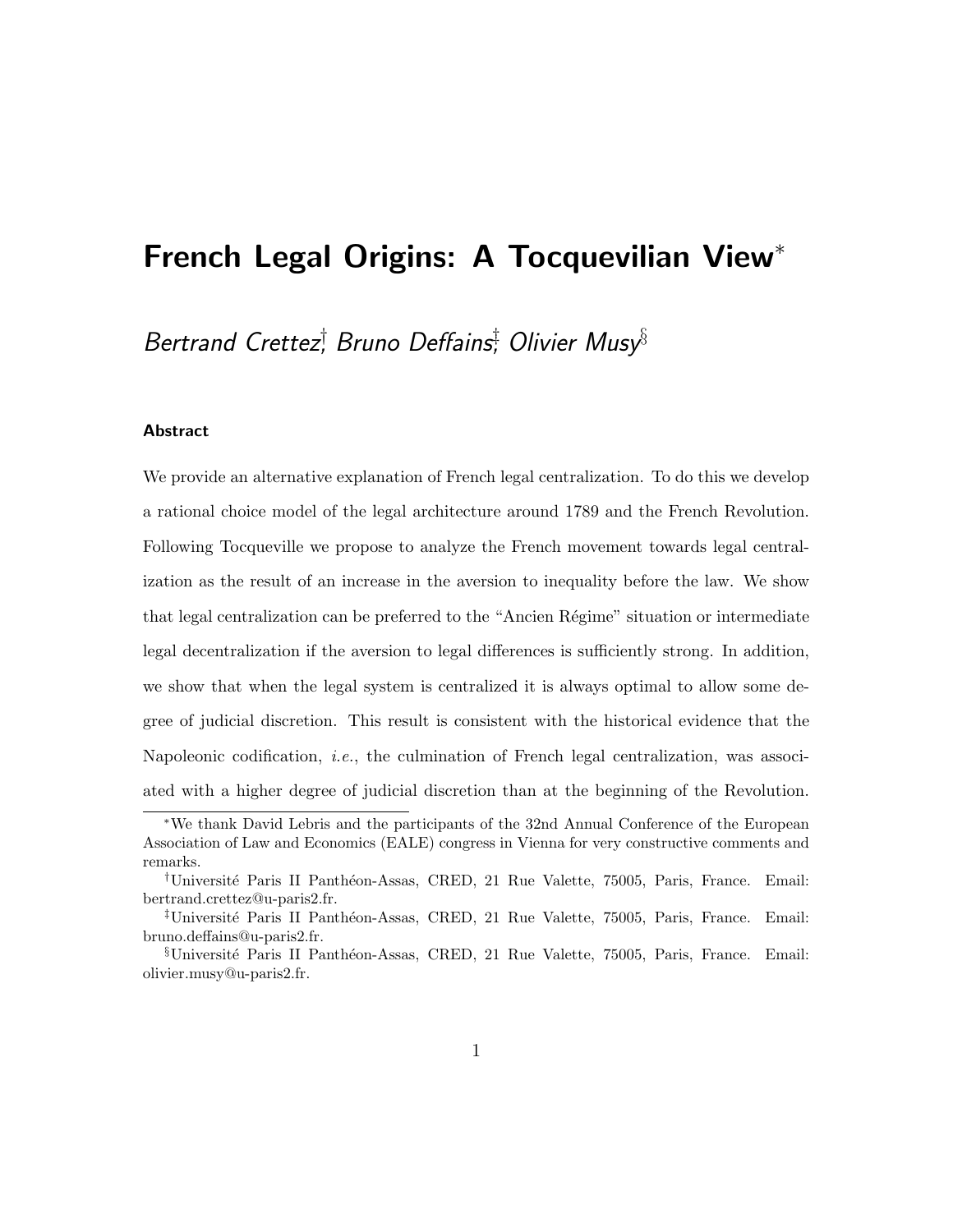This view contrasts with the interpretation of the Napoleonic codification as a means of transforming judges into automata.

JEL Classification: K40, N40.

Keywords : Aversion to inequality before the law, Codification, Legal origins, Legal centralization, French Revolution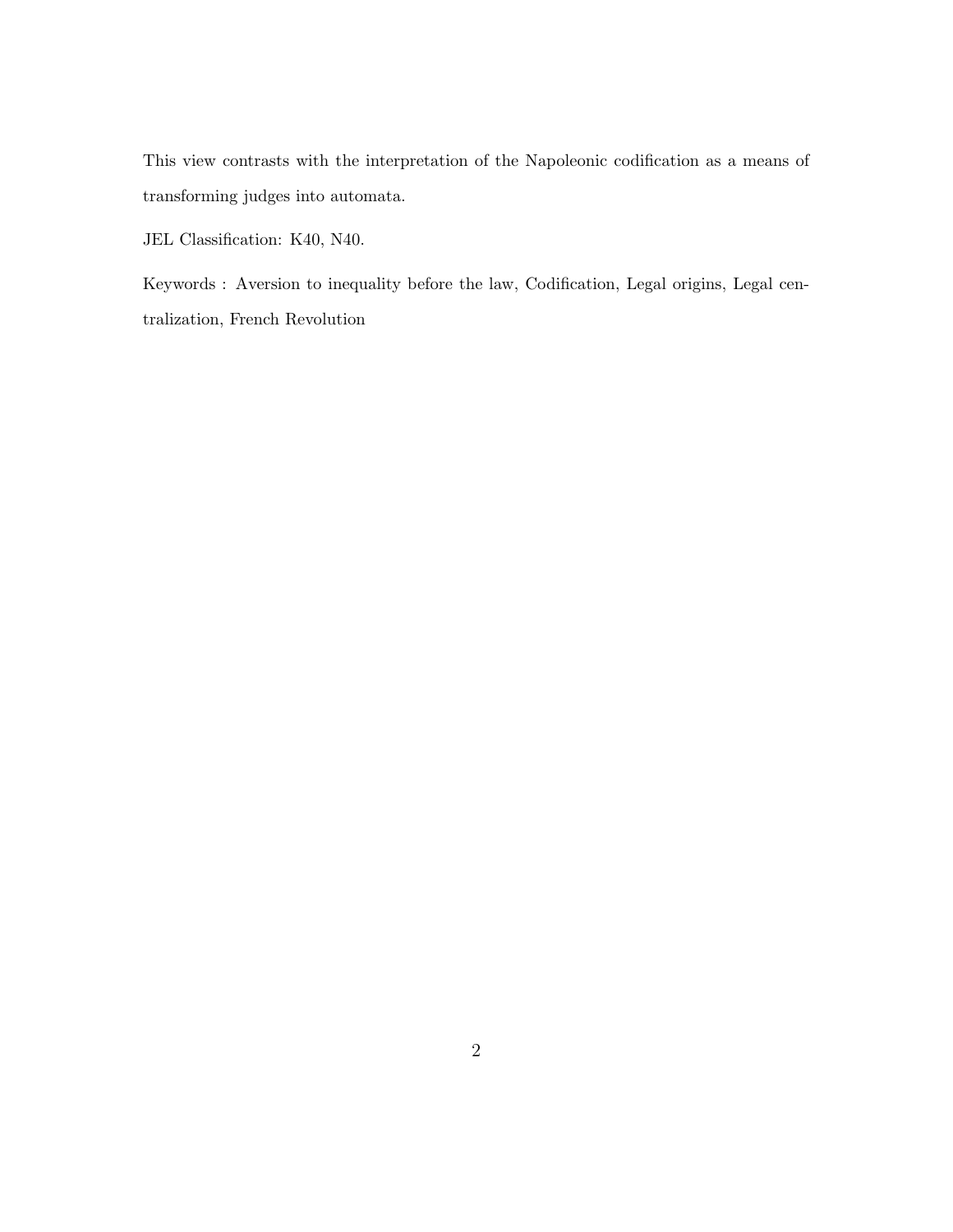#### 1 Introduction

Common law and civil laws differ along their principles and their applications. Some scholars claim that the differences between these legal systems are negligible or that they vanish over time (Armour et al., 2009; Crettez, Deffains, and Musy, 2014). On the contrary other authors claim that the disparities between laws in different countries are persistent and that legal origins matter since they correlate strongly with current economic outcomes (La Porta et al., 2008; Balas et al., 2008).

An important feature of legal divergence is the high degree of legal centralization in civil law countries like France, as opposed to common law countries like England. There are several explanations for the origins of this disparity. Glaeser and Shleifer (2002) argue that legal divergence between England and France started around the XIIIth and XIVth centuries. At that time, England chose a system of juries (leading later to a judge-made legal system) to counter balance the strong power of the king. By contrast France chose to let royal judges make judicial decisions (leading later to a centralized legal system) because local lords feared more their neighbors more than the king. Arruñada and Andonova (2005) date the beginning of legal centralization to the First French Empire when judges were still often noblemen and opponents of liberal reforms. Paradoxically, the only way to spur a free market economy was to promote a fully centralized legal system, in which the State was the source of the law. Johnson and Koyama (2014) propose yet another explanation of legal centralization. In their view, the rise of centralization took place during the XVIIth century to address the growing fiscal needs of the French Kingdom.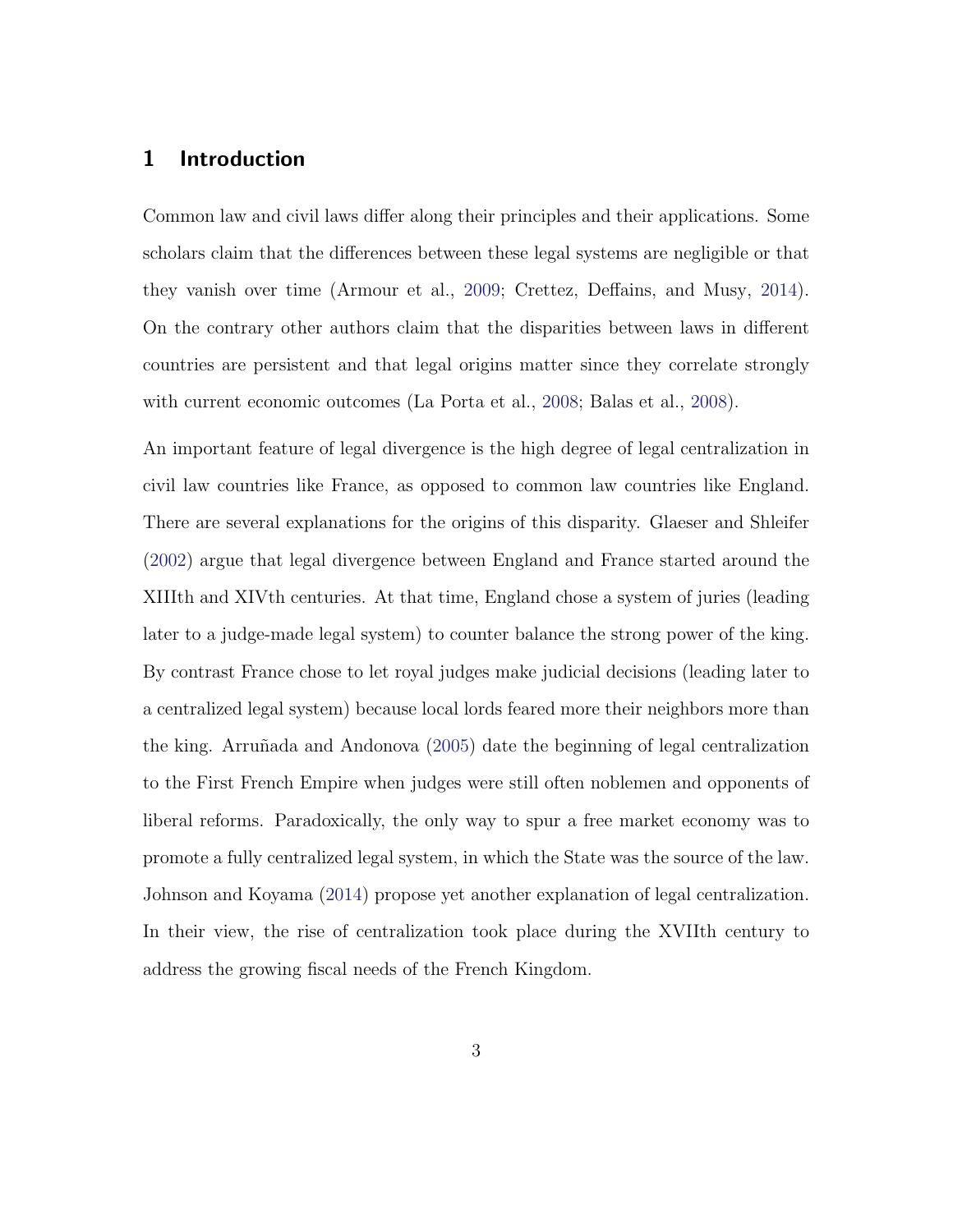In this paper, we provide an alternative explanation of French legal origins.<sup>1</sup> We develop a rational choice model of the legal architecture around 1789 and the Revolution. At this time, the National Assembly chose to implement a fully centralized and uniform legal system in order to impose the same set of legal rules for all citizens in the country. This legal equality was reached by abolishing the privileges granted to the nobility and the clergy, but also by removing local disparities in the production and application of legal rules.

A driving force in this evolution was the development of the philosophy of the Enlightenment during the XVIII century. Philosophers of the Enlightenment like Voltaire saw inequality before the law as one of the most significant weaknesses of the Ancient Regime. On the one hand, legal diversity was costly because it prevented the creation of a national market. On the other hand, legal diversity contradicted the principles of logic that had to be at the heart of any modern legal system. While in old legal regimes like Roman law legal rules had to be discovered, in a modern state these rules had to be rationally chosen. Since French legal diversity was the product of local customs from the past, it could hardly be the result of a rational choice. According to the main commentators of the period, notably Tocqueville, the desire for equality was particularly strong in France (Tocqueville, 1856). This strong desire for legal equality was certainly due to the legal differences between citizens, unlike in the United States. Legal uniformization and the control of the judiciary were among the first and most important decisions of the French National Assembly. Our model explains why a centralized legal system can be preferred to a decentralized one when

<sup>1</sup> Our paper belongs mostly to the genre called "law as the dependent variable" by Klerman (2015).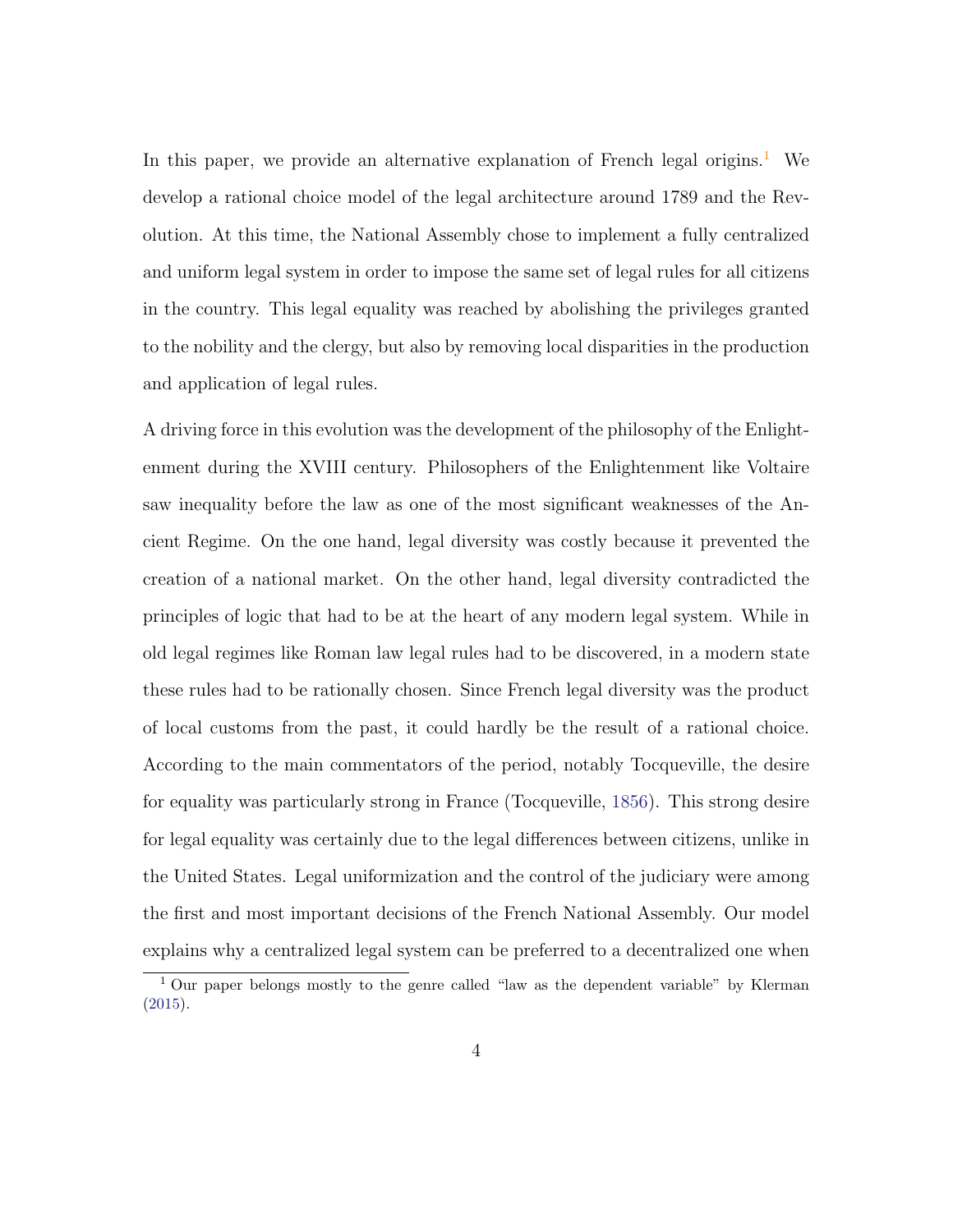the preference for legal equality arises.

Some revolutionary lawmakers, however, favored a few disparities in local laws. Among the alternative constructions considered the main one was proposed by a majoritary group of deputies called the "Girondins". Composed mainly of local dignitaries, the Girondins proposed a more decentralized political and judicial system and were described as "federalists" by their opponents (notably the "Montagnards", who came mainly from the Club of Jacobins).<sup>2</sup> Their proposals were ruled out and the whole faction was eliminated by their opponents. We propose an extension of our base model to take account of the case where laws can be made at an intermediate level. We show that this intermediate level of law-making is not preferred to the centralized solution when the taste for legal equality is sufficiently high.

The last step toward centralization was conducted during the Napoleonic era and culminated with the introduction of the Civil Code in 1804. A notable point was that despite the introduction of the Code Civil, judges' control weakened during the First French Empire compared to the beginning of the Revolution. To study this evolution we introduce judicial discretion in our model. We show that exercising full control over local judges' decisions is not optimal. In other words, the code does not need to be too precise. This conclusion contrasts with the view developed notably by Glaeser and Shleifer  $(2002)$  and Arruñada and Andonova  $(2005)$ , who consider that the Napoleonic regime aimed at controlling all legal decisions and removing judges' discretionary power.

The paper unfolds as follows. In section 2, we give an account of French legal history

<sup>2</sup> The term Jacobin still describes a person who supports state centralization.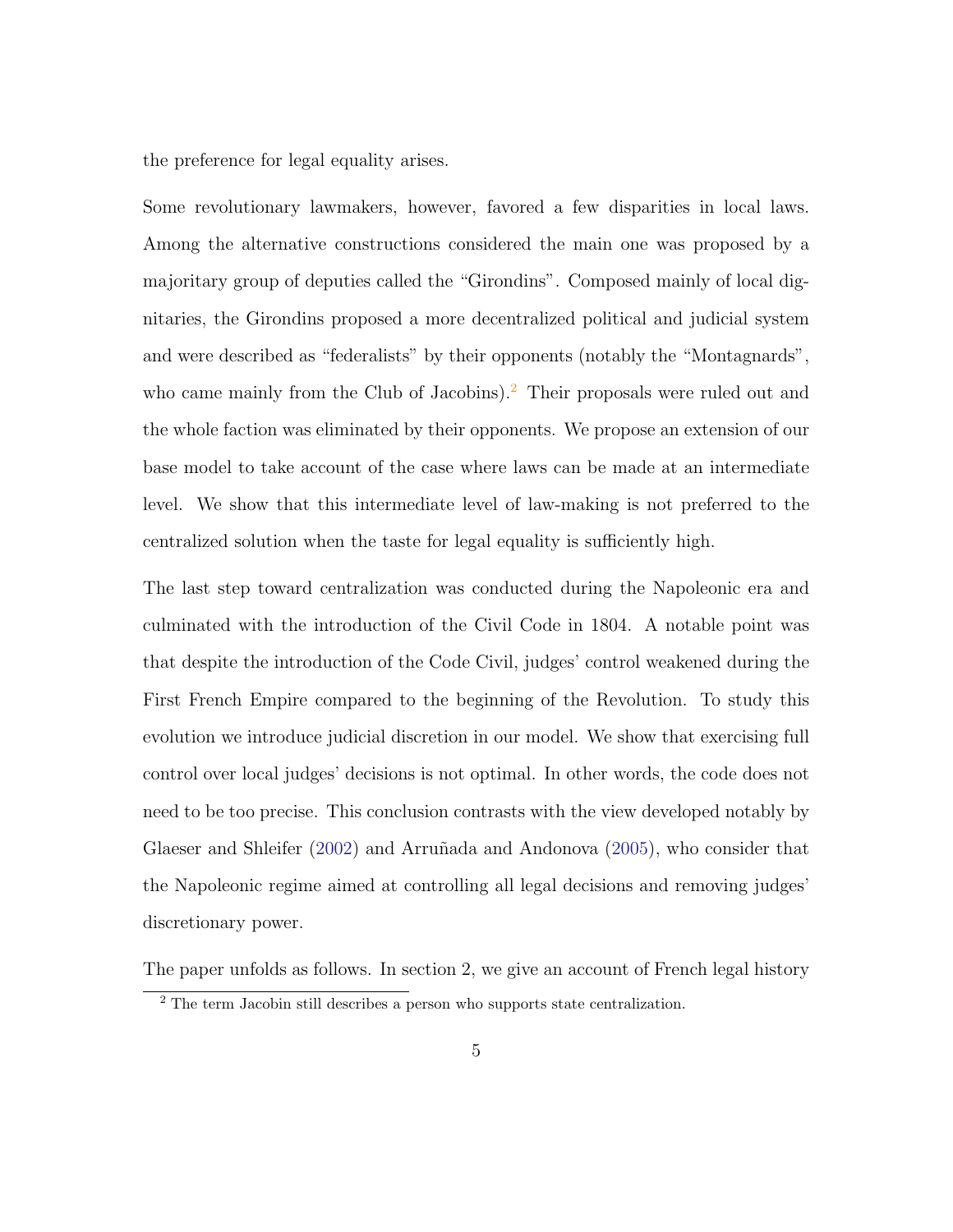before and after the French Revolution. Section 3 briefly reviews recent works on French legal origins. In section 4, we propose a model of the French legal system around the Revolution (this version of the model accounts both for the Ancient Regime and the aftermath of the Revolution). We consider the Girondins' approach for reforming the legal system in section 5, and judicial discretion in section 6. We offer a brief conclusion in section 7. All the proofs are gathered in an appendix.

# 2 French Legal History from the End of the Ancien Régime up to 1804

In this section, we begin by presenting the Ancien Régime legal organization and we end with the codification of 1804, which illustrates the prominence of legislation as the new source of legal rules.

## 2.1 The French legal system around the end of the Ancien Régime

Throughout the whole Ancien Régime the French legal system was characterized by significant legal disparities within the country. A first type of disparity was the privileges, giving specific rights and duties to three social groups (*i.e.*, the nobility, the clergy and the rest of the population, called the *Tiers Etat*, or the *Tiers*). Duties differed notably from a fiscal viewpoint since taxes were mainly borne by the Tiers (although the sharing of the tax burden among the three different groups differed depending on the areas). We can refer to these differences as vertical since the specific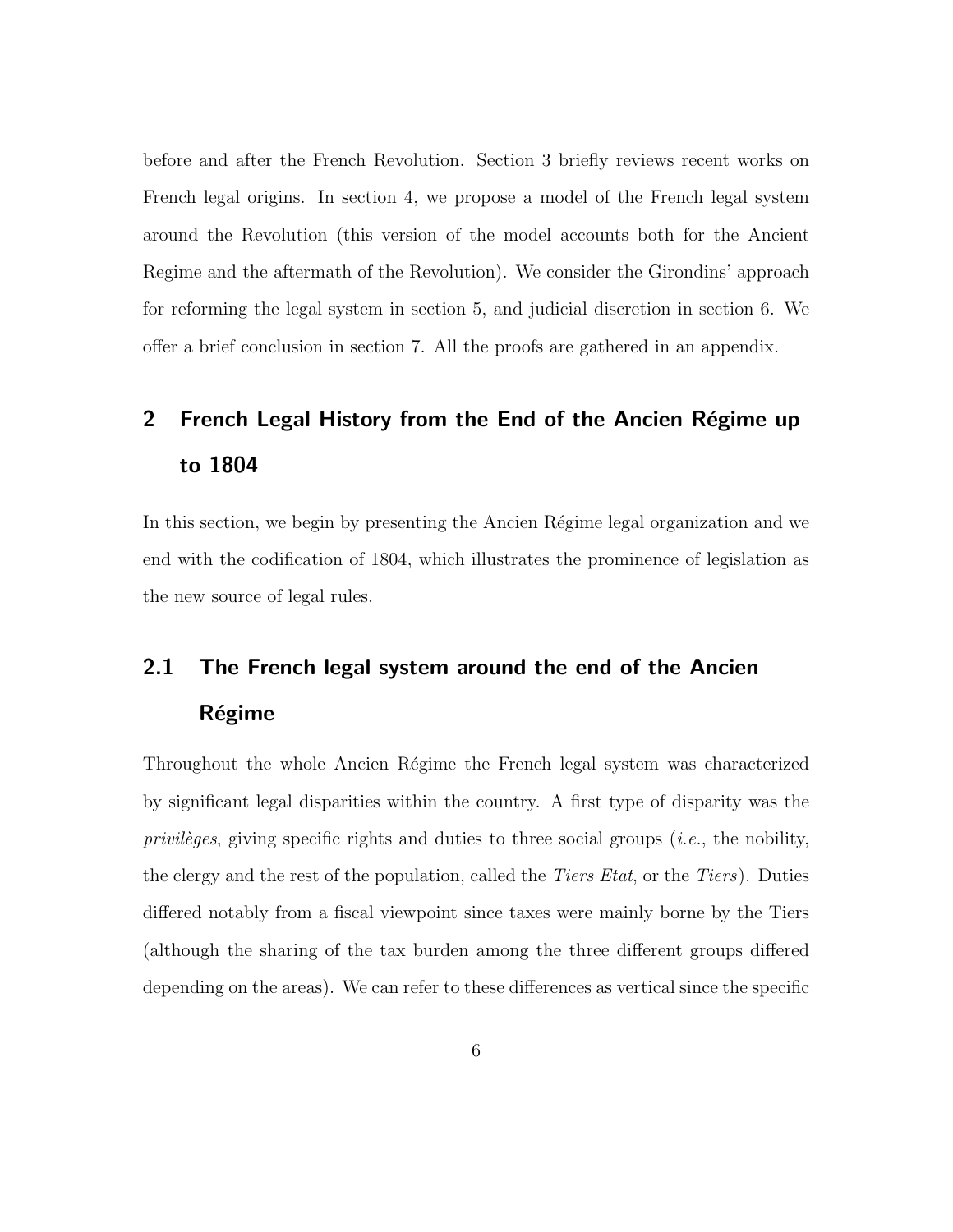rights of the nobility and the clergy unambiguously gave them a better situation than the Tiers.

The second type of disparity resulted from the application of different legal rules from one administrative area to another. The main disparity was the splitting of the Kingdom between two legal families.<sup>3</sup> Roman law was the legal inspiration in the southern part of the country (*pays de droit écrit*), while customary laws were the basis of legal decisions in the northern part (pays de coutumes). In addition, as the French kingdom continued to grow, each new province entering the kingdom was given the possibility to keep some of its previous laws and institutions. Local parliaments (whose number was fourteen in the second part of the XVIIth century) brought justice at an intermediate level, formally in the name of the king but in practice independently of him. Moreover, a decision taken by a given parliament applied to its own jurisdiction and did not have legal effect in the other provinces.

The legal system of the Ancien Régime was also characterized by the co-existence of different sources of law. At the national level, the major source of law was the royal ordinances (ordonnance royales). At the provincial level, the major source of law was the lawmaking and adjudication from parliaments (using the procedure of  $arrêts$  de  $r\acute{e}glements$ ). At the local level it was customary law (Carbasse, 2014). According to Le Bris (2015), about 80 general customs and 380 local customs were in application in the France of the Ancien Régime France.

This diversity of laws had long been recognized and accepted. Montaigne observed

<sup>3</sup> Figure 1 in Le Bris (2015) illustrates the spread of legal families across France before the Revolution.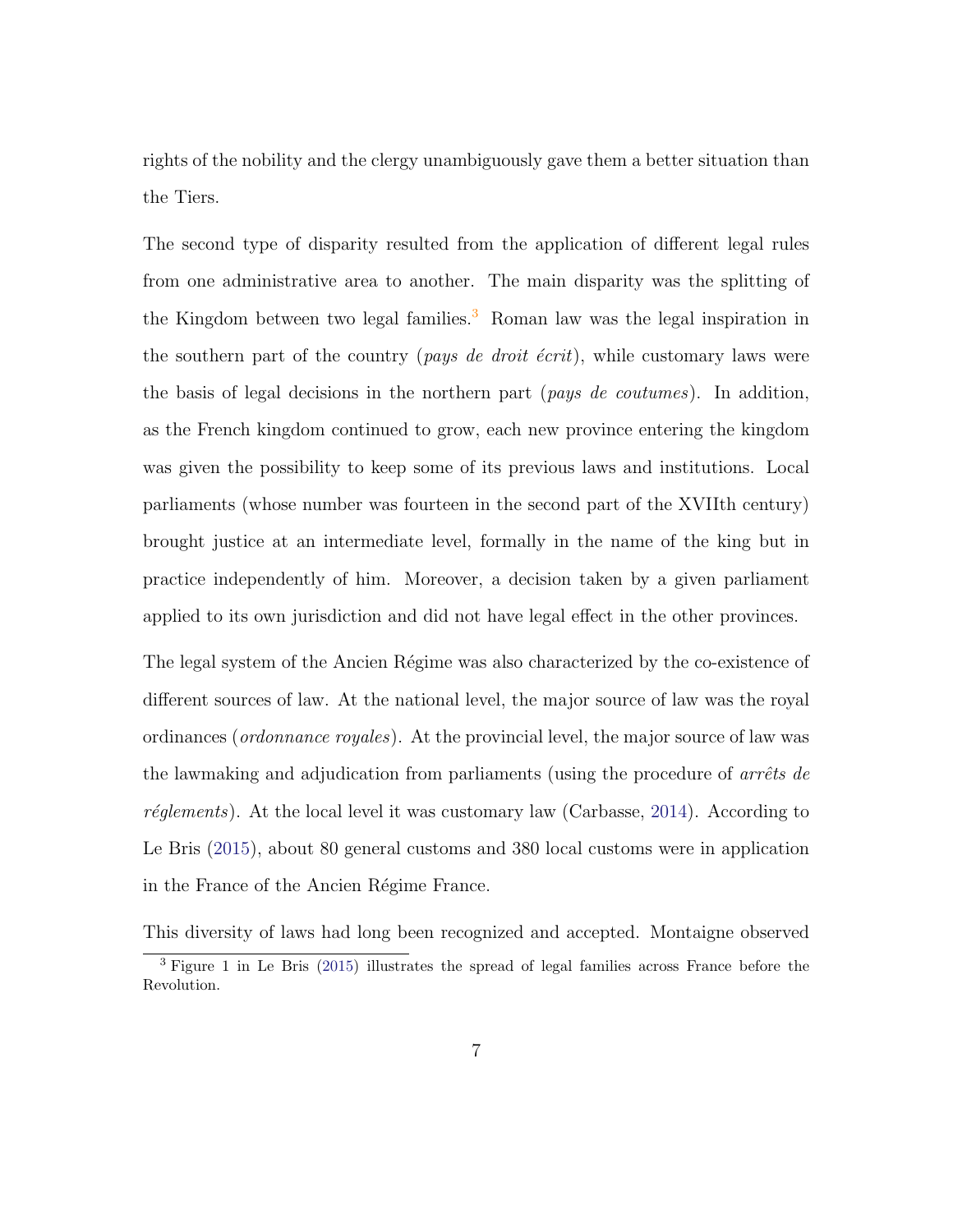that each specific case would give rise to a specific law, leading to legal inflation: "We have more laws in France than in the rest of the world put together" (Montaigne, 1595 (2009)). Legal diversity touched every aspect of life, such as the age of majority. It went along with (or was the result of) a great variety in the organization of social life and even the languages used, many regions having a specific regional language and various local dialects (patois). In 1789, Mirabeau remarked that France was an "aggregate of divided people".

## 2.2 Legal transformations during the French Revolution (1789-1804)

The revolution that began in 1789 allowed a whole body of new legal rules to be built, rationally determined by the National Assembly, which, according to Emmanuel Sieyès (one of the main political thinkers of the French Revolution), perfectly represented the will of the nation. This was a break with the absolute monarchy, even if in practice the power of the king had already dwindled over time.

Among the first decisions taken by the National Assembly during the night of August 4th 1789, was the abolition of the old orders, rules, taxes, courts and privileges left over from the age of feudalism.<sup>4</sup> This abolition was not decided on pure economic ground, but rather on philosophical ground. It was soon followed by the proclamation of the Declaration of the Rights of Man and of the Citizen, another founding act of the French Revolution, which begins with the assertion that "Men are born and remain

<sup>&</sup>lt;sup>4</sup> The complete abolition of feudalism, however, was not made in a single step. This abolition actually took place in 1793 (see Clere, 2005, for a historical description of the process).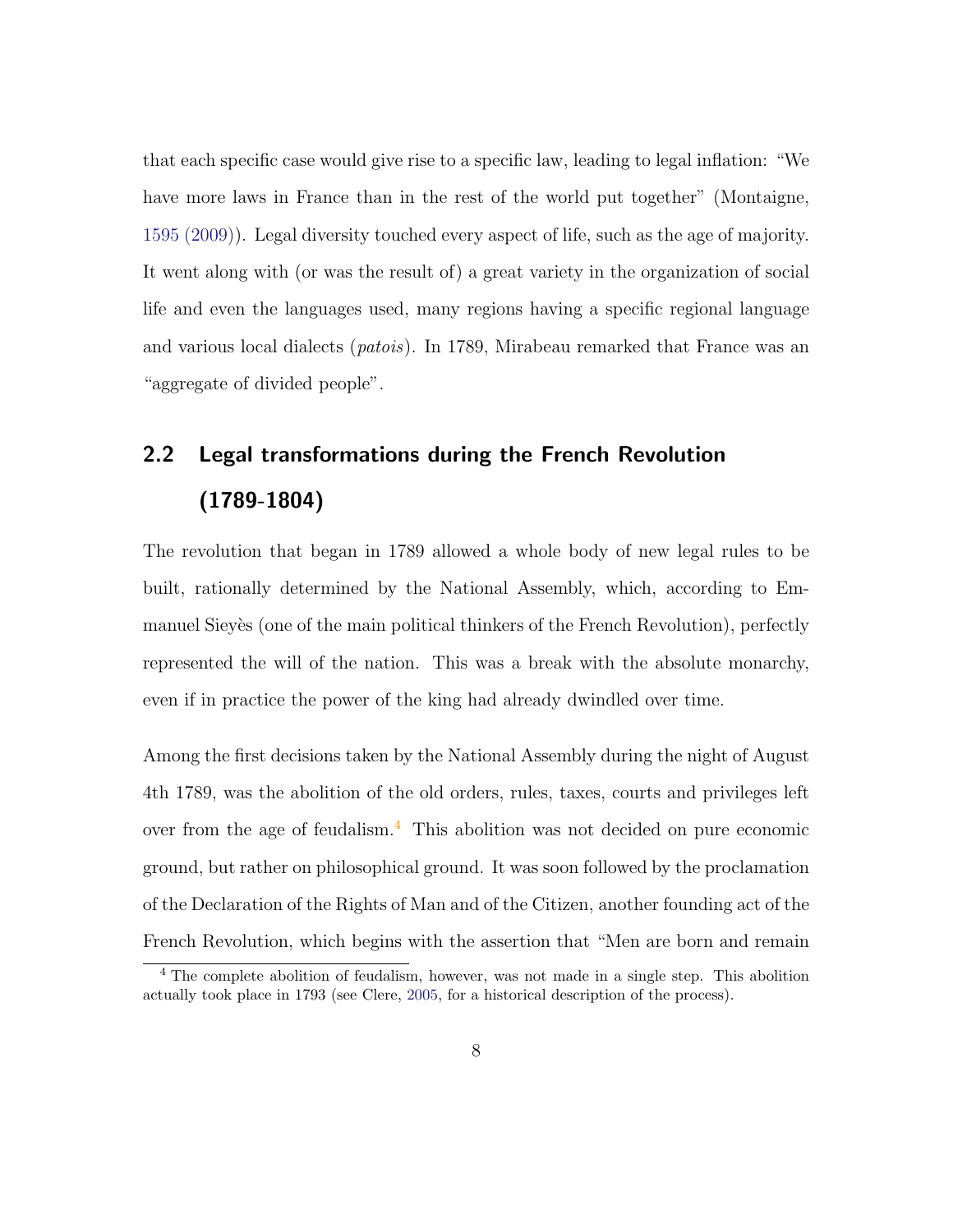free and equal in rights". Thus all "vertical" legal differences between citizens were abolished.

To ensure equality before the law, legal production was fully centralized and any discretionary power granted to judges was withdrawn. The creation of a Civil Code containing all the civil laws applicable to the whole nation was stated in the Constitution of 1791. This Civil Code, however, was not implemented during the Revolution despite three attempts by Cambacéres.<sup>5</sup>

A less ambitious but more successful attempt was realized in September 1791 with the creation of a Penal Code. This attempt aimed at correcting the inequalities of treatment observed in penal cases. The codification was notably influenced by Bentham.<sup>6</sup> The main point of the code was the statement that sentences had to be prescribed to all who committed the same offense, whatever their rank or condition, and proportioned to the offenses (Lovisi, 2011, p. 281). Fixed sentences (with a fixed basis and contingent possibilities to raise the sentence) were also established in order to constrain the discretionary power of judges. After the fall of Robespierre in 1794, the Convention replaced this Penal Code with a Code of offenses and sentences.

The failure of the attempts made at codification resulted mainly from sharp internal

 $5$  The first attempt of Cambacéres in 1791 was stopped after three months because France began a decisive war against the European monarchies. Expecting not a prolonged war, the government postponed the enforcement of the Code to avoid adding internal dissent to external threat. However, a bill on full equality of children in matters of inheritance was passed by the National Assembly. A second attempt to implement a Civil Code was made in 1794, with no success. The last attempt, in 1796, was less ambitious with regard to the egalitarian ideas of the revolution. This attempt was made at a time where the royalist faction, which regained power, rejected any codification (Lovisi, 2011).

 $6$  As noted by many commentators (see, *e.g.*, Alfange Jr, 1969), Bentham clearly saw in the French Revolution an exceptional opportunity to advance the cause of utilitarism.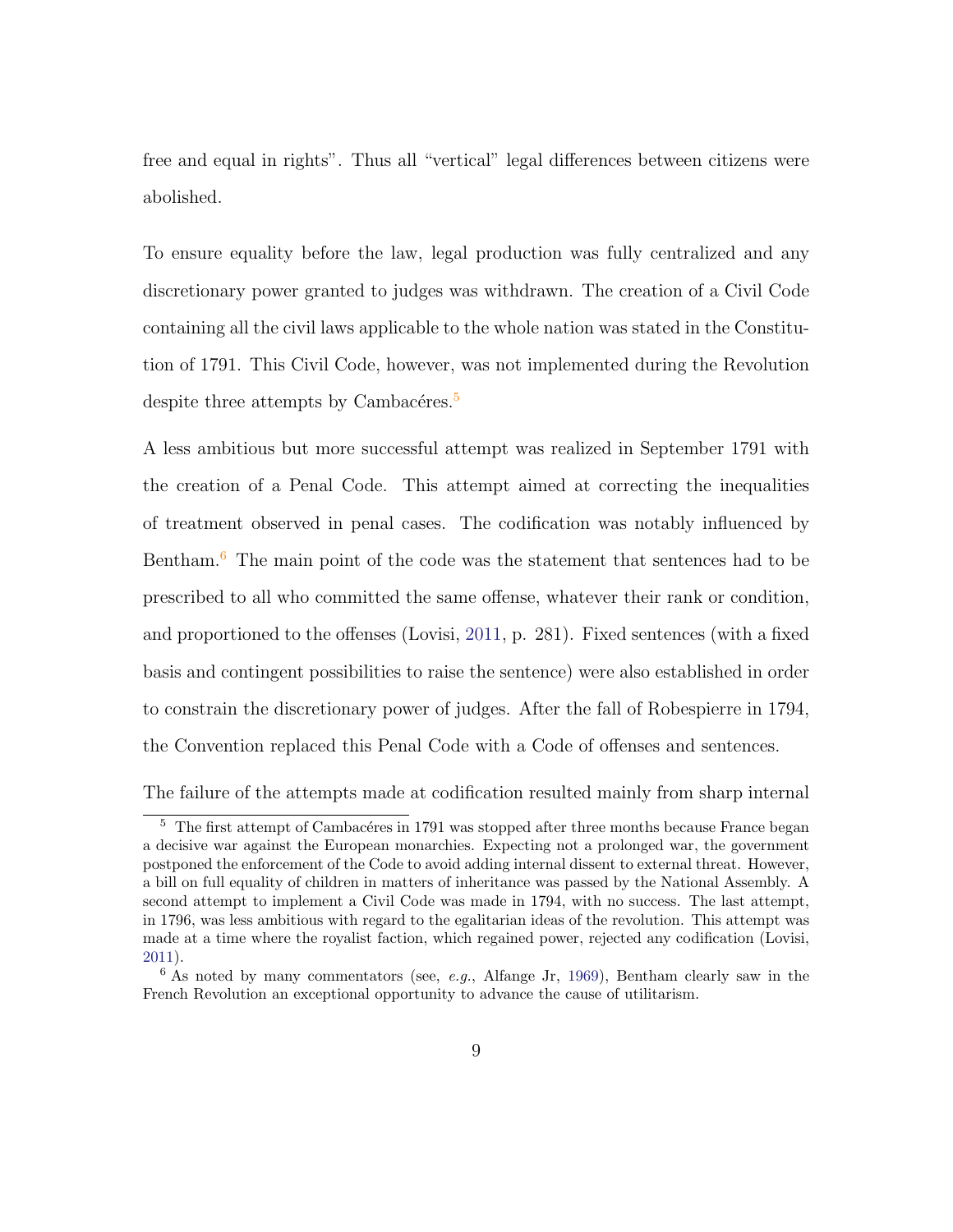dissension among French representatives, as well as external threat and the absence of a sufficiently strong government to impose a new body of law. The rise of Napoleon Bonaparte's political power at the end of the 1790's brought about more favorable conditions towards codification. The Civil Code was successfully enacted on March 12, 1804, a date which can be considered as the culminating part of the process engaged in 1789. This Civil Code fulfilled the egalitarian aspirations of the Revolution by consolidating previous laws and creating new ones. Every local area in France was ruled by the same set of legal rules. As stated by Allison (2000): "Codification of the law was a demand of the revolution answered by Napoleon" and "the logic inspiring it is a clear body of law for all Frenchmen". The distance between the French legal system and the English one increased much more during this period than at any other time in history.

One important feature associated to the introduction of the Napoleonic Code was the decrease in the will to control judges compared to the early revolutionary period. This pragmatic approach was taken because a full control of judges was too difficult to realize (Carbasse, 2014). What remained durably was a combination of statutes and a light control over the judiciary (notably via the appeal courts).

#### 3 The Law and Economics Literature on French Legal Origins

In this section we summarize the results of several studies on the Law-and-Economics of French legal origins. None of these studies reaches the same conclusion regarding the mechanism of legal change, or the date of this change. According to these studies; however, legal centralization resulted from the will of an authoritarian central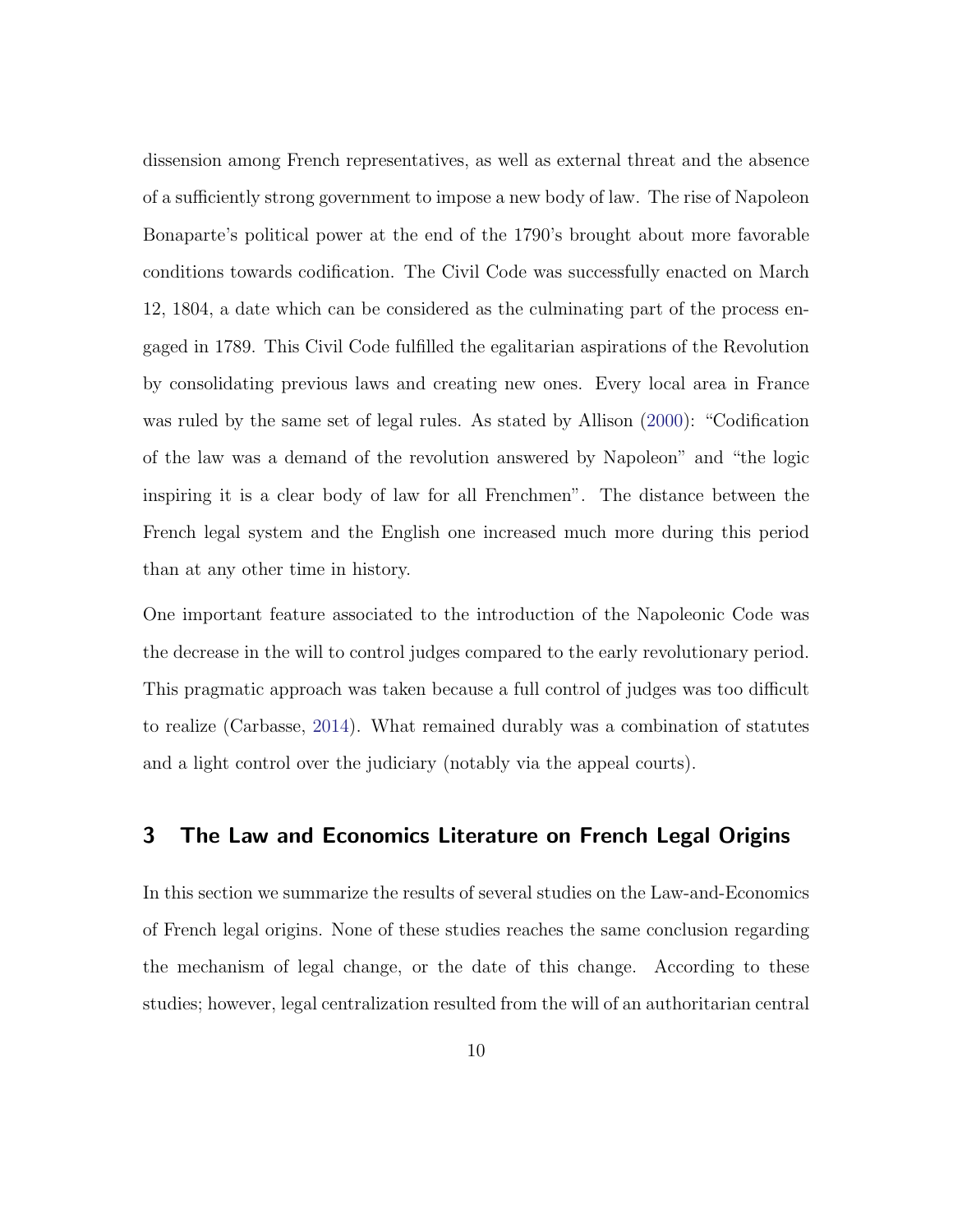authority (the French kings or Napoleon), and had long-term economic consequences (La Porta et al., 2008).

# 3.1 Coasean bargaining in the medieval kingdoms: Glaeser and Shleifer (2002)

Glaeser and Shleifer (2002) agree with Dawson (Dawson, 1960), according to whom the choice between a system where judges are controlled by the sovereign (royal judges) and judicial independence (juries) "is central for the initial divergence between the French and English legal systems in the XIIth and XIIIth centuries and explains many persistent differences between civil and common law".

Glaeser and Shleifer consider that France and England have common legal roots, built on customs and natural law, and that their legal systems began to diverge around the XIIIth century. The common roots notably comprised the Frankish inquest, which can be considered as the ancestor of the jury system. In England the legal system took on a more modern form during the reign of Henry II, and was later strengthened by King John with the Magna Carta  $(1215)^7$  Over time, the jury system, together with judicial independence, has functioned as a check on the royal power (Glaeser and Shleifer, 2002). By contrast, France around the XIIIth century moved towards a system of judge-inquisitor controlled by the king. The subordination of the judiciary to the French king was later strengthened by Louis XIV. The same policy was pursued by Napoleon, who aimed at transforming judges into automata.

 $\frac{7}{4}$  "No free man shall be seized or imprisoned, or stripped of his rights or possessions, or outlawed or exiled, or deprived of his standing in any other way, nor will we proceed with force against him, or send others to do so, except by the lawful judgement of his equals or by the law of the land".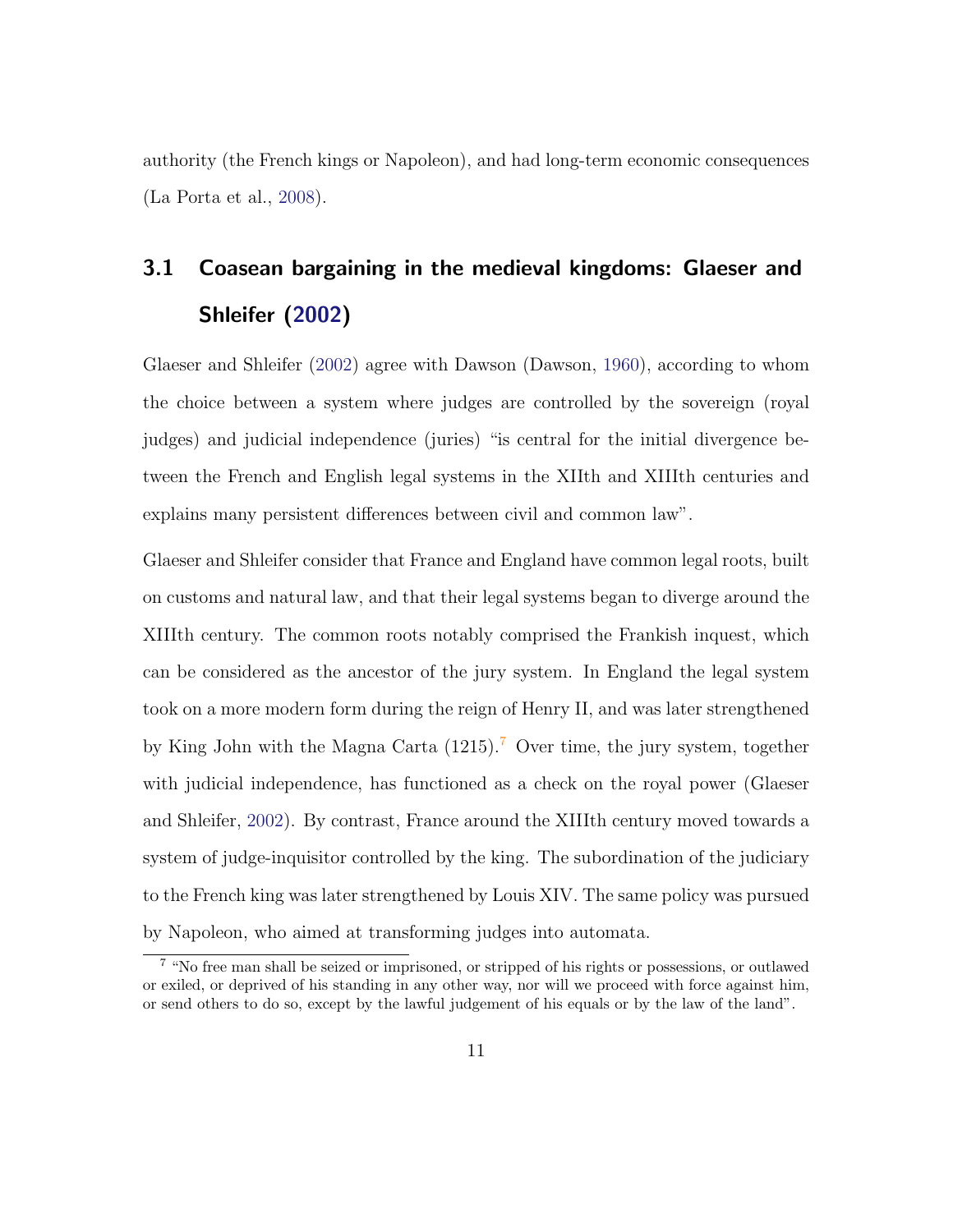To explain the divergence between the English and French legal systems, Glaeser and Shleifer propose a model of Coasean bargaining between the King and the nobles, who must choose between a jury system (judicial independence) and a system of royal judges. Each system has a flaw. In the jury system, local lords can use violence and corruption to influence jurors' decisions. In a system of royal judges, the decisions made by the courts may depend on the King's will. Centralized justice is chosen when the cost of royal arbitrariness is lower than the costs of local violence and corruption. For lower levels of local violence and corruption, decentralized justice is a better choice. Since local violence was more limited in England than in France (because there were fewer wars and local lords were weaker than the King), decentralized justice was preferred to centralization. In France, local lords were at least as powerful as the King and could easily manipulate or coerce juries. Consequently, royal justice was perceived as a lesser evil than a system of jury.

The story proposed by Glaeser and Shleifer (2002) has some historical relevance in the sense that it describes the first attempt at legal centralization in France. From historical perspective, however, this attempt did not go very far, notably because of the weakness of the French Crown. As stated (also) by Dawson (1968), "the royal judiciary that was organized in France during the course of the XIIIth century lacked the means for attempting a large-scale unification of French private law. The king's writ did not run in some of the great lordships that owed allegiance to the king and even in the royal domain, powers of adjudication in both civil and criminal cases had been acquired by seigneurial courts.[...] These courts were gradually undermined by indirect means, but many were to survive until the Revolution". The approach of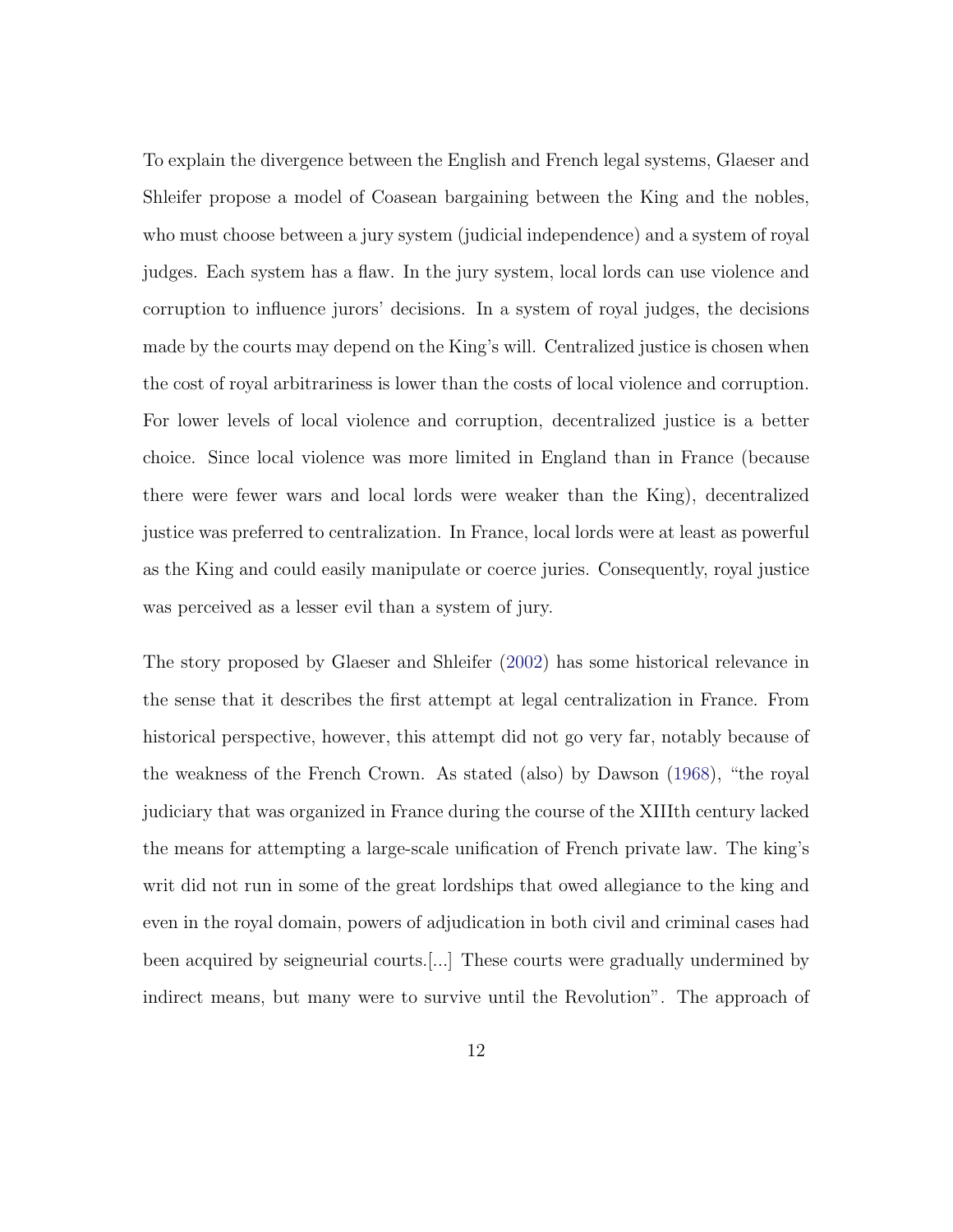Glaeser and Shleifer (2002) is thus only partially supported by the facts. As was seen in Section 2, the French legal system was neither centralized nor uniform until the French Revolution. Moreover, Klerman and Mahoney (2007) show that the French legal system was even *less* centralized than the English one.<sup>8</sup>

## 3.2 The road to a market economy: Arruñada and Andonova (2005)

Arruñada and Andonova (2005) propose a different explanation of French legal centralization. For them, the divergence between France and England began around the turn of the XVIIIth century with the French Revolution and the Napoleonic Empire. At that time, one of the French authorities' aims was to implement a new economic and legal environment ensuring a well-functioning market economy. The Civil Code introduced by Napoleon in 1804 was one of the means used to realize these goals.<sup>9</sup> Arruñada and Andonova recall that "the proper functioning of a market economy requires that freedom of contract be protected effectively". Yet, French judges were considered as the product and the defenders of the Ancien R´egime and as opponents of the principles of free market and equality of contractors. Therefore, granting them judicial discretion would have represented a threat for the development of a modern market economy. On the contrary, legal centralization and control over the judiciary

<sup>8</sup> La Porta et al. (2008) recognize the criticism on this point but conclude that it is not so important, since "regardless of whether the revolutionary or the medieval story is correct, they have very similar empirical predictions", notably that in both cases, a civil law system exhibits lesser judicial independence than a common law one. We discuss this point in the section 7.

<sup>&</sup>lt;sup>9</sup> The approach followed by Arruñada and Andonova is consistent with the interpretation of the French revolution as a "revolution bourgeoise", in which the bourgeoisie was the main agent of change.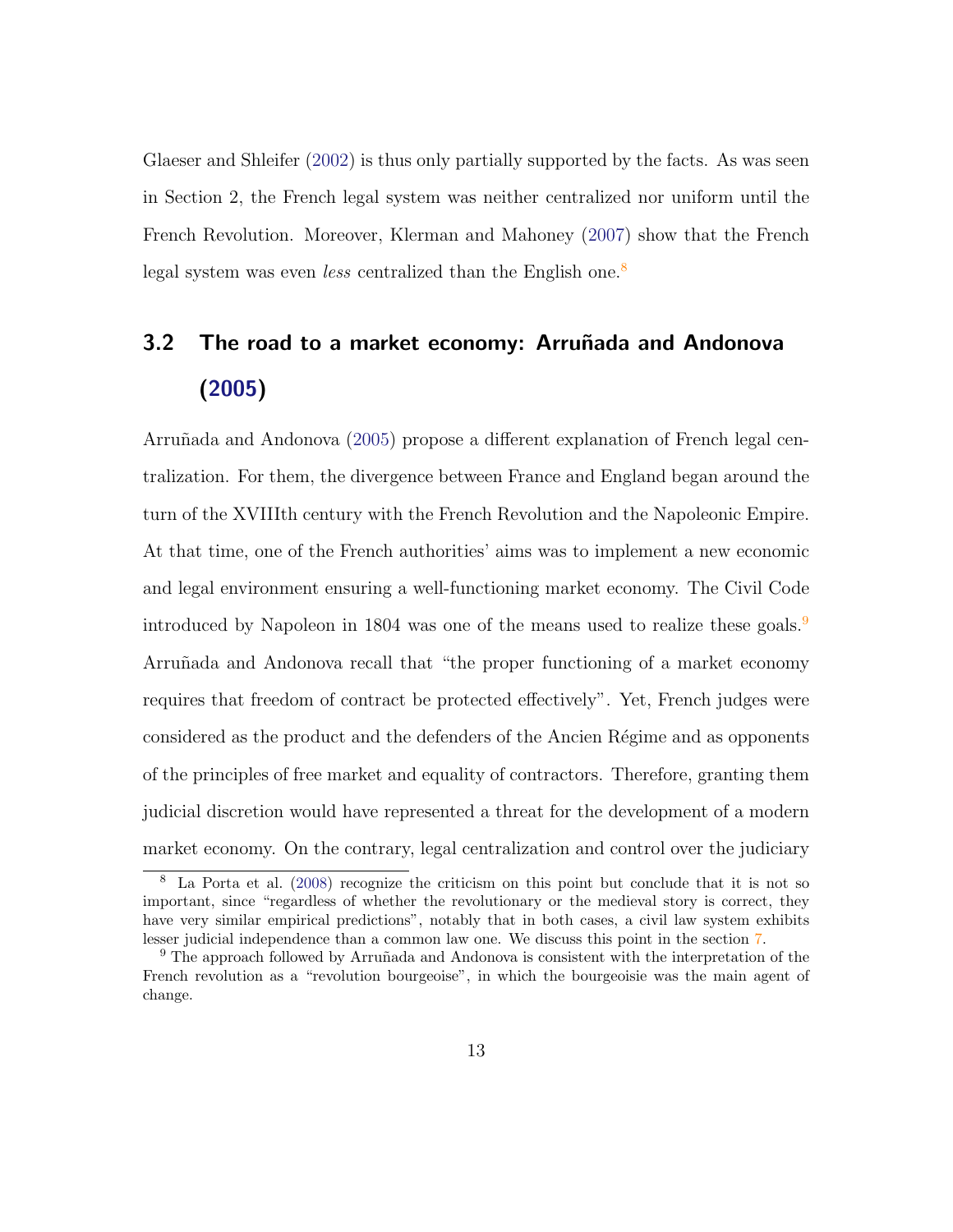allowed freedom of contract to be protected.

While the story told by Arruñada and Andonova has some relevance, it fits historical evidence only partially. Concerning the Napoleonic centralization and the will to transform judges into automata, it is important to note that French legal centralization and the will to remove discretionary power from judges were clearly decided in the early days of the Revolution, and not by Napoleon, who indeed softened this control. In 1790, the laws on judicial organization stipulated that the courts no longer had the right to build and interpret the law. Courts had to refer to the legislative body each time they had to interpret the law, or recognized the need for a new law. Moreover, it is difficult to assess whether French judges were or were not market friendly. Markets certainly existed in France before the Revolution, as well as State intervention in the economy. Nobles were doing business. Further, according to Lagarde (2009), the French Civil Code was not aimed at ruling business relations, but rather at restoring a durable civil peace. In practice, the Code did not rule business relations and risky activities were not concerned by the Civil Code. Before and after the revolution, business activities were ruled by commercial laws, which were special laws concerning only merchants. There were special courts for commercial matters, in which judges were chosen from businessmen. By contrast, the Code Civil advocated models of contracts involving low risk, with a political objective of ensuring social stability. Portalis, one of the writers of the code, made the distinction between the civil laws and commercial laws. Referring to these commercial laws, he wrote that "the spirit of these rules differs essentially from the spirit of civil laws" (see Crettez, Deffains, Leyte, et al., 2011).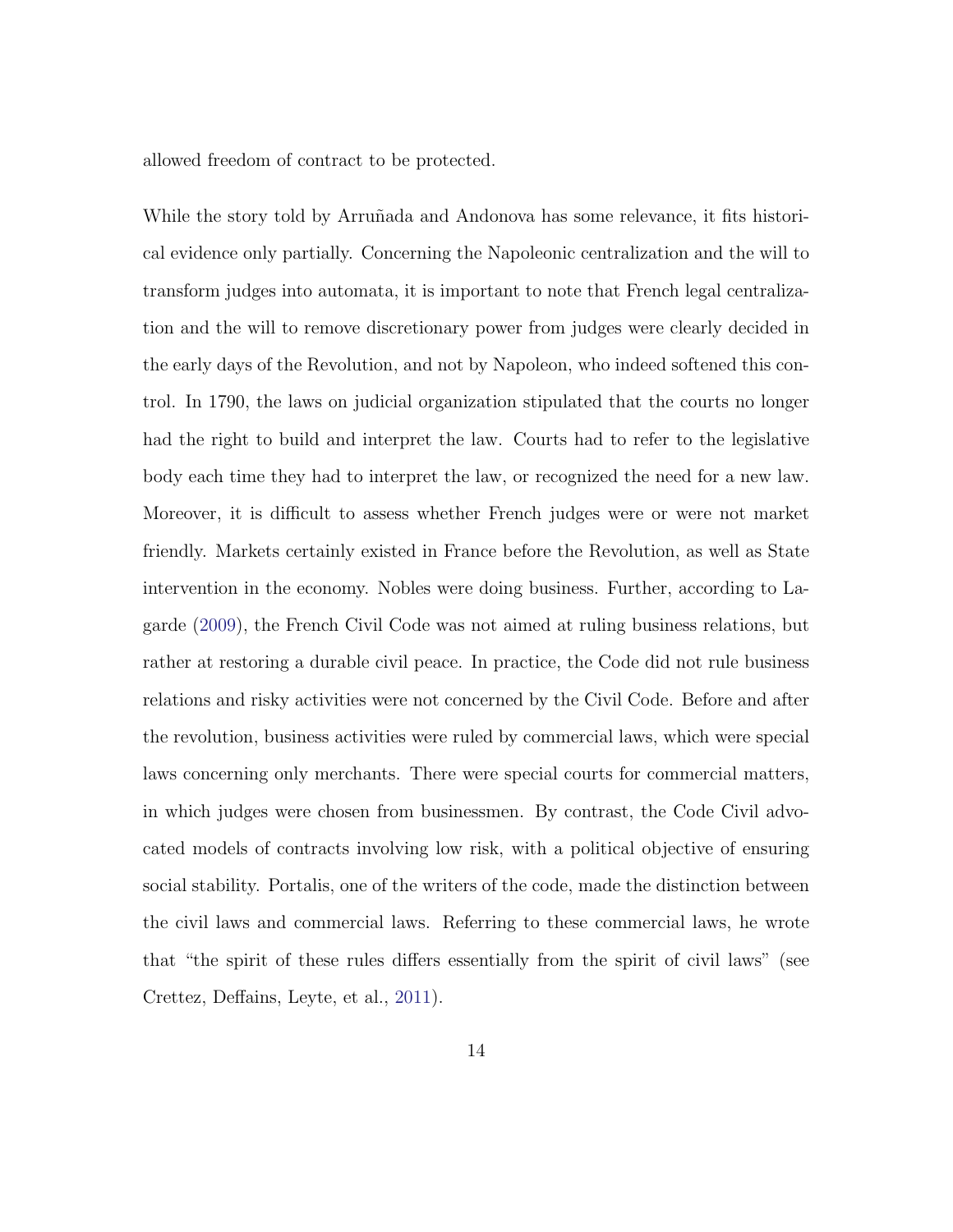In sum, each of the two previous explanations of French legal origins is historically relevant and can be associated with an episode of legal change.<sup>10</sup>

But they tell only a small part of the story. Our aim in the next section is to provide a model of French legal origins that takes into account another explanation proposed notably by Tocqueville.

## 4 Legal Centralization at the Beginning of the Revolution (1789-1791)

We now build a simple model to explain the transition from the Ancien Régime legal system, characterized by legal decentralization, to the centralized legal system which was set out at the eve of the French Revolution. We take our inspiration from Tocqueville's Democracy in America (Tocqueville, 1835). According to Tocqueville, one of the driving forces shaping institutions is the continuous increase in the desire for equality among citizens. In this respect, legal equality was difficult to implement in a fragmented country like Ancien Régime France. Legal uniformity was then seen as the only means to ensure legal equality before the law.

<sup>10</sup> Johnson and Koyama (2014) also relates to French legal centralization. They rely on the idea of Besley and Persson (2011) that legal capacity can come alongside fiscal capacity. They argue that to finance wars, the French monarchy began to centralize its fiscal system at the beginning of the XVIIth century. To perform this fiscal centralization, the King had to reorganize and harmonize legal rules across French provinces. A small rise in legal centralization certainly occurred during the XVIIth century, but even if the King favored legal centralization, this process didn't go very far. In addition, if legal centralization did increase, the legal system did not become more uniform. (Barbiche, 2001).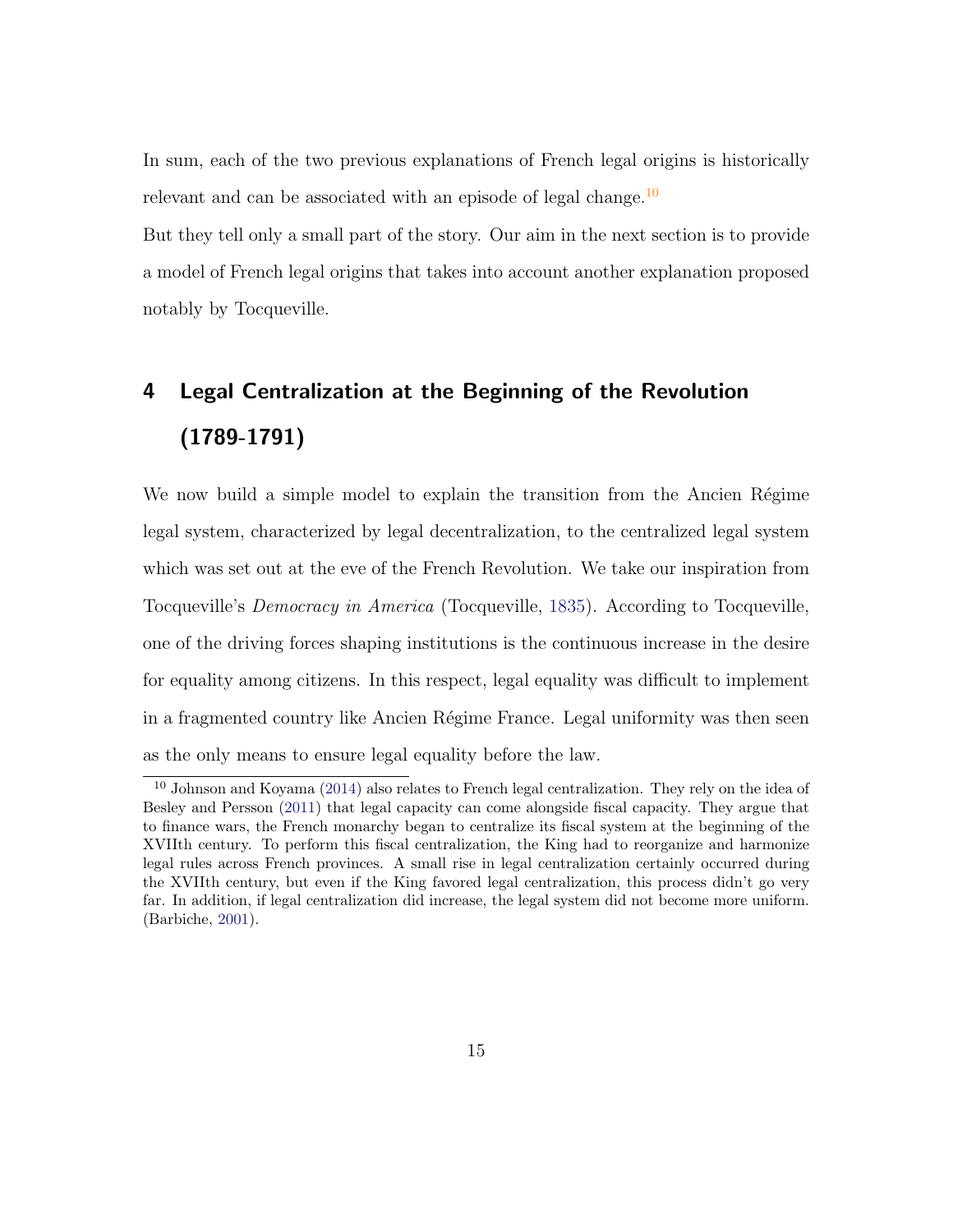#### 4.1 A Simple model of the degree of legal centralization

We assume that France comprises n local regions,  $i = 1, \ldots, n$ , with  $2 < n$ . A local region is described by its ideal law  $x_i$  (*i.e.*, its legal preferences). We denote by  $\ell_i$  the actual law in region  $i$ .<sup>11</sup> Each region i is inhabited by a representative agent whose utility function is

$$
\mathcal{U}_i(\ell) = -\frac{1}{2}(\ell_i - x_i)^2 - \frac{\alpha}{2} \frac{1}{n} \sum_{j=1}^n (\ell_j - \overline{\ell})^2, \tag{1}
$$

where  $\bar{\ell}$  is the mean value of the actual laws across regions,  $\ell = (\ell_1, \ldots, \ell_n)$  and  $\alpha$  is a positive real number.

This utility function comprises two terms. The first one,  $-\frac{1}{2}$  $\frac{1}{2}(\ell_i - x_i)^2$ , represents the cost of the divergence of region  $i$ 's laws from region  $i$ 's own legal preference. The second one,  $-\frac{\alpha}{2}$ 2 1  $\frac{1}{n}\sum_{j=1}^{n}(\ell_j-\overline{\ell})^2$ , represents agent *i*'s aversion to inequality before the law. We capture this aversion by assuming that the utility function of each representative agent decreases with respect to the variance  $(\frac{1}{n}\sum_{j=1}^{n}(\ell_j-\overline{\ell})^2)$  of the actual laws. The parameter  $\alpha$  measures the intensity of the aversion to legal inequality. The higher  $\alpha$  is, the more agents become concerned about legal inequality.<sup>12</sup>

We further assume that the choice between the different degrees of legal centralization relies on the comparison of the values taken by the sum of the representative

<sup>&</sup>lt;sup>11</sup> Both the actual and ideal laws are associated to points of the real line. We may interpret these points as being the values of an aggregate index of specific legal rules. The construction of aggregate indexes of legal rules is a current practice in the empirical law-and-economic literature (see, e.g., Siems, 2011).

<sup>&</sup>lt;sup>12</sup> To ease the analyse, we also assume that the parameter  $\alpha$  describing the intensity of the aversion to legal inequality is the same across regions.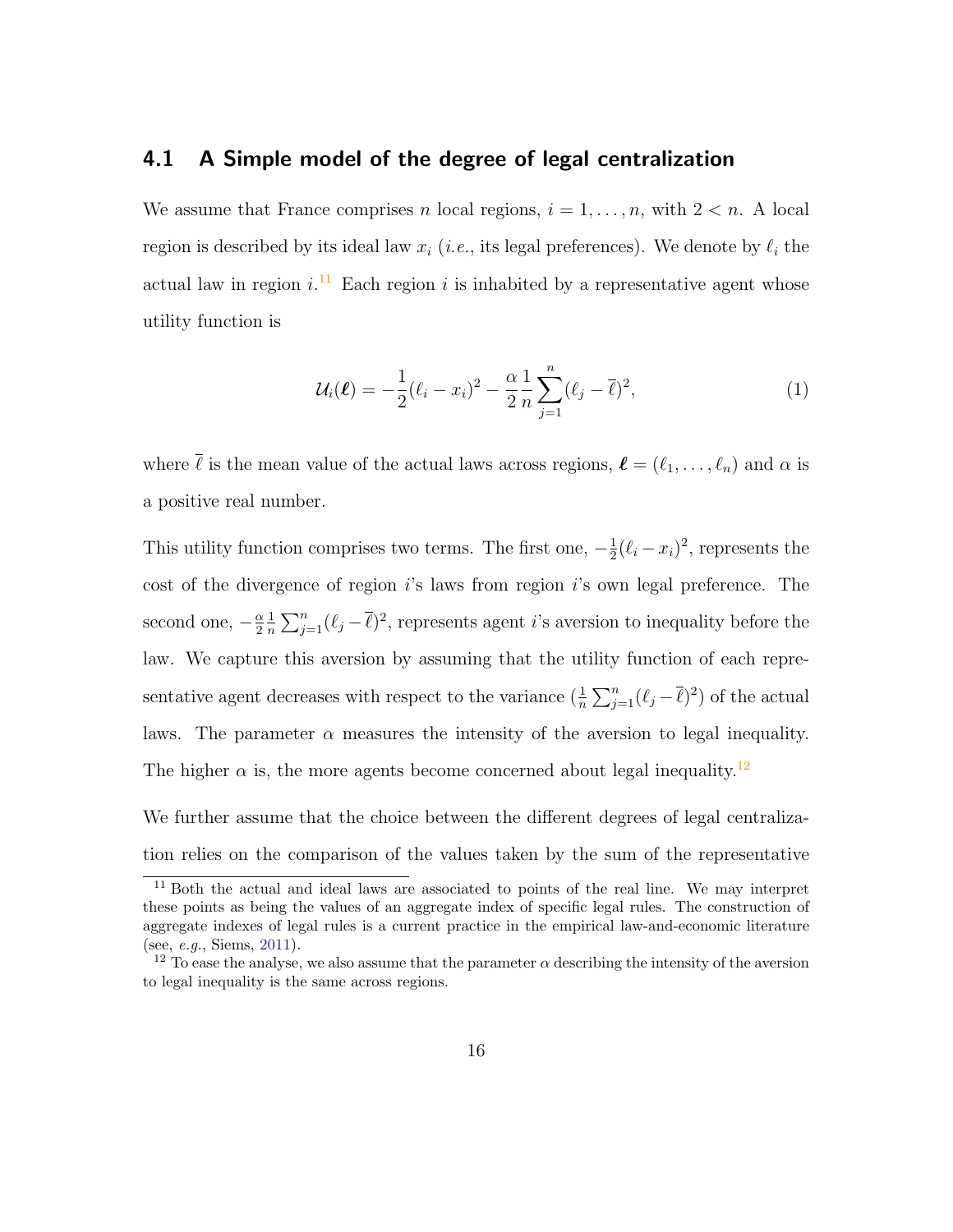agent's utility functions across regions. Following Glaeser and Shleifer (2002), we will compare two degrees of legal centralization. In the first degree, each region chooses its own law  $\ell_i^d$ , without cooperating with the other regions. By contrast, in the second degree, regions cooperate in the sense that they all adopt the same law. The first case corresponds to what we call the Ancien Régime equilibrium. The second one corresponds to the legal centralization turn taken at the beginning of the Revolution.

#### 4.2 The Ancien Régime equilibrium

We interpret the Ancien Régime as the Nash equilibrium  $\ell^d$  of the game where each region chooses its actual legal rules  $\ell_i^d$ , taking the choices of the other regions as given. We assume that each region  $i$  is sufficiently small that its considers it has no influence on the average decision  $(\bar{\ell}^d)$ . We call this Nash equilibrium the Ancien Régime Equilibrium. In this equilibrium, the actual laws satisfy the following conditions

$$
-(\ell_i^d - x_i) - \frac{\alpha}{n}(\ell_i^d - \overline{\ell}^d) = 0.
$$
\n(2)

Thus for each region  $i$  the marginal benefit of a decrease in the distance between the local law and the local preferences is equal to the marginal cost of the distance between the local law and the average laws  $(e.g., a marginal increase in inequality)$ before the law).

From equation (2) we can compute the mean of the local decisions  $\ell_i^d$  and we find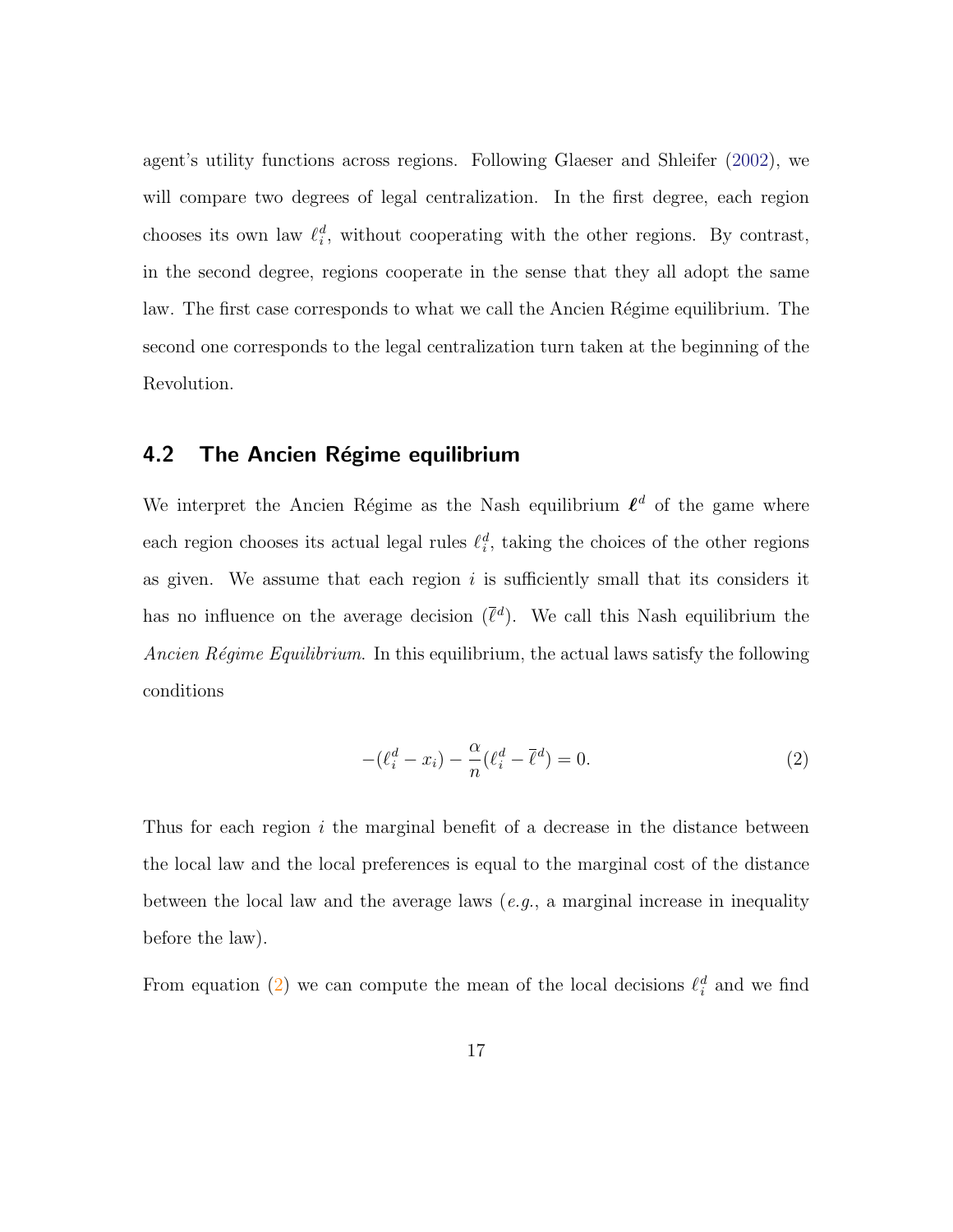that

$$
\overline{\ell}^d = \overline{x},\tag{3}
$$

where  $\bar{x} = (\sum_i x_i)/n$  is the mean value of the local ideal laws  $x_i$ . Using equations  $(2)$  and  $(3)$ , we find that the equilibrium value of the actual law in region i is

$$
\ell_i^d = \frac{x_i + \frac{\alpha}{n}\overline{x}}{1 + \frac{\alpha}{n}}.\tag{4}
$$

The equilibrium value of the actual law in region  $i$  is itself an average between the ideal law of this region and the mean value of the local ideal laws.<sup>13</sup>

Computing the equilibrium value of legal heterogeneity (the variance of the  $\ell_i^d$ ), we obtain

$$
\sigma_{\ell^d}^2 = \frac{\sigma_x^2}{(1 + \frac{\alpha}{n})^2},\tag{5}
$$

where  $\sigma_x^2$  $\frac{2}{x}$  is the variance of the ideal laws  $x_i$ . We see that the equilibrium value of legal heterogeneity decreases with respect to  $\alpha$ , the parameter which measures the intensity of the aversion to inequality before the law. When  $\alpha$  goes to infinity, legal uniformity is achieved, since all the equilibrium values of the actual laws converge to  $\overline{l}$  (see equation (4)).

<sup>&</sup>lt;sup>13</sup> Loeper (2011) shares some concerns and results with our model. In his paper, the preferences of region's *i* representative agent are as follows:  $U_i(\ell) = -(\ell_i - x_i)^2 - \frac{\beta}{N} \sum_{j \neq i} (\ell_i - \ell_j)^2$ . The utility of agent i depends on the average distance between its region's choice  $(\ell_i)$  and other regions' choices. Therefore, agents do not care about the distance between the choices of two arbitrary regions. Thus agents do no care about inequality before the law.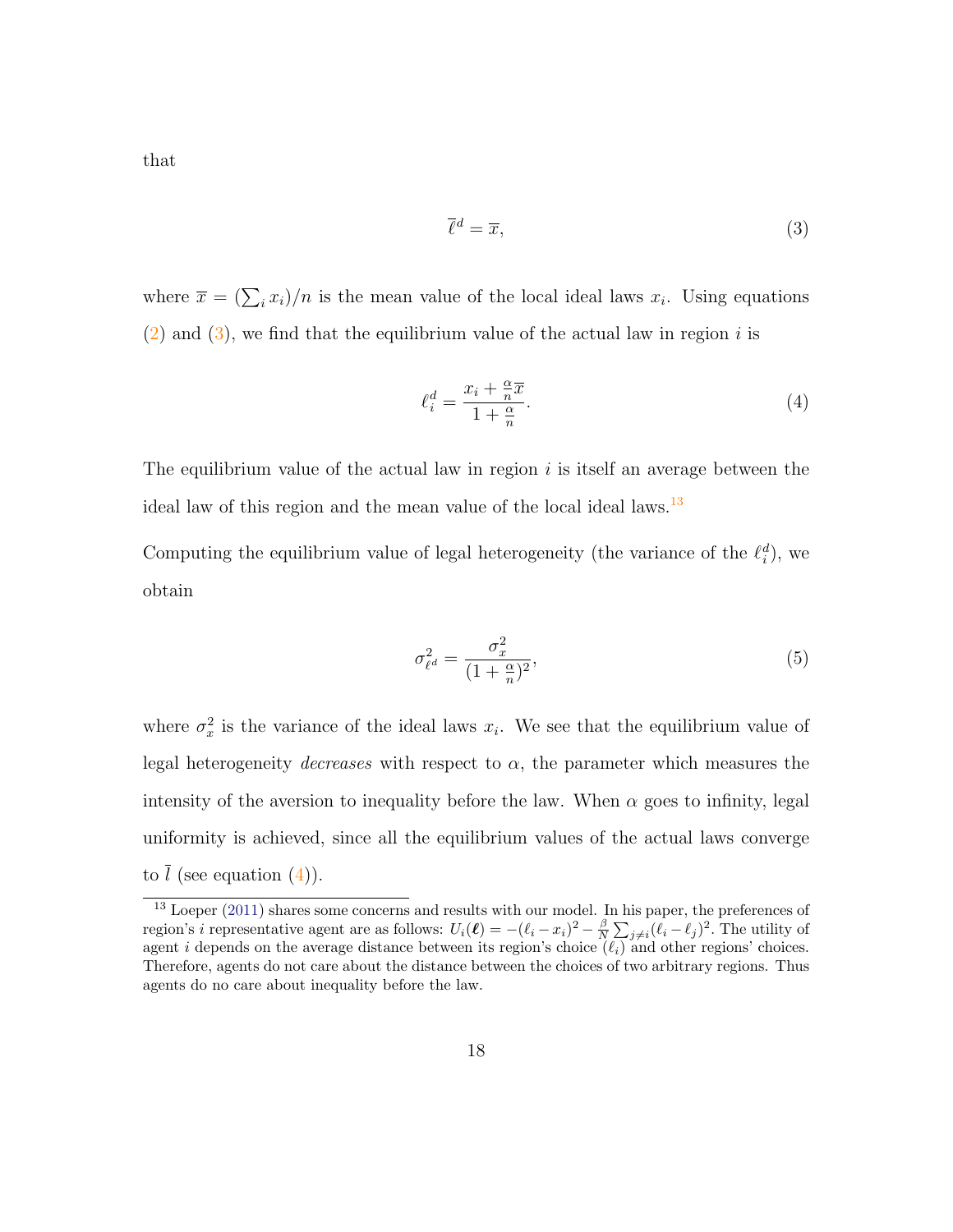The equilibrium value of agent's *i* utility is

$$
\mathcal{U}_i(\ell^d) = -\frac{1}{2} \frac{(\frac{\alpha}{n})^2}{(1 + \frac{\alpha}{n})^2} (x_i - \overline{x})^2 - \frac{\alpha}{2} \frac{\sigma_x^2}{(1 + \frac{\alpha}{n})^2}.
$$
\n(6)

From the preceding expression we obtain the equilibrium value of the sum of the utility functions

$$
\sum_{i=1}^{n} \mathcal{U}_i(\boldsymbol{\ell}^d) = -\frac{n\sigma_x^2}{2} \frac{\left(\frac{\alpha}{n}\right)^2 + \alpha}{(1 + \frac{\alpha}{n})^2}.
$$
\n<sup>(7)</sup>

We shall next compare this value to the corresponding value obtained with legal centralization.

### 4.3 The Tocqueville equilibrium

To analyze legal centralization, we now assume that the actual value of the law is the same across regions. This value is supposed to be chosen by a decision maker who maximizes the sum of the agents' utility function (in the spirit of Glaeser and Shleifer, 2002). Formally, the decision-maker problem is

$$
\max_{\ell^t} \ -\frac{1}{2} \sum_{i=1}^n (\ell^c - x_i)^2,\tag{8}
$$

where  $\ell^c$  is the value of the law that is applied in all the regions. We notice that by construction the variance of the actual laws is nil, which implies that the cost of legal heterogeneity is nil as well. To pay tribute to the work of Tocqueville on the French Revolution we call the solution  $\ell^c$  of this problem the *Tocqueville Equilibrium*.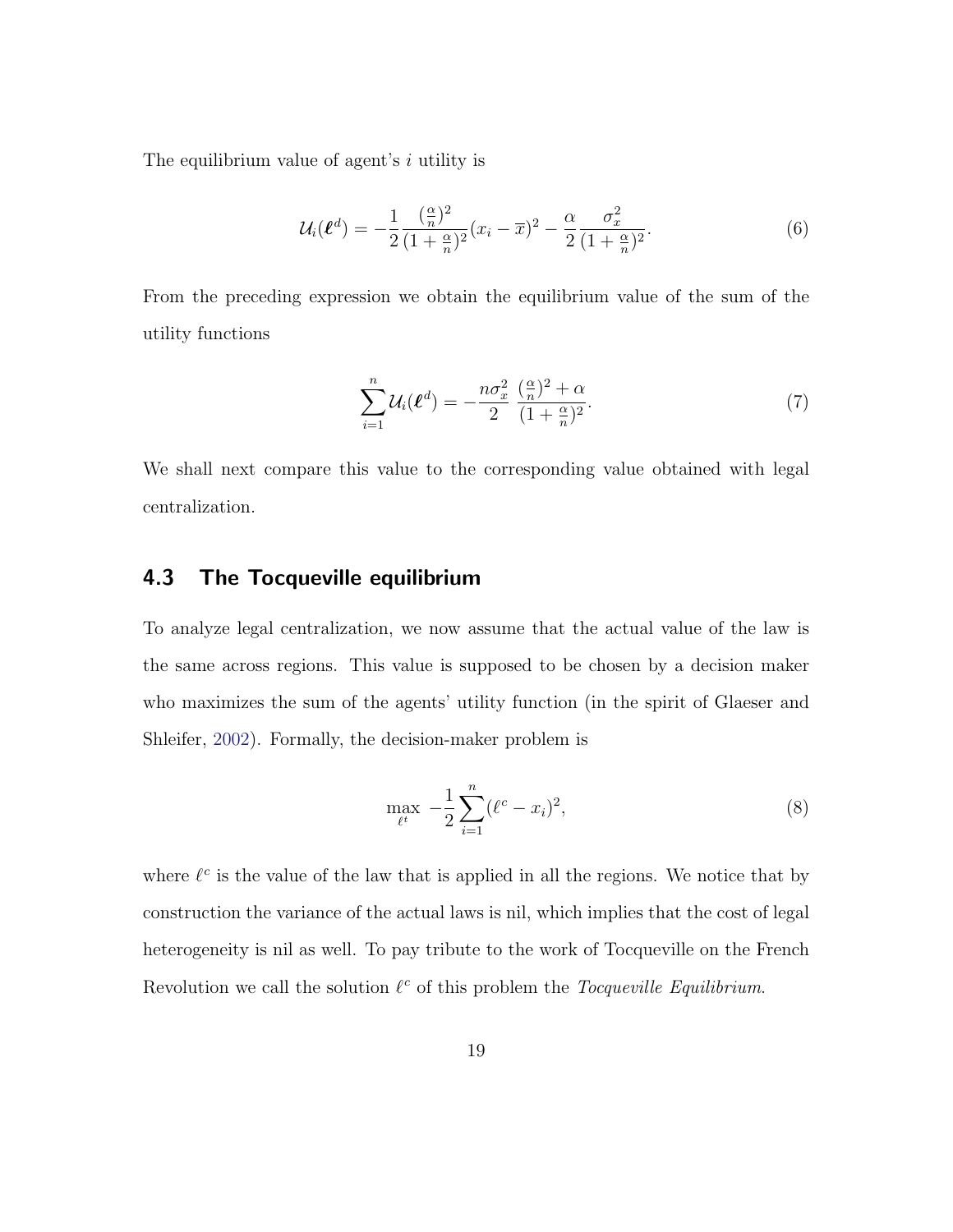The first order (necessary and sufficient) condition for the choice of  $\ell^t$  is

$$
-\sum_{j=1}^{n} (\ell^{c} - x_{i}) = 0.
$$
\n(9)

From the above equation we deduce the value of the Tocqueville equilibrium

$$
\ell^c = \overline{x}.\tag{10}
$$

Therefore, the value of the actual law is equal to the mean value of the ideal laws. Agent  $i$ 's utility is

$$
\mathcal{U}_i(\boldsymbol{\ell}^c) = -\frac{1}{2}(x_i - \overline{x})^2,\tag{11}
$$

where  $\ell^c = (\ell^c, \ldots, \ell^c)$  and the equilibrium value of the social objective function is therefore

$$
\sum_{i=1}^{n} \mathcal{U}_i(\boldsymbol{\ell}^c) = -\frac{n}{2} \sigma_x^2.
$$
 (12)

The Tocqueville equilibrium does not depend on  $\alpha$  since the variance of the actual laws is nil.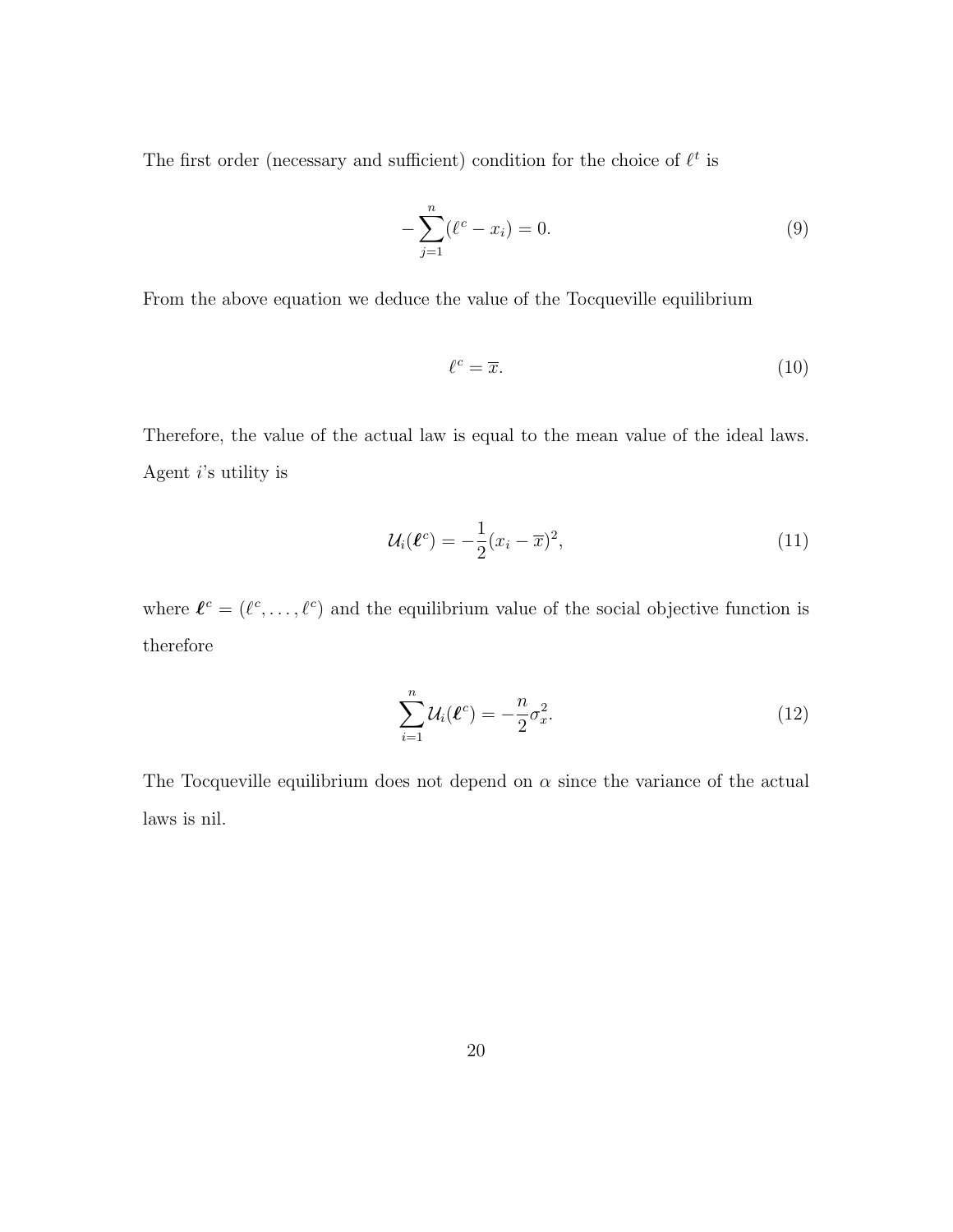# 4.4 Comparing the Ancien Régime and the Tocqueville equilibria

We now compare the equilibrium value of the social objective functions in the Ancien R´egime (corresponding to the legal decentralization option) and the Tocqueville equilibria (corresponding to the legal centralization option). Using equations (7) and (12), we obtain the following Proposition

Proposition 1. Legal centralization is preferred to legal decentralization if and only if the degree  $\alpha$  of aversion to inequality before the law is higher than  $\frac{n}{n-2}$ .

We rely on the previous Proposition to interpret the change in the preferred level of law-making that occurred during the Revolution.

Before the Enlightenment, legal diversity was generally accepted since for the thinkers of the XVIth century (Montaigne, 1595 (2009) for exemple) actual legal rules were considered as natural laws. Even when law differed from the ideal one, a change in existing rules wasn't always considered as necessary (Ubrecht, 1933 (1969)).

Things began to change with the Enlightenment. Actual laws were no longer considered as natural (in the sense of exogenous). Rather, law had to express the will of the nation. Philosophers made strong statements against all forms of legal inequality in the Ancien Régime, be they horizontal or vertical. The most important opposition concerned the so called *privileges*. Local differences were also contested because they mostly reflected the inheritance of the past and lacked any rational basis. As Voltaire (1819) put it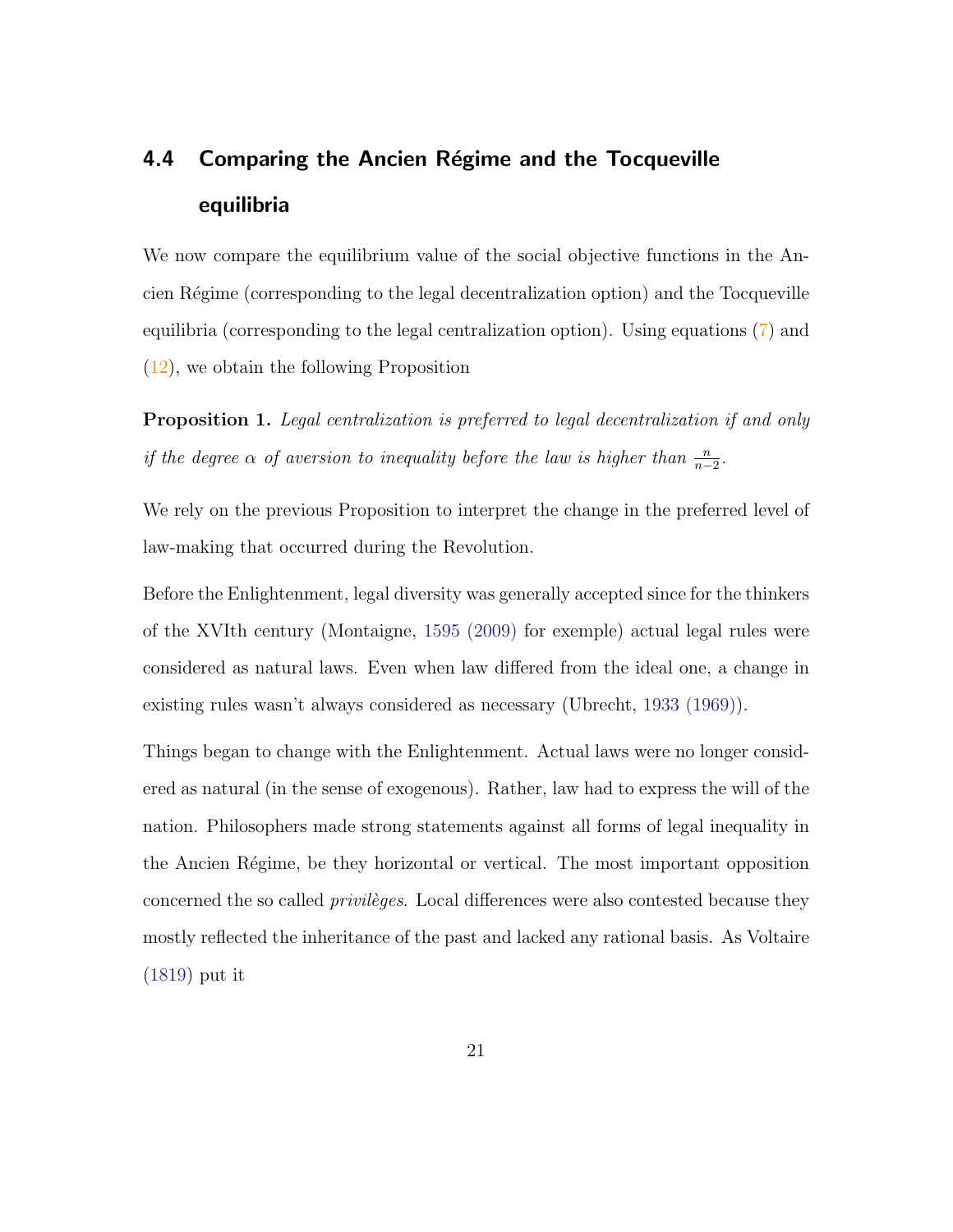Is it not an absurd and terrible thing that what is true in one village is false in another? What kind of barbarism is it that citizens must live under different laws? When you travel in this kingdom you change legal systems as often as you change horses.

Philosophers of the Enlightenment advanced the idea that every set of rules had to be rationally decided and that these rules should not differ across local areas, excepted for well-specified reasons. To ensure equality of treatment between citizens, sentences and incriminations had to be determined by a uniform national law, not by local judges. Voltaire summarized these views in his article on Civil and Ecclesiastical Laws (Voltaire, 1765): "One weight, one measure, one custom.... Every law should be clear, uniform and precise." Laws had to be thought of as unique rules applying to everyone, even if individuals' preferences were diverse (Carbasse, 2014). In that case, uniformization of law had to precede uniformization of preferences.

Tocqueville discusses the influence of the Enlightenment in Chapter 1 of Part III of the Ancien Régime and the Revolution (this chapter is entitled "How towards the middle of the XVIII century men of letters took the lead in politics and the consequences of this new development").<sup>14</sup> Tocqueville also considers that administrative centralization before the Revolution had already slightly increased legal equality (this is the topic of Book 2 of the Ancient Regime) and transformed mores by inculcated sentiments of equality (see Pittz, 2011). When legal equality becomes the rule of society, the slightest traces of inequality becomes unbearable to the people. This is

 $14$  This idea of the influence of the Enlightenment on the Revolution was also proposed, *inter alia*, by Portalis (1820). A turning point of the Enlightenment was the publication of the Encylopedie, which spread the enlightened ideas throughout France (Darnton, 1973).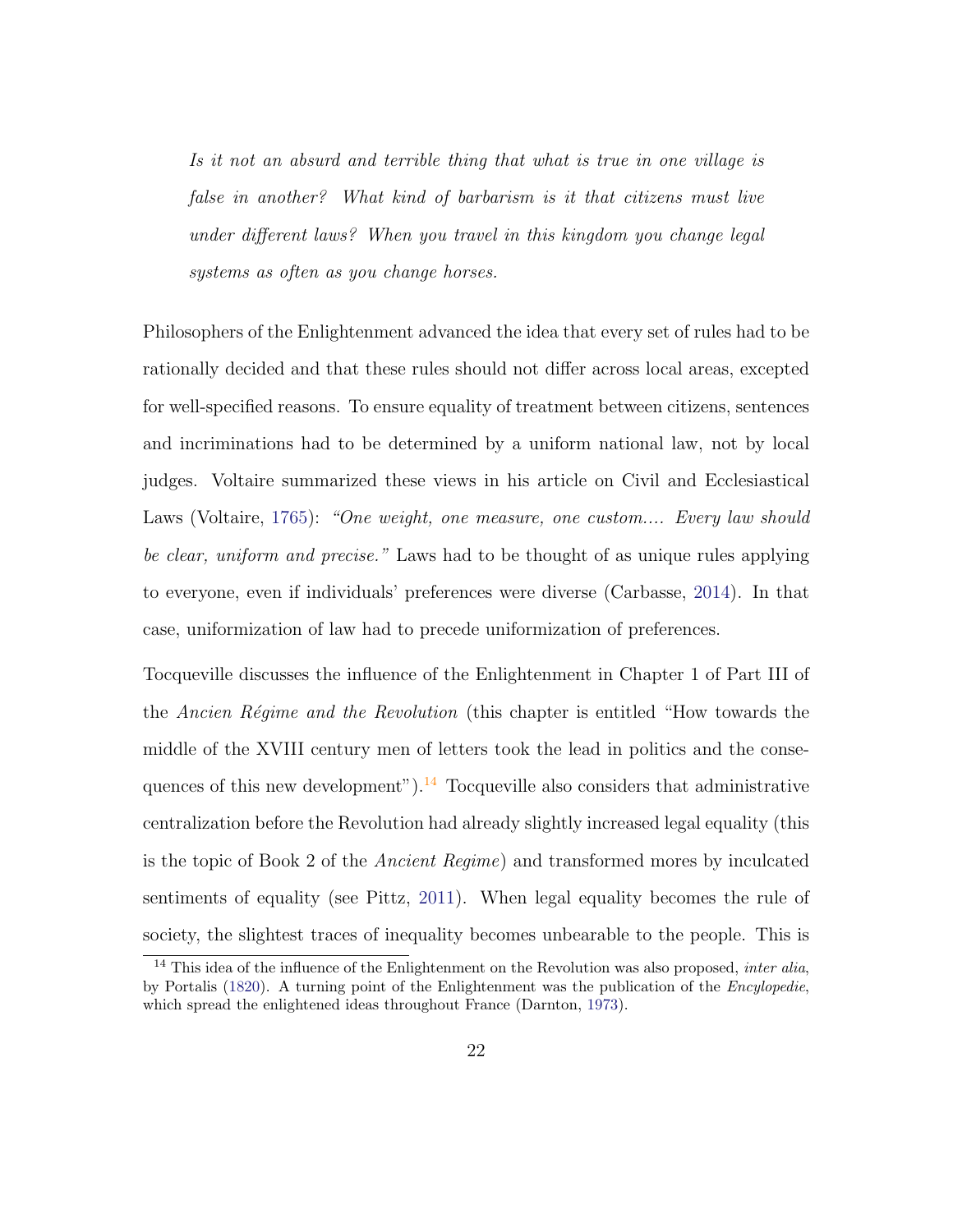notably spelled out in Chapter I of Book II of the *Ancient Regime*, which is entitled "Why the feudal rights were more odious to the people in France than any where else". The conclusion of this chapter is as follows: "The feudal system, though stripped of its political attributes, was still the greatest of our civil institutions; but its very curtailment was the source of its unpopularity. It may be said, with perfect truth, that the destruction of a part of that system rendered the remainder a hundred-fold more odious than the whole had ever appeared". In sum, aversion to inequality before the law grew steadily and was therefore conducive to legal uniformity when the Revolution occurred.<sup>15</sup>

Proposition 1 captures Tocqueville's insight regarding the rise in aversion to inequality before the law. We consider that before the Enlightenment the degree  $\alpha$  of aversion to legal inequality was lower than  $\frac{n}{n-2}$ . In that case legal decentralization was indeed better than legal centralization because legal diversity was not a matter of concern. By contrast, during the Enlightenment and the Revolution aversion to inequality grew so much that the degree of aversion  $\alpha$  became higher than  $\frac{n}{n-2} < \alpha$ . In this case, legal centralization was the best choice.

<sup>&</sup>lt;sup>15</sup> Tocqueville clearly illustrated this evolution in the next passage (Chapter II, Book IV, Second Volume of Democracy in America): "The very next notion to that of a sole and central power, which presents itself to the minds of men in the ages of equality, is the notion of uniformity of legislation. As every man sees that he differs but little from those about him, he cannot understand why a rule which is applicable to one man should not be equally applicable to all others. Hence the slightest privileges are repugnant to his reason; the faintest dissimilarities in the political institutions of the same people offend him, and uniformity of legislation appears to him to be the first condition of good government... Notwithstanding the immense variety of conditions in the Middle Ages, a certain number of persons existed at that period in precisely similar circumstances; but this did not prevent the laws then in force from assigning to each of them distinct duties and different rights. On the contrary, at the present time all the powers of government are exerted to impose the same customs and the same laws on populations which have as yet but few points of resemblance. "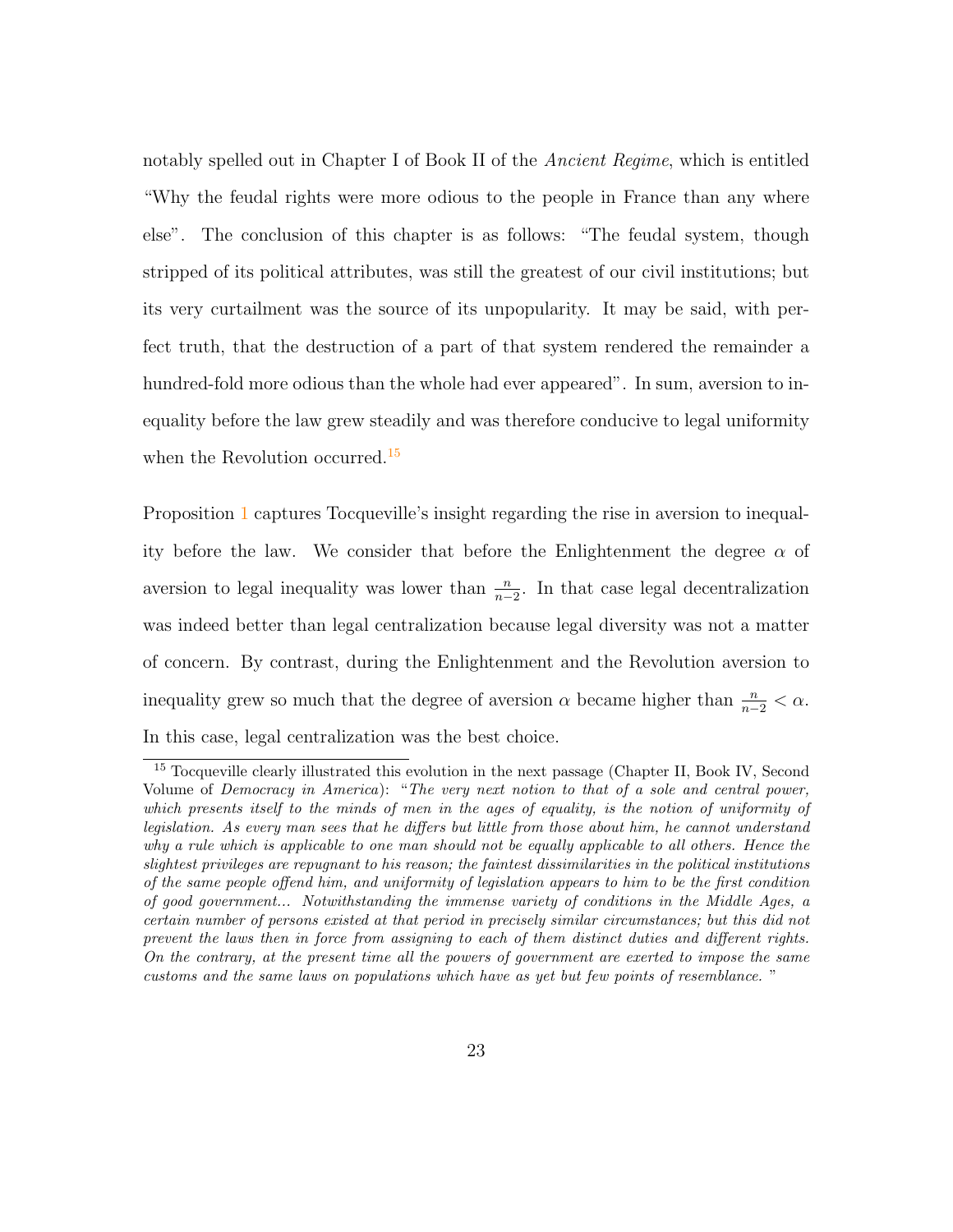Interestingly, when the degree  $\alpha$  of aversion to inequality before the law increases from  $n/(n-2)$  to  $n^2/(n-2)$ , the difference in the values of the social objectives under the two regimes increases.<sup>16</sup> When  $\alpha = \frac{n^2}{n-2}$ , the advantage derived from implementing legal centralization instead of legal decentralization is maximal. When  $\alpha$  further increases from  $n^2/(n-2)$ , however, this advantage starts to diminish. And when  $\alpha$  goes to infinity, the difference in the values of the social objectives tends to zero. This is because, in the Ancien Régime equilibrium, as  $\alpha$  goes to infinity the law chosen by each region moves closer and closer to  $\ell^c$ . An implication of this remarks is that, without the Revolution, legal uniformity would have almost been achieved if aversion to legal inequality had continued to grow ever. But other paths towards legal uniformity could have been followed. For instance, legal convergence could have been achieved by reducing legal diversity within the provinces. This kind of option was briefly considered in 1792 and 1793, before the Reign of Terror. We address this issue in the next section.

## 5 Legal Centralization in the Second Period of the Revolution (1792-1793): Was a Girondin Equilibrium Possible ?

By implementing legal centralization at the begining of the French Revolution (1789- 1791), the National Assembly ended many Ancien Régime legal inequalities. This evolution was contested since local identities remained strong and several provinces were still seeing themselves as specific nations within the whole nation (see Ozouf,

<sup>&</sup>lt;sup>16</sup> Indeed, we can check that the difference  $\sum_i \mathcal{U}_i^d - \sum_i \mathcal{U}_i^c$  is proportional to the function  $g(\alpha)$  =  $\frac{1-\alpha(\frac{n-2}{n})}{(1+\frac{\alpha}{n})^2}.$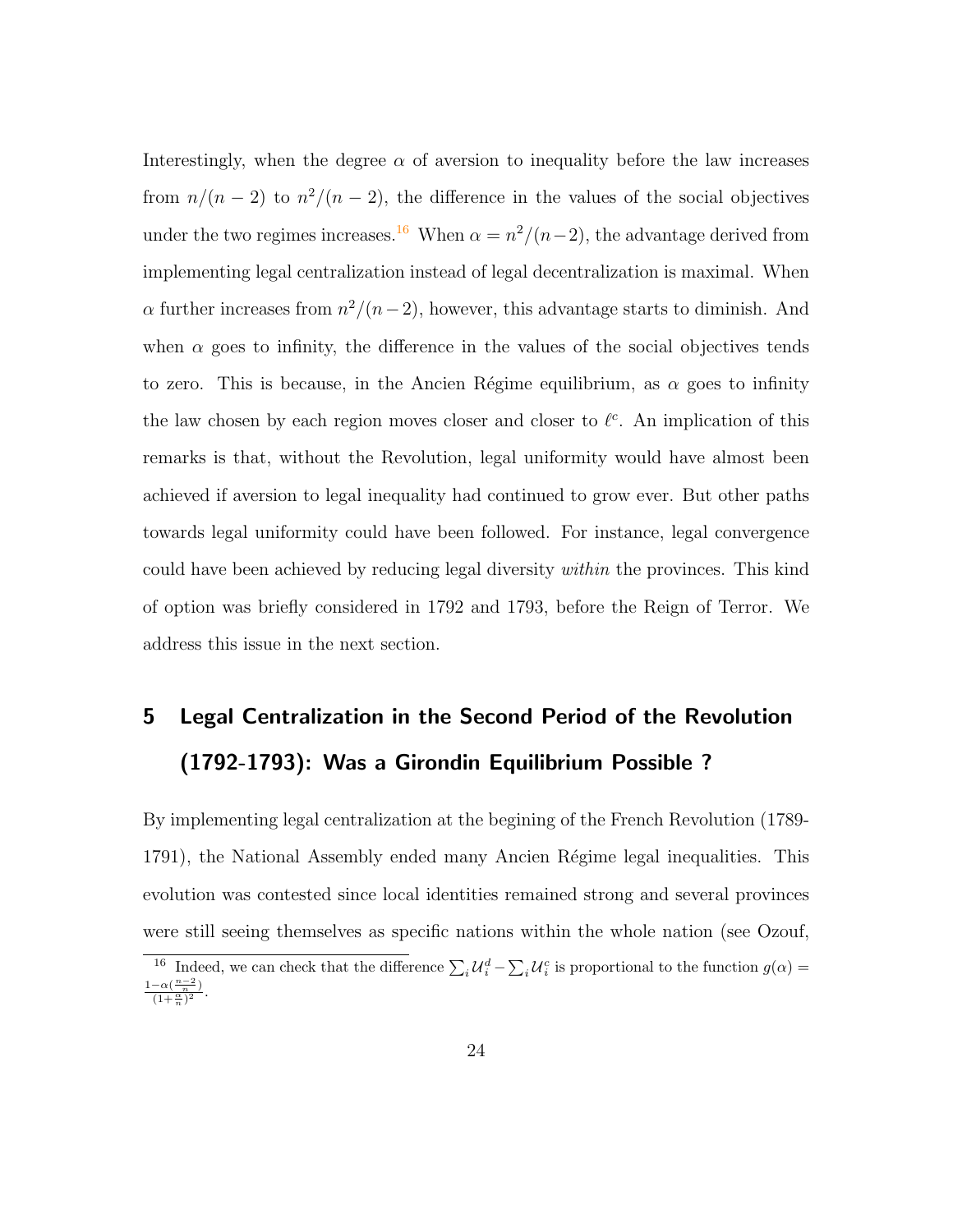1984). To weaken these local identities and specificities inherited from history, the local administration was reorganized. The new administrative system was built around three levels: *dpartement*, district, municipality. Initially, each of the 83 *dpartements* was conceived as a  $70 \text{ km} \times 70 \text{ km}$  square. While the final design of departments was different, the geometric approach of the initial design illustrates the will to break references to past local entities and specificities and replace them with national unity (Biard, 2010). All the new administrative levels were deprived of any judicial power and were bound to execute the decisions taken by the legislative power in Paris. The previous role of parliaments in the making of laws was completely eliminated.

The second step of the Revolution began with the fall of the king in 1791-1792, necessitating a new constitution. Published in 1793, this this new constitution was written by the leaders of the political faction "La Montagne". The "Montagnards" favored strict supervision of local application of national laws, notably by sending commissars from Paris to monitor and control dpartemental offices and municipal authorities.

The main political opponent of la "Montagne" was another political faction called "La Gironde". The members of this group, the "Girondins", kept the idea of legal equality but supported more legal decentralization, as well as giving more powers to dpartements (Amson, 2010). The Girondins were strongly opposed to the growing and now exclusive influence of Paris in the making of political and legal decisions. In 1792, the Girondin deputy Lasource argued that "The influence of Paris should be reduced to 1/83th, as for any other dpartement" (Biard and Dupuy, 2014). While the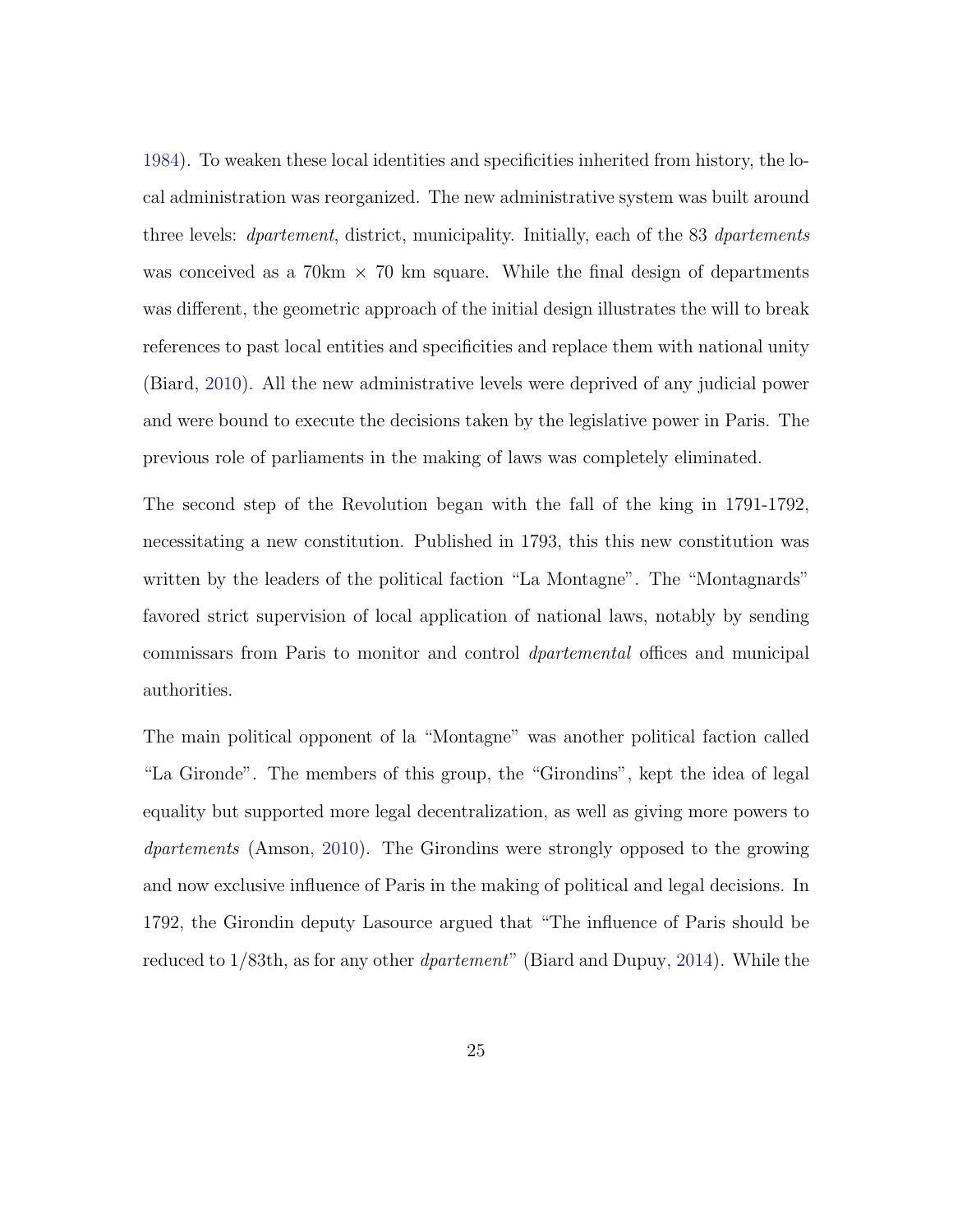Girondins did not explicitly present themselves as federalists<sup>17</sup>, they were accused by the Montagnards, such as Camille Desmoulins, of wanting to transform France into a "juxtaposition of small republics" (Chevallier, 2001). To prevent any partition of the country, the National Assembly adopted on September 25, 1792, a declaration stating that the French republic was one and indivisible. The Girondins were then eliminated in a few months. This elimination modified the national representation greatly. A constitution written in 7 days by the Montagnards, in which any attempt to decentralize power was ruled out, was then approved by the National Assembly on June 24, 1793. The concentration of legal and political powers in France became more important thereafter than in any other period (Chevallier, 2001).

We now extend the model of the previous section by assuming that law-making can be decided at an intermediate level between the local regions and the nation. We then compare the resulting equilibrium, *i.e.*, the Girondin equilibrium, with both the Ancien Régime and the Tocqueville equilibria.

### 5.1 The Girondin model

Let us assume that France is divided into  $\mathbb P$  different administrative provinces.<sup>18</sup> The set of these provinces is denoted  $\mathcal{P}$ . A province P is comprised of  $n_P$  local regions.

<sup>&</sup>lt;sup>17</sup> The idea that the Montagnards favored centralization whereas the Girondins favored decentralization is disputed by some historians (see, i.e., Biard, 2010 or Ozouf, 1984). Girondins did not explicitly require a federalist organization. The term "federalists" was used by their political adversaries in order to discredit them. Gironde's leaders needed to be very careful in their public positions since in France, as stated by Ozouf (1984), the epithet "federalist" sent men to the guillotine.

<sup>&</sup>lt;sup>18</sup> These provinces can be the Ancien Régime provinces, but they can also correspond to other intermediate administrative levels, like the dpartements.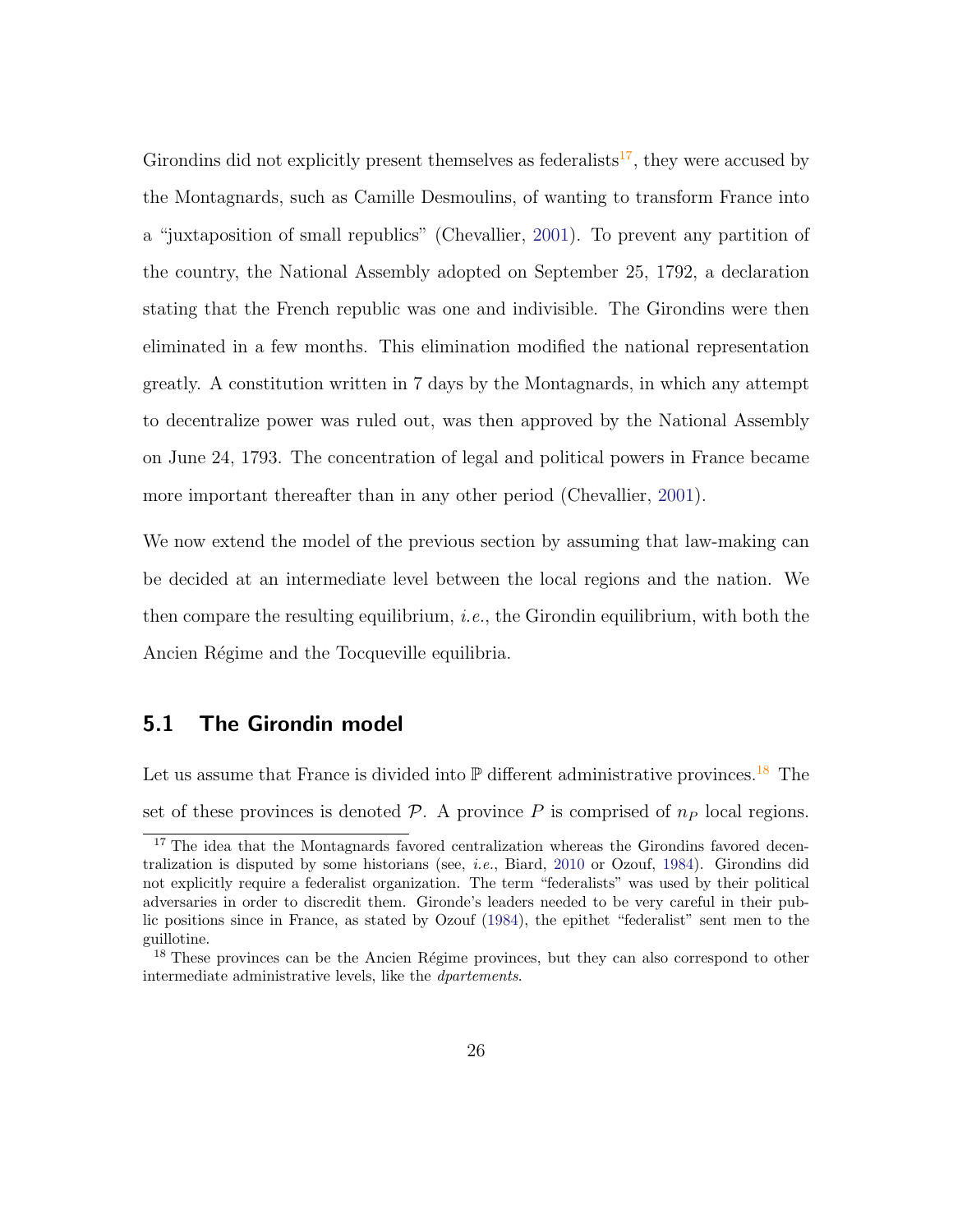Each province P chooses its law  $\ell_P$  (that is, the law  $\ell_P$  applies in all the regions i contained in P).

Given these assumptions, the preferences of agent i given in  $(1)$  can be written as follows

$$
\mathcal{U}_i(\boldsymbol{\ell}_P) = -\frac{1}{2}(\ell_P - x_i)^2 - \frac{\alpha}{2n} \sum_{P' \in \mathcal{P}} n_{P'}(\ell_{P'} - \overline{\ell})^2, \qquad (13)
$$

where  $\overline{\ell}$  is the average value of the law across the different provinces. That is

$$
\bar{\ell} = \sum_{P \in \mathcal{P}} \sum_{i \in P} \frac{\ell_P}{n} = \sum_{P \in \mathcal{P}} \frac{n_P}{n} \ell_P.
$$
\n(14)

### 5.2 The Girondin equilibrium

We assume that the law-makers of province  $P$  choose the actual law  $\ell_P$  of the province by maximizing the sum of the objective function of the region's representative agents (14). This contrasts with the Tocqueville equilibrium where the law-makers choose the law so as to maximize the sum of all the region's objective functions. We further assume that the law-makers of province  $P$  consider the other provinces' decisions as given. A Girondin equilibrium is a Nash equilibrium of the corresponding noncooperative game. To study this equilibrium we first consider the provinces' choices. Taking the other provinces' decisions  $\ell_{P'}$  and the average decision  $\bar{\ell}$  as given, province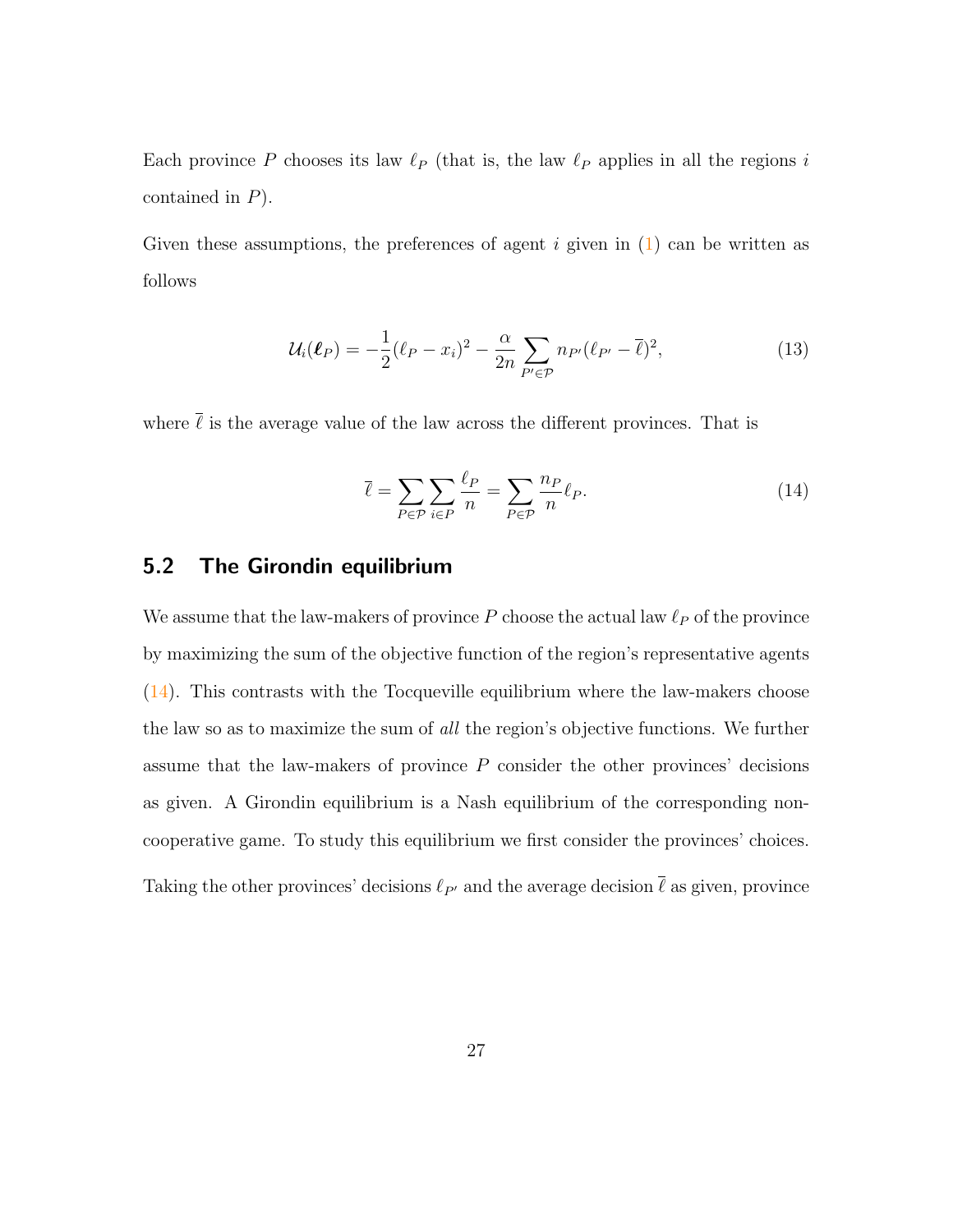P solves the following problem

$$
\max_{\ell_P} \sum_{i \in P} \mathcal{U}_i(\ell) = \max_{\ell_P} \sum_{i \in P} \left\{ -\frac{1}{2} (\ell_P - x_i)^2 - \frac{\alpha}{2n} \sum_{P' \in \mathcal{P}} n_{P'} (\ell_{P'} - \overline{\ell})^2 \right\}.
$$
 (15)

The optimal decision of province  $P$  satisfies the following condition

$$
\sum_{i \in P} (\ell_P - x_i) + \frac{\alpha}{n} n_P^2 (\ell_P - \overline{\ell}) = 0.
$$
 (16)

Solving for  $\ell_P$  we get

$$
\ell_P = \frac{\overline{x}_P + \alpha \frac{n_P}{n} \overline{\ell}}{1 + \alpha \frac{n_P}{n}},\tag{17}
$$

where  $\bar{x}_P$  is the mean value of the regions ideal legal laws

$$
\overline{x}_P = \sum_{i \in P} \frac{x_i}{n_P}.\tag{18}
$$

Equation  $(17)$  expresses the optimal law of province P given the average value of the laws across provinces. In equilibrium, this average value must be equal to the actual average value. We now determine this equilibrium.

Summing equations (17) across provinces and solving for  $\bar{\ell}$ , we find that

$$
\overline{\ell} = \frac{\sum_{P \in \mathcal{P}} \frac{\frac{n_P}{n} \overline{x}_P}{1 + \alpha \frac{n_P}{n}}}{1 - \alpha \sum_{P \in \mathcal{P}} \frac{\left(\frac{n_P}{n}\right)^2}{\left(1 + \alpha \frac{n_P}{n}\right)}}.
$$
(19)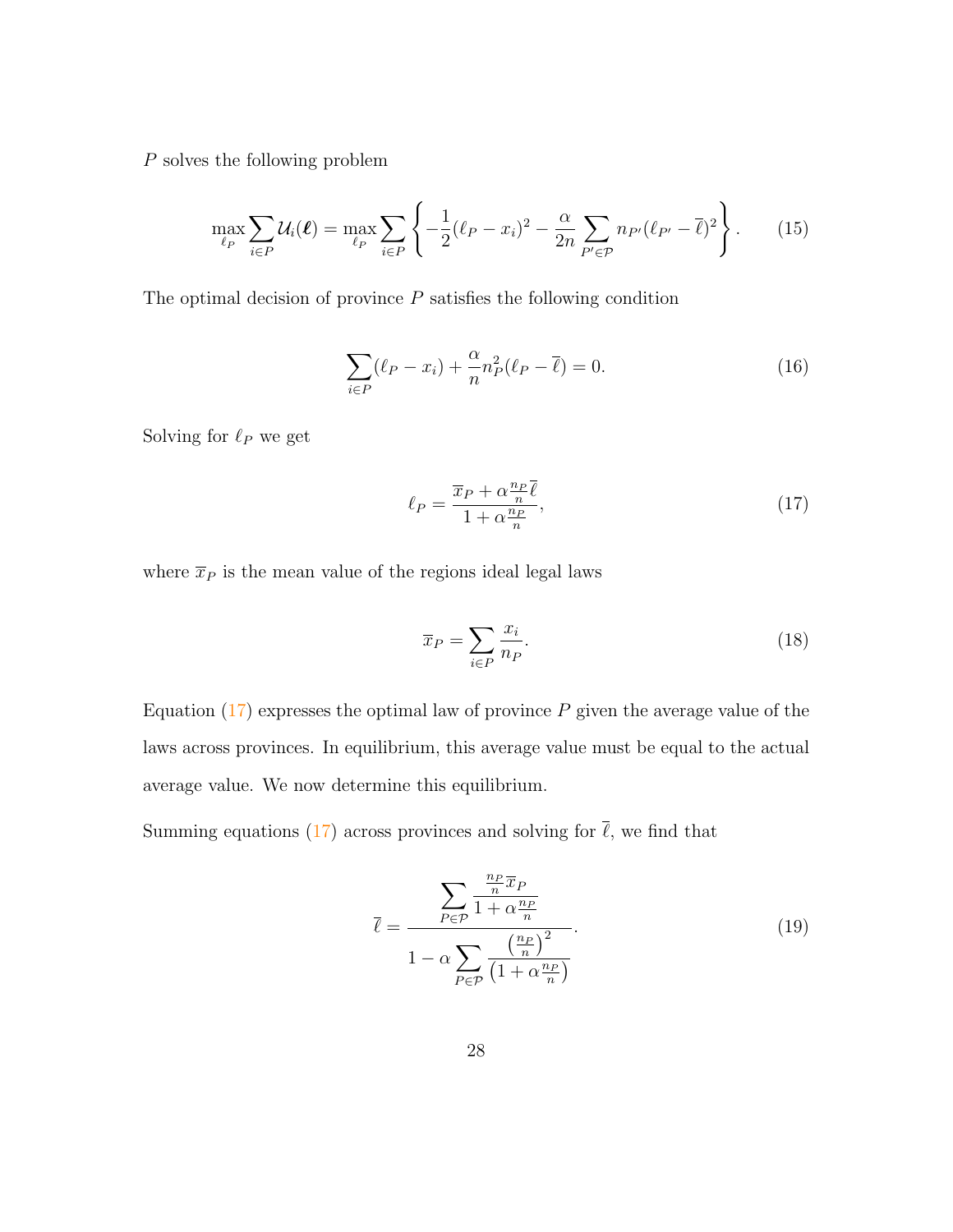Substituting  $(19)$  into  $(17)$ , we get the equilibrium value of province P's decision

$$
\overline{x}_P + \alpha \left\{ \frac{\sum_{P' \in \mathcal{P}} \frac{\frac{n_{P'}}{n} \overline{x}_{P'}}{1 + \alpha \frac{n_{P'}}{n}}}{1 - \alpha \sum_{P' \in \mathcal{P}} \frac{\left(\frac{n_{P'}}{n}\right)^2}{\left(1 + \alpha \frac{n_{P'}}{n}\right)}}}{1 + \alpha \frac{n_P}{n}} \right\}.
$$
(20)

### 5.3 Comparison of the Girondin and the Tocqueville equilibria

Comparing the Girondin and the Tocqueville equilibria does not yield clear-cut results. We do have, however, a result when the aversion to inequality before the law  $\alpha$ goes to infinity. This result, which is proven in an appendix, is given by the following Proposition.

**Proposition 2.** When aversion to inequality before the law is very high (i.e., when  $\alpha$  approaches infinity), legal centralization is always preferred to intermediate legal decentralization.

When aversion to inequality before the law is extremely high (*i.e.*, when  $\alpha$  goes to  $\infty$ ), all the provinces tend to choose the same law:  $\lim_{\alpha\to\infty} \ell_P = \lim_{\alpha\to\infty} \overline{\ell}$  for all P, where

$$
\lim_{\alpha \to +\infty} \bar{\ell} = \sum_{P \in \mathcal{P}} \frac{\overline{x}_P}{\mathbb{P}}.
$$
\n(21)

In this limit case, each province is better off by choosing a law close to the average one. This is why the provinces' equilibrium choices tend to be similar. Therefore,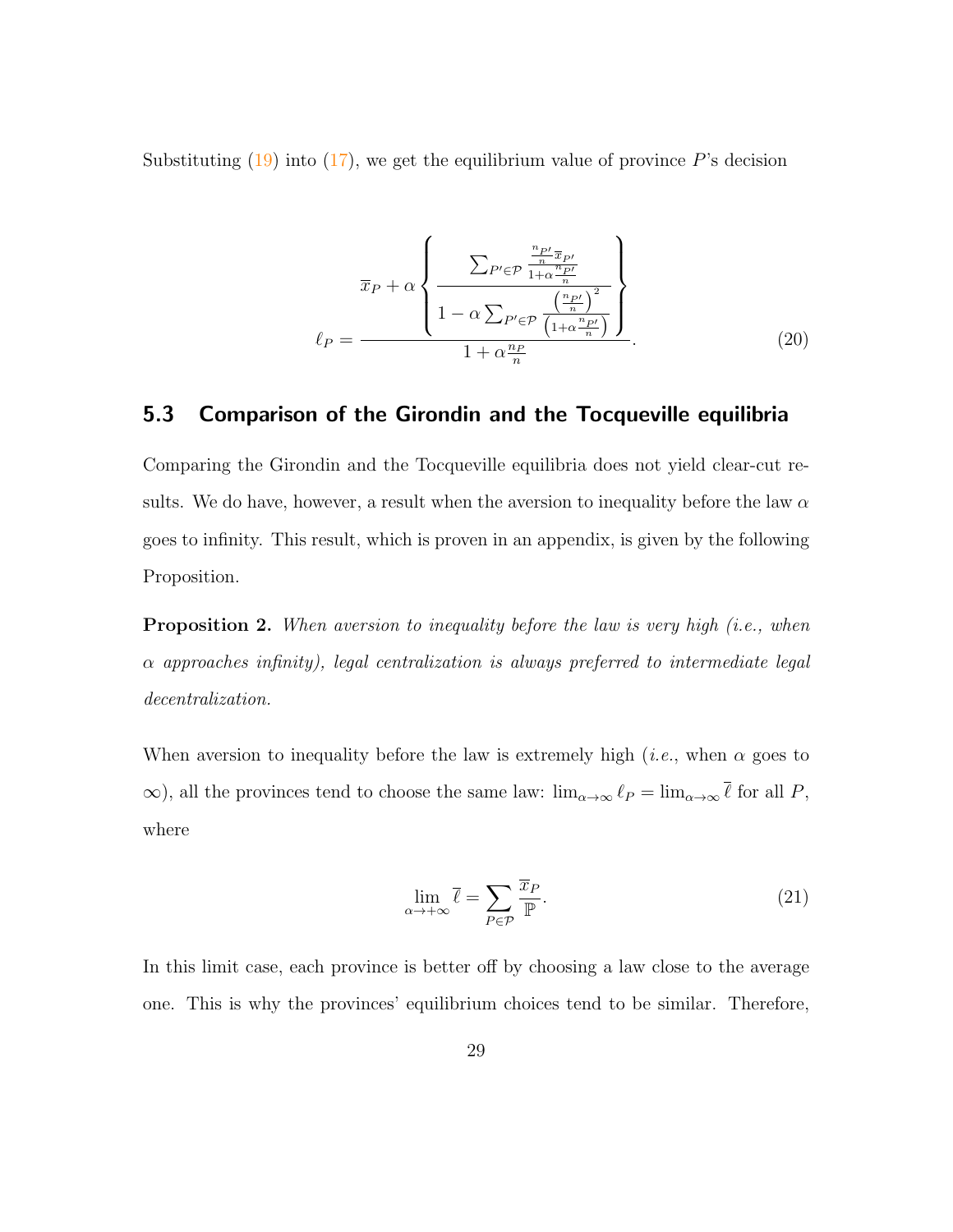legal uniformity is achieved when the aversion to inequality before the law is very high. We notice that the Ancien Régime equilibrium coincides with the Girondin equilibrium when each province corresponds to one region. In this case, we have  $\lim_{\alpha \to +\infty} \overline{\ell} = \overline{l}$ , and the limit equilibrium is equal to the Tocqueville equilibrium. But in the other cases,  $\lim_{\alpha\to+\infty}\bar{\ell}$  is different from  $\bar{l}$ . Since  $\bar{l}$  is the uniform value of the actual law which maximizes the sum of the regions' objectives, it follows that the Girondin equilibrium can never dominate the Tocqueville equilibrium. This conclusion, however, only applies to the limit case where aversion to legal inequality is very high.

As we have seen in the previous section, a high level of legal centralization was implemented at the beginning of the Revolution. The last step toward centralization was made during the Napoleonic era, and culminated with the introduction of the Civil Code of 1804. Despite the introduction of the Civil Code, however, judicial control softened during the Napoleonic era compared to the initial revolutionary decisions. We address this relaxation of judges' control in the next section.

## 6 Legal Centralization and Judges' Discretion: Understanding the Napoleonic Phase

The complementarity between civil law and codification of the law is an important thesis in legal studies. As Von Mehren (1957) put it: "In the civil law, large areas of private law are codified. Codification is not typical of the common law". For Glaeser and Shleifer (2002), the first aim of codification is to control judges, transforming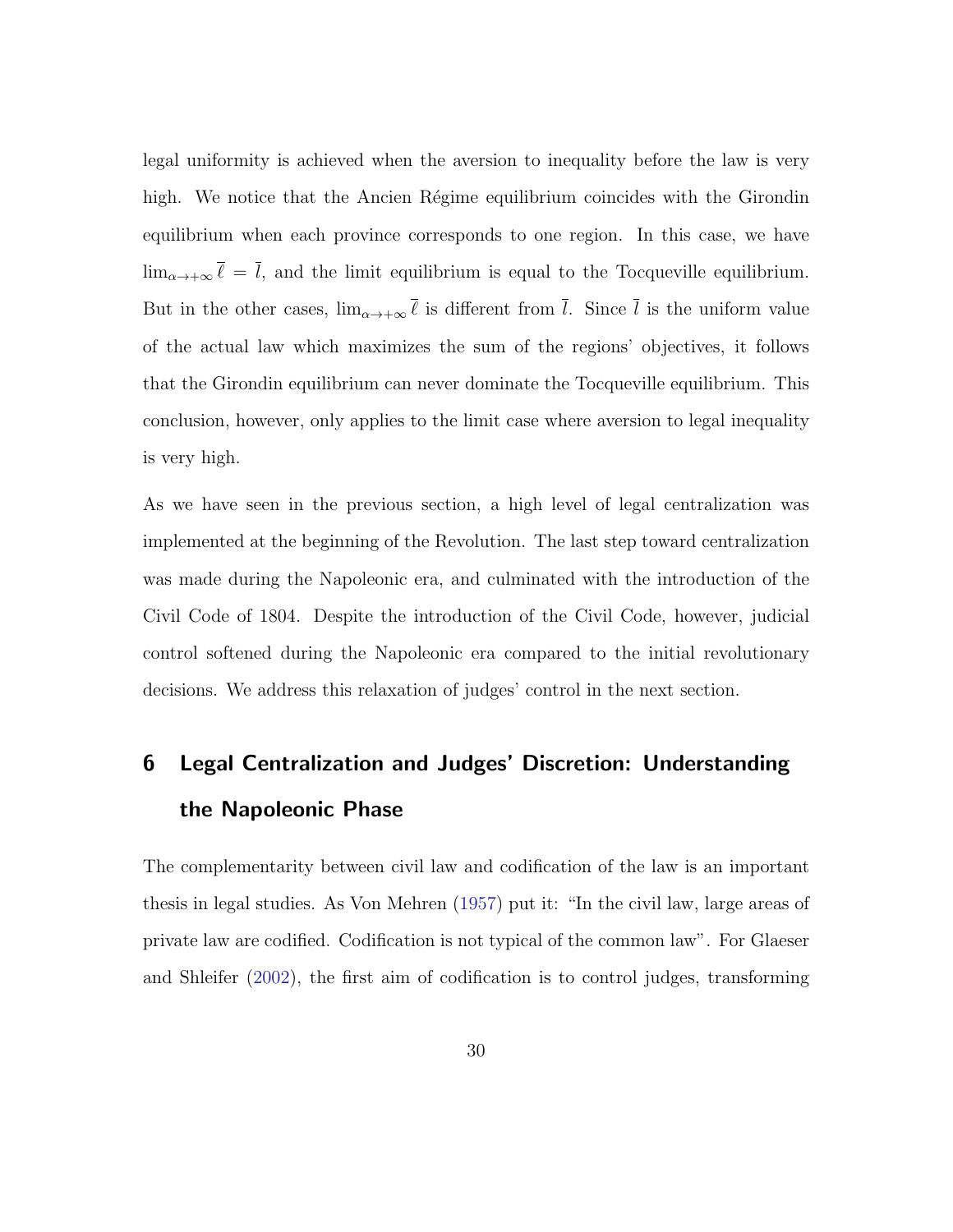them into automata. The higher the desire of the central authority to impose its will, the more precise the code has to be (in the sense of giving less room for judges' interpretation of the law).<sup>19</sup> According to these authors: "It is not surprising, in that regard, that centralized civil law systems were often championed by the great autocrats, like Napoleon." A second, but less important aim of codification, is to make adjudication more transparent.

Yet this analysis of codification is not really supported by the facts. While the Civil code appeared in France in 1804, the will to control judges was already present at the beginning of the Revolution. As we have seen, at that time judges' decisions were tightly controlled and adjudication was almost forbidden. Whenever an interpretation of a law or a new law was needed, judges had to consult the National Assembly, which had the monopoly of legal interpretation. It was soon realized, however, that a workable legal system required a certain level of judicial adjudication (Carbasse, 2014, p. 243). As a result, at the end of the Revolution and under the Napoleonic Empire, adjudication and legal interpretation were tolerated again. To account for this evolution we now enrich the model of subsection 4.3 by introducing judicial discretion. This enables us to study the interaction between a law-maker who chooses the law that applies nationwide, and judges who adapt this law to local needs. Furthermore, we consider the optimal degree of judicial discretion.

<sup>&</sup>lt;sup>19</sup> Glaeser and Shleifer propose an interesting model of codification as a means to control judicial behavior. In their model, codification is considered as a set of "bright line rules" that trigger automatic judicial decision-making when offenses reach a given level.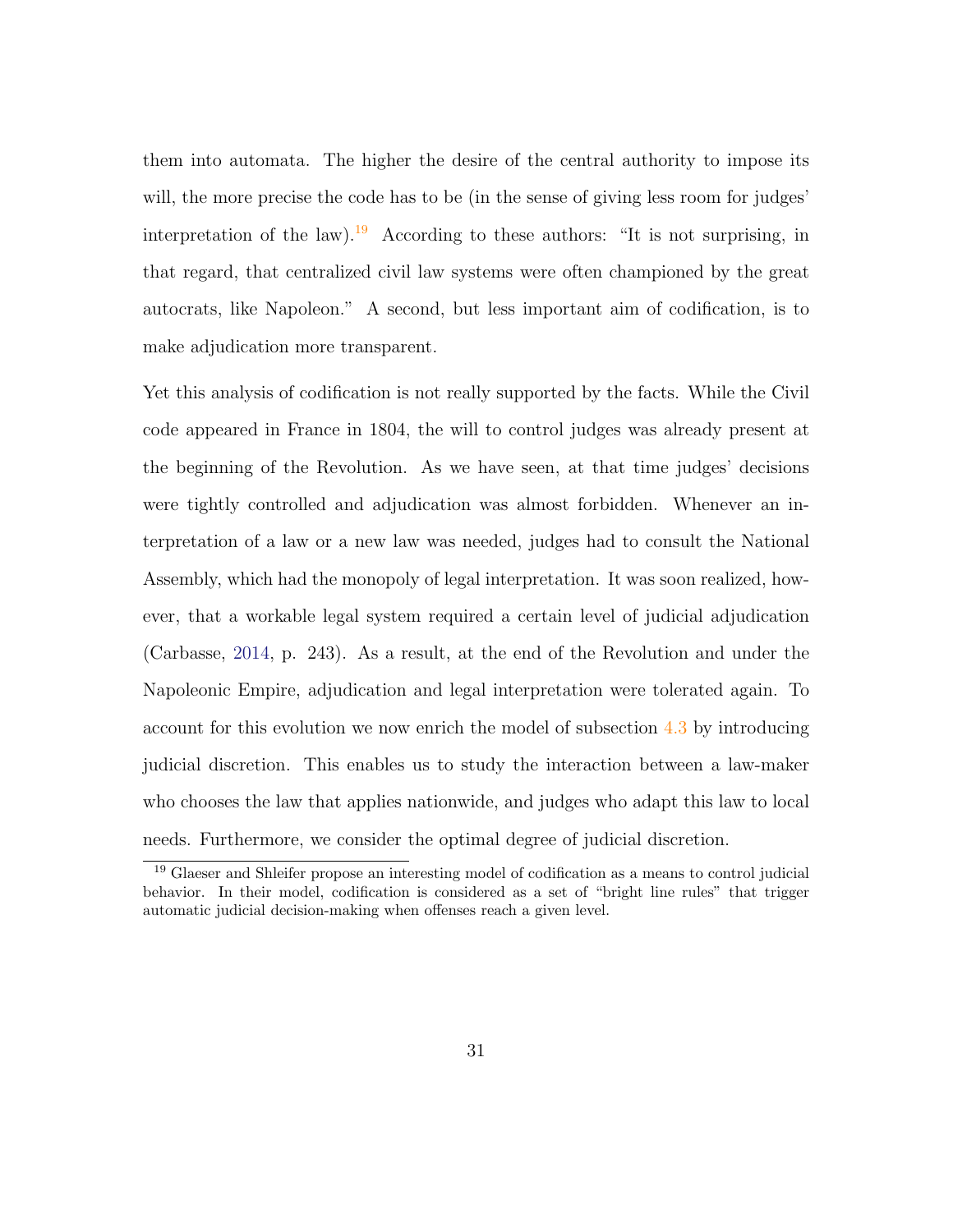## 6.1 A Model of legal centralization with regional judicial discretion

We assume that in each region  $i$  a judge maximizes the following objective function

$$
\mathcal{U}_i^j(l^c, \mathbf{a}) = -\frac{1}{2}(\ell^c + a_i - x_i)^2 - \frac{\theta}{2}a_i^2 - \frac{\alpha}{2n}\sum_{j=1}^n (a_j - \overline{a})^2.
$$
 (22)

In this function, the actual value of the law in region i is  $\ell^c + a_i$ . The first term  $\ell^c$ of this sum is the law decided in a centralized way  $(i.e.,$  statute). We interpret the second term  $a_i$  as the adjudication decision made by the judge. To wit, the term  $a_i$ represents the change in the legislation  $\ell^c$  decided by the judge to adapt the law to the needs of region i. We denote by a the vector of the judge's decisions, and by  $\overline{a}$ the mean of these decisions.

Since the actual law in region i is  $\ell^c + a_i$ , the variance of the actual laws over the regions is equal to the variance of the judges' adjudication decisions

$$
\frac{1}{n}\sum_{j=1}^{n} (\ell^{c} + a_{i} - (\ell^{c} + \overline{a}))^{2} = \frac{1}{n}\sum_{j=1}^{n} (a_{j} - \overline{a})^{2}.
$$
 (23)

We observe that the objective function of the judge in region  $i$  is equal to the objective function of the regional representative agent up to the term  $(\theta/2)(a^i)^2$ . This term captures the cost borne by the judge to adapt the law to local conditions. We consider that judges are benevolent, but departing from the law  $\ell^c$  is costly for them. The parameter  $\theta$  describes how discretion is costly. The higher  $\theta$ , the higher the cost borne by judge i to adapt the law to local conditions.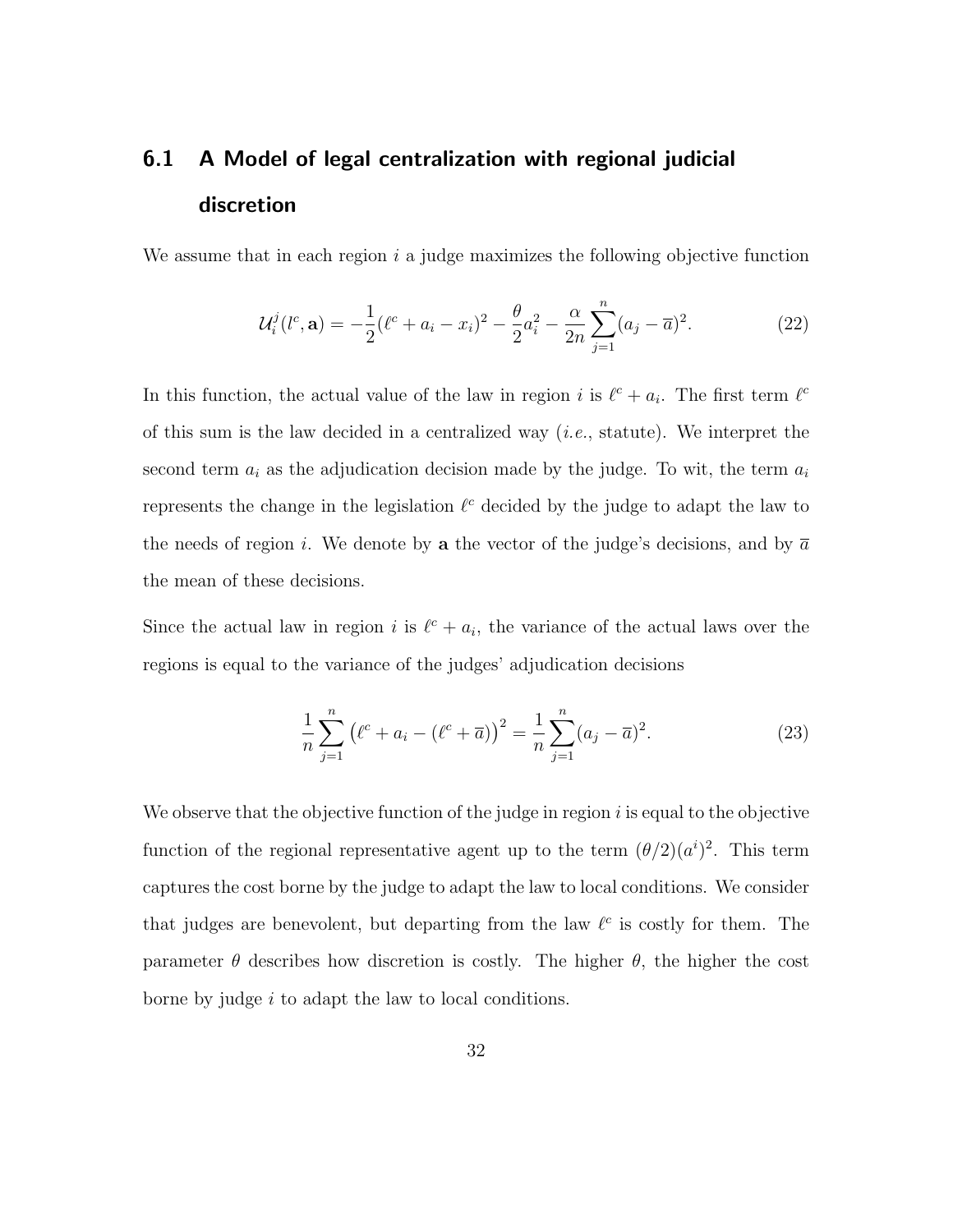#### 6.2 Equilibrium with legal centralization and judicial discretion

We now study the equilibrium of the model with legal centralization and judicial discretion. We assume that the law-maker (be it the Emperor or the National Assembly) first chooses the law  $\ell^c$  that applies to the whole country. Then judges make their adjudication decisions without consultation. To solve for the subgame perfect equilibrium, we work backward. We first study the Nash equilibrium of the game between the judges assuming that they take the value of the legislation  $\ell^c$  as given. Next, we study the law-maker's problem. The law-maker acts as a Stackelberg leader: it takes into account the fact that the equilibrium adjudication decisions depend on  $\ell^c$ .

#### 6.2.1 The Nash equilibrium of the games between the judges

In any Nash equilibrium the region  $i$  judge's decision  $a_i$  must satisfy the following first-order condition

$$
-(\ell^c + a_i - x_i) - \theta a_i - \frac{\alpha}{n}(a_i - \overline{a}) = 0,
$$
\n(24)

from which we deduce that

$$
a_i = \frac{(x_i - \ell^c) + \frac{\alpha \overline{a}}{n}}{1 + \theta + \frac{\alpha}{n}}.\tag{25}
$$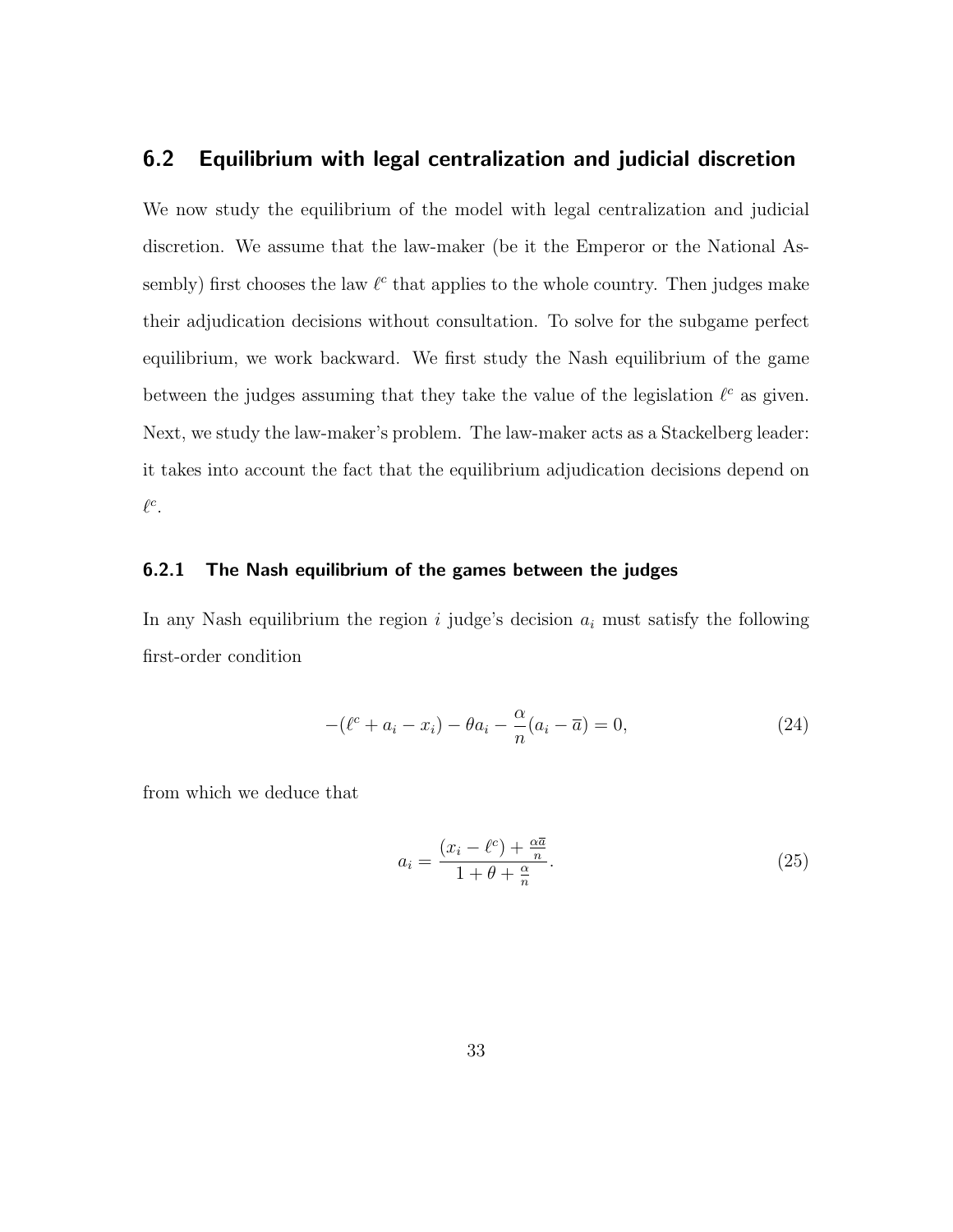To compute the equilibrium value of the mean  $\bar{a}$ , we sum the above equation across regions which yields

$$
\overline{a} = \frac{\overline{x} - \ell^c}{1 + \theta}.\tag{26}
$$

After a little algebra, we find that the utility of agent's  $i$  is given by

$$
\mathcal{U}_i(\ell^c, \mathbf{a}) = -\frac{1}{2} \frac{1}{(1+\theta+\frac{\alpha}{n})^2} \left( \left( (\theta+\frac{\alpha}{n})(\ell^c - x_i) - \frac{\alpha}{n} \frac{\ell^c - \overline{x}}{1+\theta} \right)^2 + \alpha \sigma_x^2 \right), \tag{27}
$$

and the variance of the judges's decisions is equal to

$$
\sigma_a^2 = \frac{1}{(1+\theta+\frac{\alpha}{n})^2} \sigma_x^2.
$$
\n(28)

#### 6.2.2 The equilibrium value of the law  $\ell^c$

We now determine the equilibrium value of the law  $\ell^c$ . Recall that we assume that the law-maker  $(e.g., the Emperor)$  maximizes the sum of the representative agents' objective functions  $\mathcal{U}_i$  with respect to  $\ell^c$ 

$$
\max_{\ell^c} \sum_{i=1}^n \mathcal{U}_i(\ell^c, \mathbf{a}) = \max_{\ell^c} -\frac{1}{2} \frac{1}{(1+\theta + \frac{\alpha}{n})^2} \sum_{i=1}^n \left( (\theta + \frac{\alpha}{n})(\ell^c - x_i) - \frac{\alpha}{n} \frac{\ell^c - \overline{x}}{1+\theta} \right)^2 - \frac{n\alpha}{2} \frac{1}{(1+\theta + \frac{\alpha}{n})^2} \sigma_x^2 \tag{29}
$$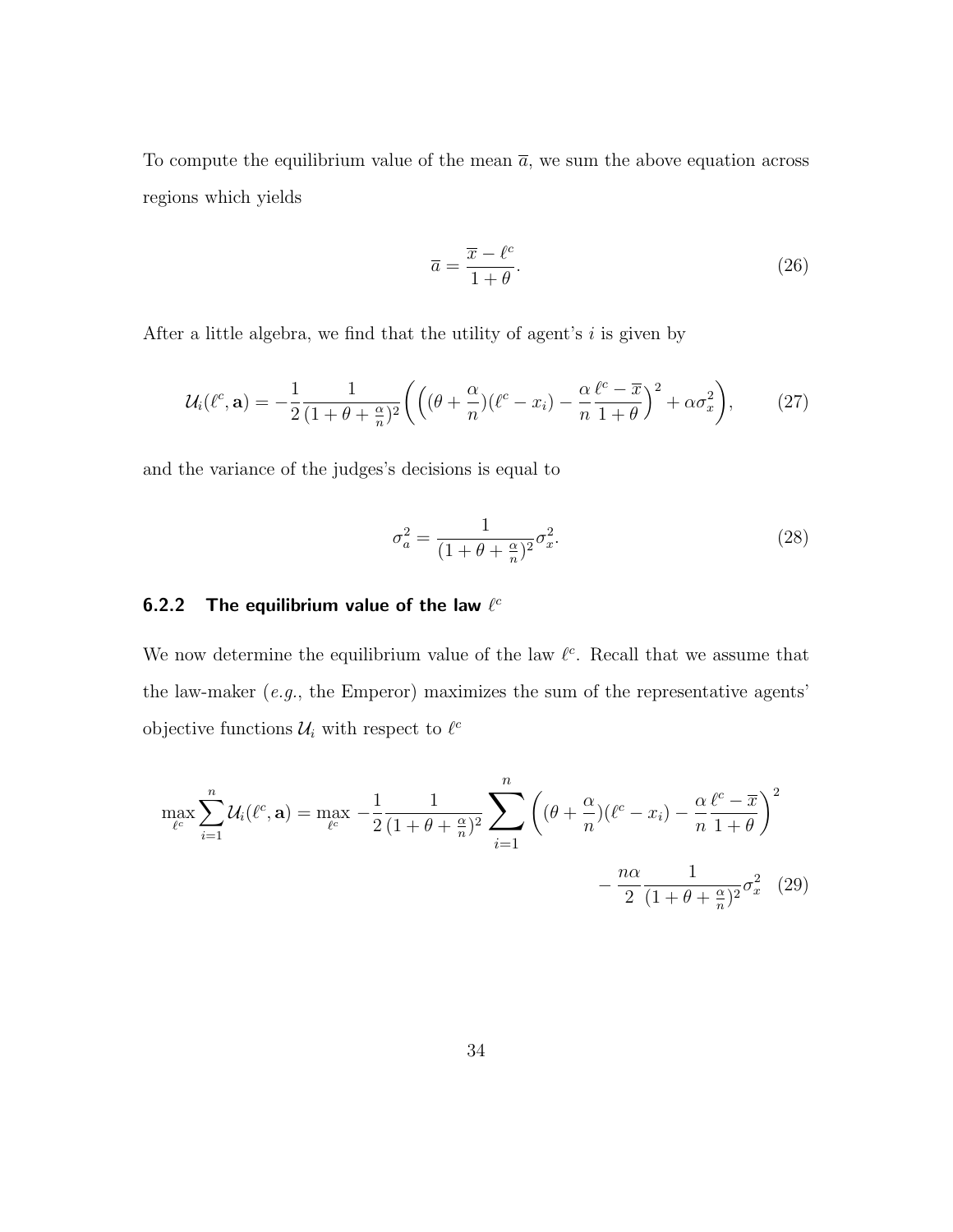The first-order condition is

$$
-\sum_{i=1}^{n} \left( (\theta + \frac{\alpha}{n})(\ell^c - x_i) - \frac{\alpha \ell^c - \overline{x}}{n \ 1 + \theta} \right) (\theta + \frac{\alpha}{n} - \frac{\alpha}{n(1 + \theta)}) = 0, \tag{30}
$$

$$
\iff (\theta + \frac{\alpha}{n})(\ell^c - \overline{x}) - \frac{\alpha(\ell^c - \overline{x})}{n(1 + \theta)} = 0. \tag{31}
$$

We deduce from the last equation that

$$
\ell^c = \overline{x},\tag{32}
$$

and that the equilibrium value of region  $i$  judge's decision is

$$
a_i = \frac{x_i - \overline{x}}{1 + \theta + \frac{\alpha}{n}},\tag{33}
$$

The equilibrium value of the region  $i$  representative agent's objective function is

$$
\mathcal{U}_{i}^{c,d} = -\frac{1}{2} \frac{(\theta + \frac{\alpha}{n})^2}{(1 + \theta + \frac{\alpha}{n})^2} (x_i - \overline{x})^2 - \frac{\alpha}{2} \frac{1}{(1 + \theta + \frac{\alpha}{n})^2} \sigma_x^2.
$$
 (34)

If we sum equation  $(34)$  across regions, we find that the equilibrium value of the sum of the representative agents' objective functions is

$$
\sum_{i=1}^{n} \mathcal{U}_{i}^{c,d} = -\frac{1}{2} n \sigma_x^2 \frac{\alpha + (\theta + \frac{\alpha}{n})^2}{(1 + \theta + \frac{\alpha}{n})^2}.
$$
 (35)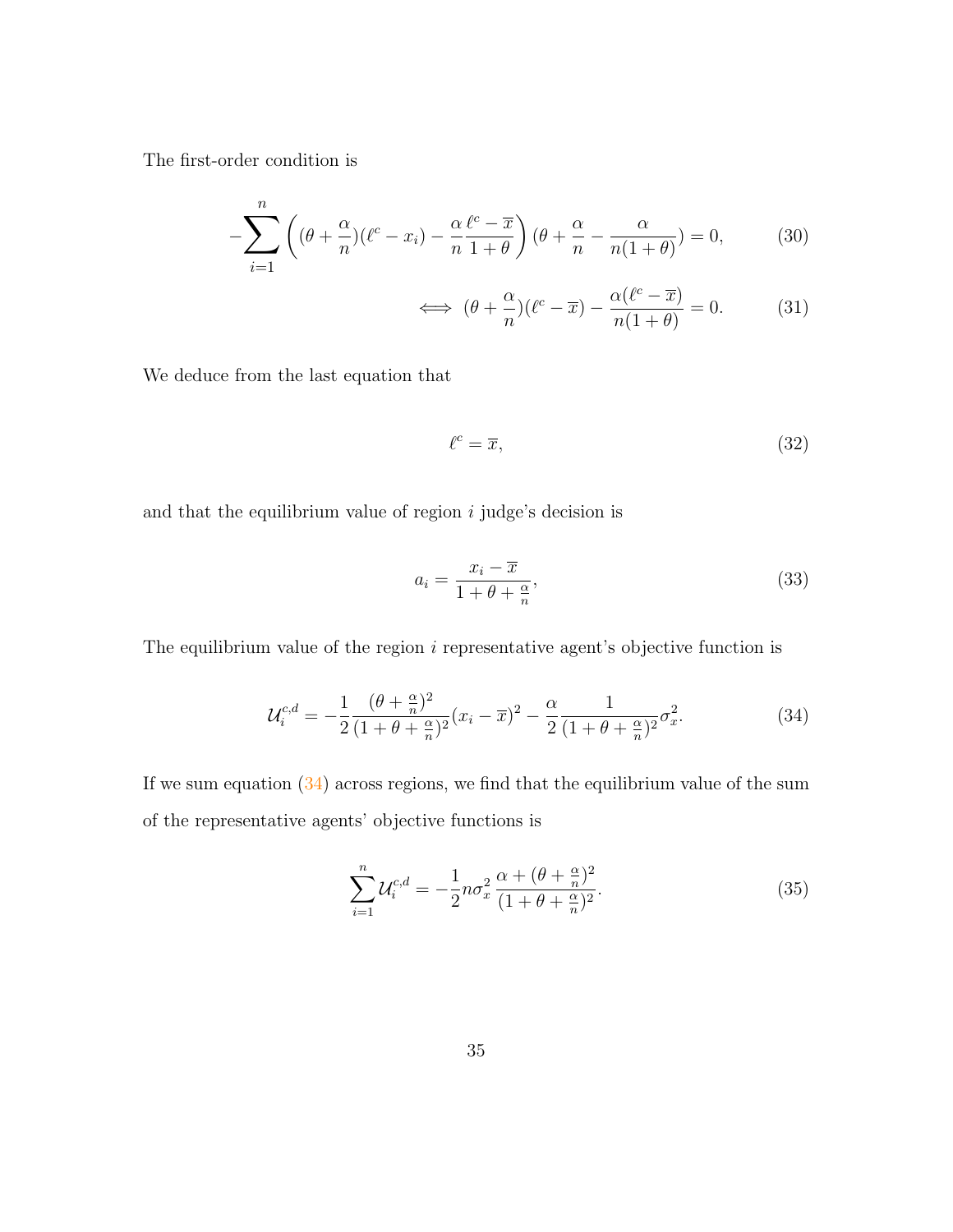#### 6.3 The optimal value of judicial's discretion

We now study the optimal value of judges' discretion. In the Ancien Régime version of the model, the judge's discretion is maximal. This corresponds to the case where  $\theta = 0$ . Adapting the law to local conditions is not costly. In the version of the model describing the aftermath of the Revolution, the judge's discretion is nil ( $\theta = +\infty$ ). In this case, adapting the law to local conditions is too costly (the higher  $\theta$ , the lower the value of judges' discretion). We determine the optimal degree of control over judges' decisions by finding the values of  $\theta$  which maximize the social objective (35). These values minimize the following function of  $\theta$ 

$$
\Gamma(\theta) = \frac{(\theta + \frac{\alpha}{n})^2 + \alpha}{(1 + \theta + \frac{\alpha}{n})^2}.
$$
\n(36)

Using this function we obtain the next result<sup>20</sup>

**Proposition 3.** There is a unique optimal value of the judges' discretion. This level is given by:

$$
\theta = \alpha (1 - \frac{1}{n}).\tag{37}
$$

Moreover, the higher the degree of aversion to legal inequality (i.e., the higher  $\alpha$ ), the lower the optimal value of judges' discretion (i.e., the higher  $\theta$ ).

The optimal value of judges' discretion results from a trade-off. To understand this trade-off, let us consider the equilibrium value of the representative agent of region

<sup>&</sup>lt;sup>20</sup> The Proposition results from the fact that  $\Gamma'(\theta) = 2 \frac{(\theta - \alpha(1 - \frac{1}{n}))}{(1 + \theta + \frac{\alpha}{n})^3}$  $\frac{\alpha(1-n)!}{(1+\theta+\frac{\alpha}{n})^3}.$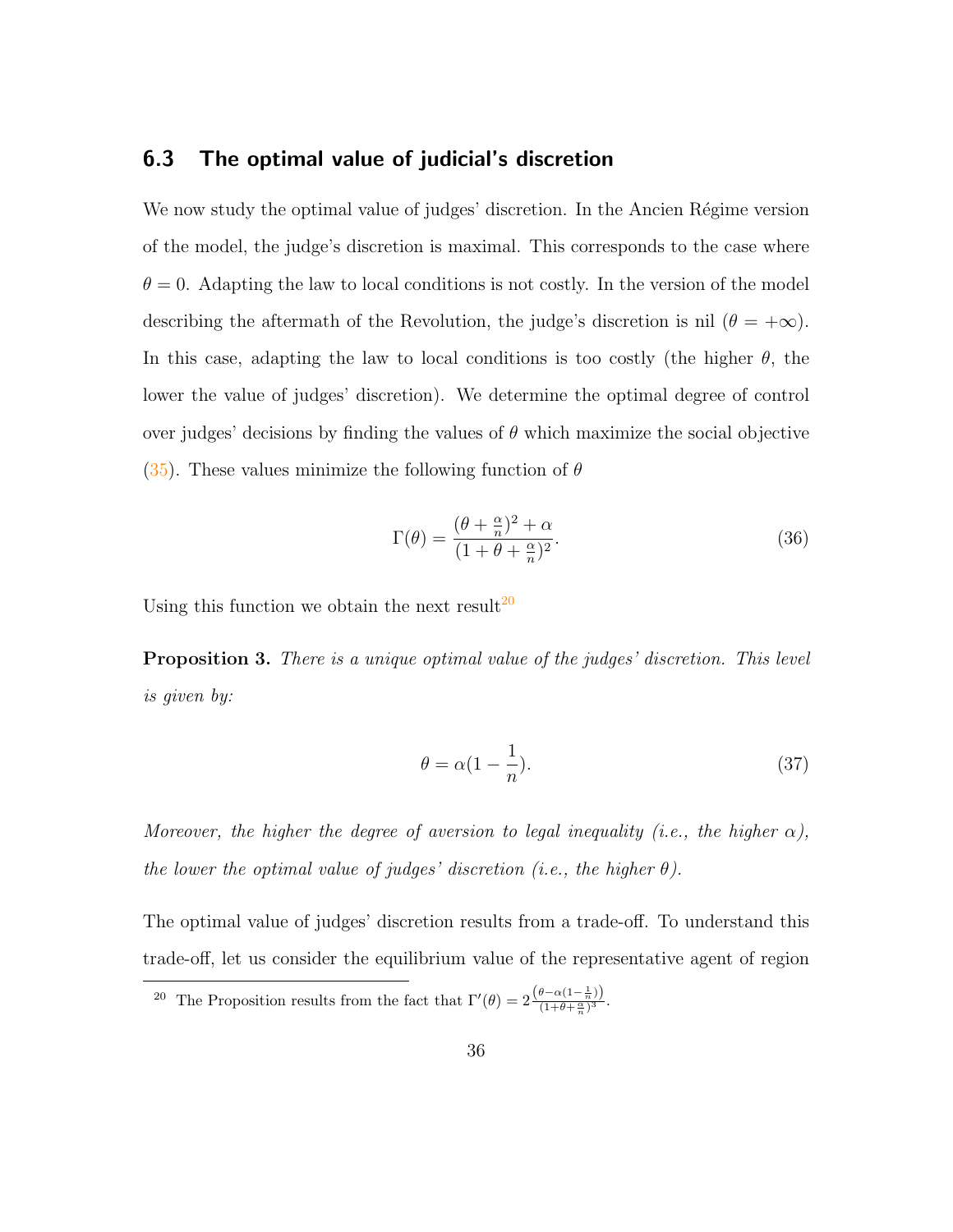i's utility function

$$
\mathcal{U}_{i}^{c,d} = -\frac{1}{2} \frac{(\theta + \frac{\alpha}{n})^2}{(1 + \theta + \frac{\alpha}{n})^2} (x_i - \overline{x})^2 - \frac{\alpha}{2} \frac{1}{(1 + \theta + \frac{\alpha}{n})^2} \sigma_x^2.
$$

The first term in the right-hand side of the above equation expresses the loss incurred by agent's i, which results from the divergence between his legal preferences and the equilibrium value of the local law. As we have seen, when  $\theta = 0$  judges' discretion is maximal and the regional judge maximizes agent  $i$ 's objective function by choosing  $\ell^c + a_i = x_i$ . On the other hand, when  $\theta$  goes to infinity, the actual equilibrium value of the law goes to  $\bar{x}$  which is the value of the law  $\ell^c$  chosen by the central lawmaker (for example, the National Assembly). We see that the first part of agent's i loss increases with  $\theta$ . The smaller the judges' discretion, the greater the region's loss. The second part of the above expression correspond to the loss due to legal heterogeneity. This part always decreases with  $\theta$ . Indeed, the higher  $\theta$  is, the lower judges' discretion, and the lower legal heterogeneity.

When  $\theta$  increases from 0, the gain resulting from the decrease in legal heterogeneity more than compensates for the increase in the divergence between the law and legal preferences. This happens until  $\theta$  reaches its optimal level  $\alpha(1-\frac{1}{n})$  $\frac{1}{n}$ ). When  $\theta$  increases from this level, the gain from the decrease in legal heterogeneity is lower than the increase in the additional loss resulting from the divergence between the actual law and legal preferences. Proposition 3 shows that is is never optimal to eliminate judges' discretion (*i.e.*,  $\theta = \infty$ ), nor is it optimal to allow complete discretion (*i.e.*,  $\theta = 0$ ). The Proposition also shows how the optimal degree of discretion changes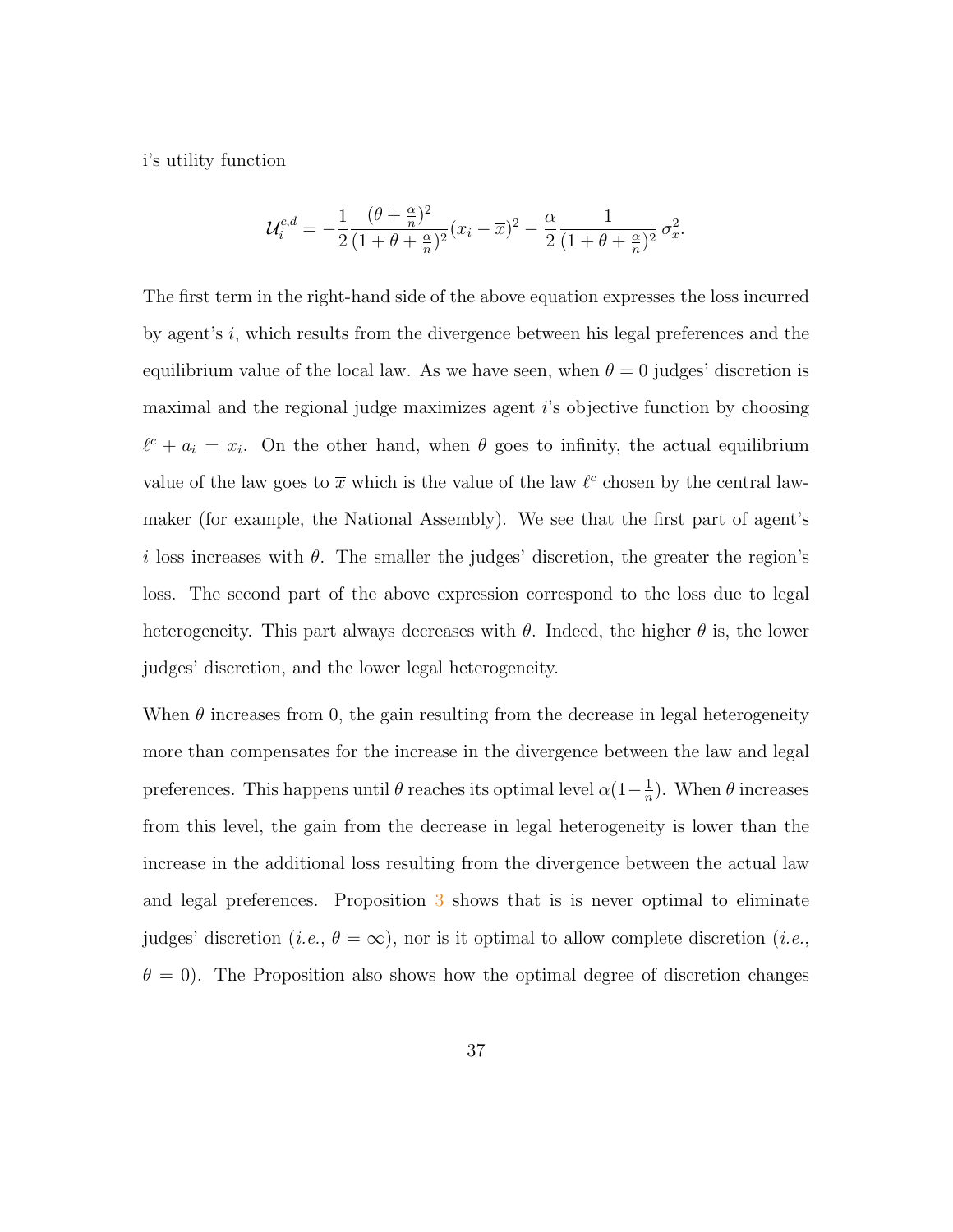with  $\alpha$ , the degree of aversion to legal inequality. The higher  $\alpha$ , the higher the weight given to the loss due to legal heterogeneity, and the higher the need to control judges' decisions.

We can rely on Proposition 3 to interpret the decisions made during the Revolution and the First French Empire. At the beginning of the Revolution, the National Assembly sought to control judges' decision. As we have mentioned, the National Assembly went so far as to forbid any adjudication. But forbidding judicial adjudication turned out to be unworkable. Formally, choosing  $\theta = +\infty$  was not the best decision. After the Revolution, and the introduction of the Civil and Penal Codes, judges' discretion was tolerated again. Choosing a finite positive value of  $\theta$  was indeed a better decision.

#### 7 Conclusion

We have proposed a model of French legal centralization in which the evolution of aversion to legal inequality plays a key role. We believe that legal centralization began a decisive phase with the French Revolution and was triggered by a sharp increase in the aversion to legal inequality. This approach completes the view according to which the Revolution and the Empire were just the continuation of an older process. For sure, there was a sustained policy of legal centralization during the Ancien Régime. Little by little, the feudal order was diminished and the nobility deprived of political and judicial powers. In this perspective, however legal centralization was a means to impose the King's will on the whole Kingdom; it was not a means to achieve legal equality.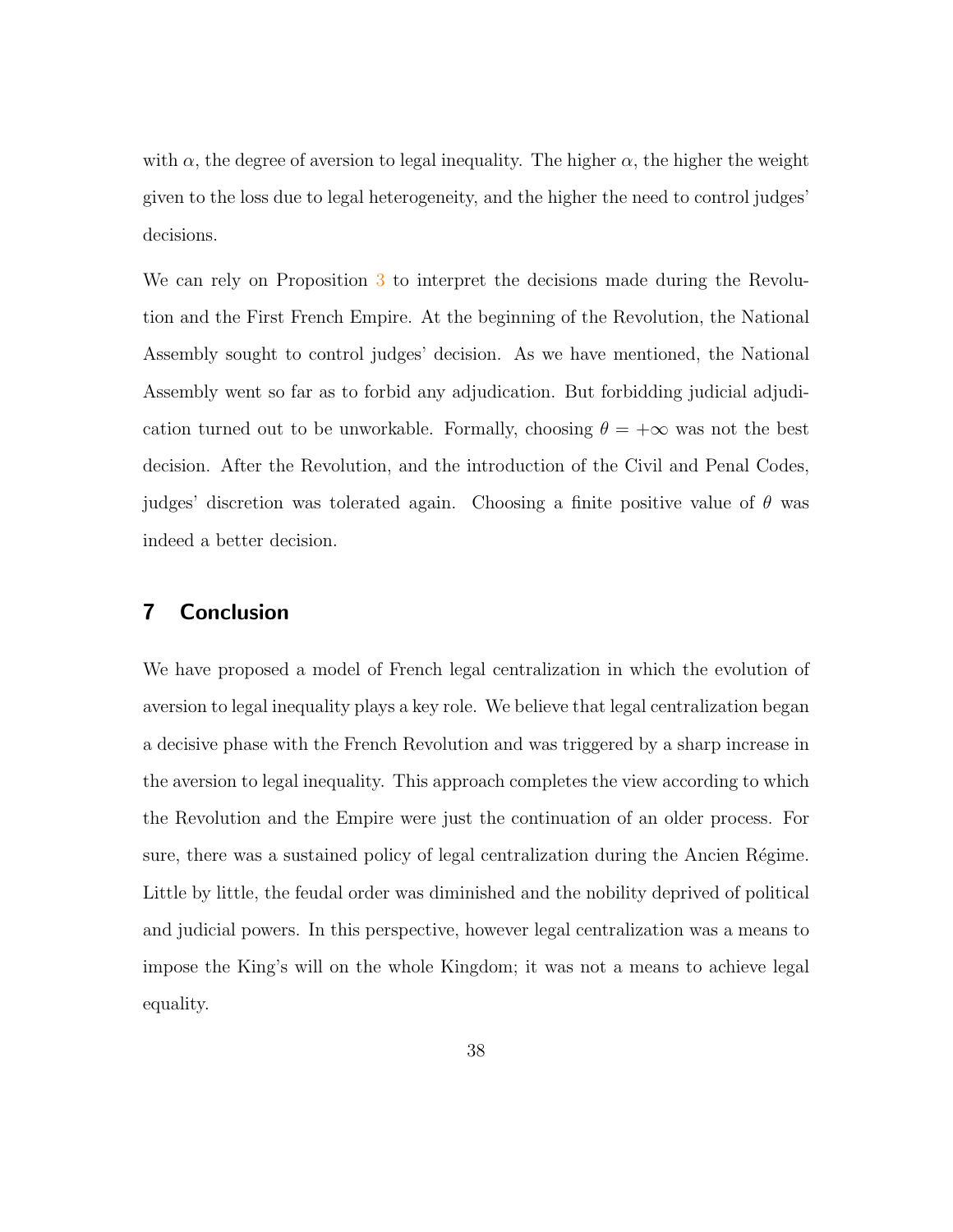An important implication of our analysis is that it does not support the argument of La Porta et al. (2008) that "regardless of whether the revolutionary or the medieval story is correct, they have very similar empirical predictions." If our analysis is correct, wealth measures such as GDP per capita should not be the only criteria used to compare the virtues of alternative legal organizations. Qualitative measures such as the degree of inequality before the law should also be taken into account. Focusing only on economic outcomes can bring about misleading conclusions on the costs and benefits of each legal system, and erroneous policy recommendations as well.

We found that a centralized legal system works better with a moderate judicial control. Judges should not behave as automata and codes must not be too precise. Statutory interpretation is key to adapt the law to local conditions. In our view this explains why the will to control judges was lesser under the Napoleonic era than under the revolutionary one (Carbasse, 2014). But in contrast to Glaeser and Shleifer (2002), the motivation to control judges did not stem from the wish to impose the will of the sovereign, but rather to limit the legal inequalities resulting from legal decentralization. When citizens value legal equality, centralization and codification can be optimal for the society as a whole, and not only for the political rulers.

Two important points deserve further research. First, to model aversion to legal inequality we have assumed that individual preferences are decreasing with the variance of the actual laws. It would be interesting to look for alternative measures of aversion to legal inequality and to allow for individual heterogeneity in the degree of this aversion as well. Second, we have relied on a static analysis of the relationships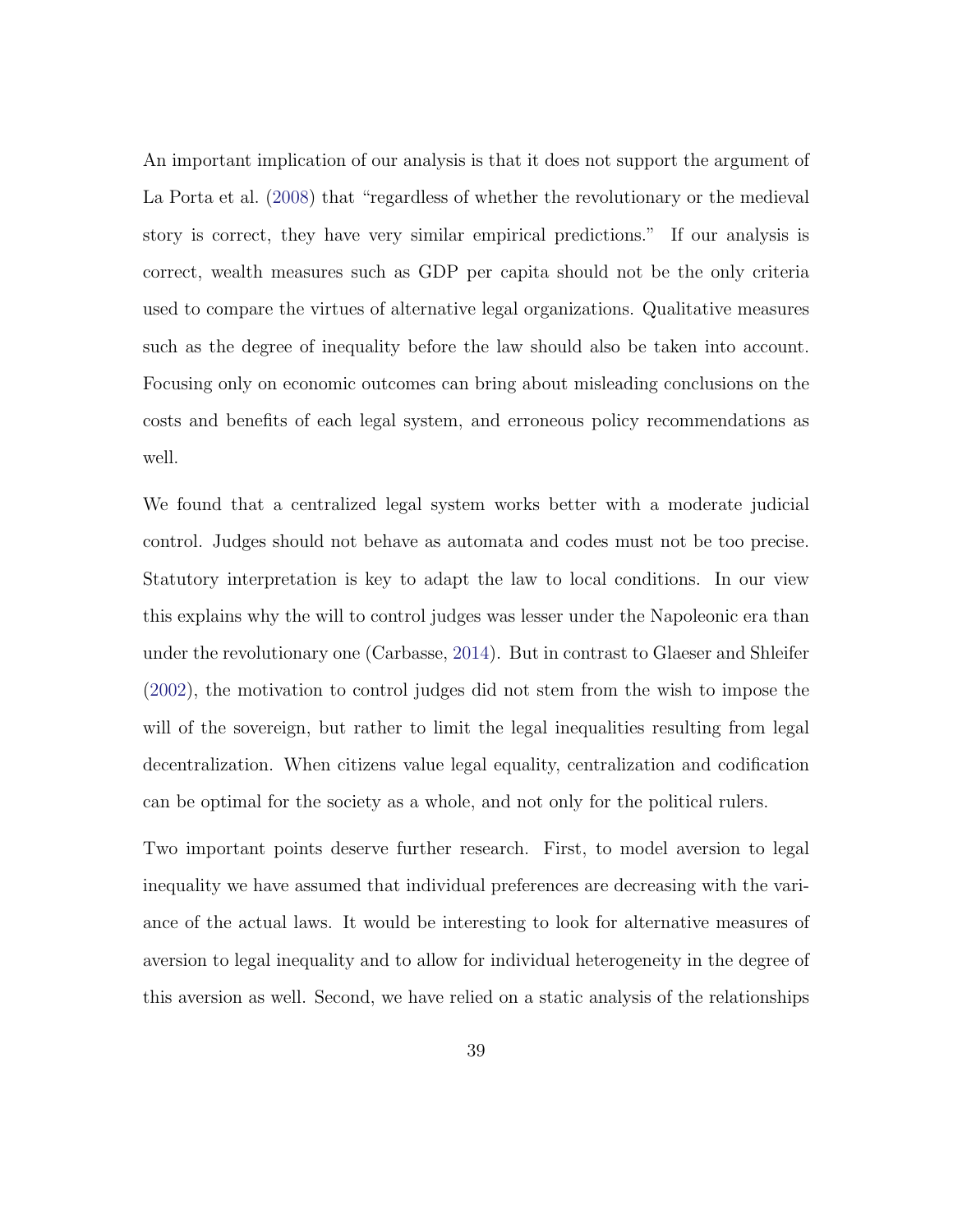between legal centralization and aversion to legal inequality. Since the demand for legal equality is self perpetuating (as Tocqueville noticed), a dynamic analysis of the long-run consequences of a one-time shift in favor of egalitarian institutions could better our understanding of the origins of French legal centralization.

### **References**

- Alfange Jr, Dean (1969). "Jeremy Bentham and the Codification of Law". Cornell L. Rev. 55.1-3, pp. 58–77.
- Allison, John W. F. (2000). A Continental Distinction in the Common Law: A Historical and Comparative Perspective on English Public Law. Oxford University Press.
- Amson, Daniel (2010). Histoire Constitutionnelle Française de la Prise de la Bastille  $\dot{a}$  Waterloo. L.G.D.J. Lextenso Editions.
- Armour, John, Simon Deakin, Priya Lele, and Mathias M. Siems (2009). "How do Legal Rules Evolve ? Evidence From a Cross-Country Comparison of Shareholder, Creditor and Worker Protection". American Journal of Comparative Law 57, pp. 579–629.
- Arruñada, Benito and Veneta Andonova (2005). "Market Institutions and Judicial Rulemaking". In: Handbook of New Institutional Economics. Ed. by Claude Menard and Mary M. Shirley. Springer, pp. 229–250.
- Balas, Aron, Rafael La Porta, Florencio Lopez-De-Silanes, and Andrei Shleifer (2008). "The Divergence of Legal Procedures". American Economic Journal: Economic Policy 1.2, pp. 138–162.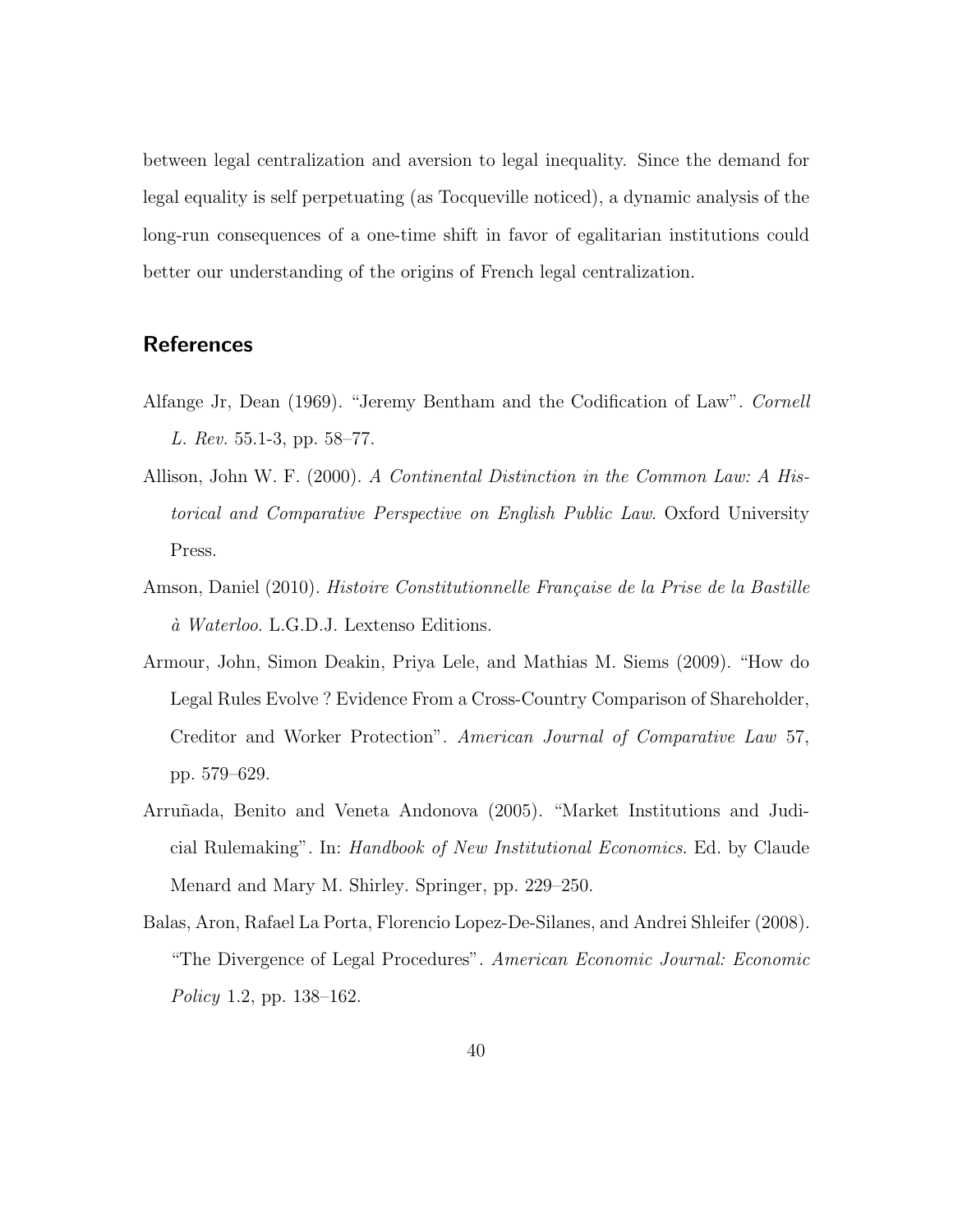- Barbiche, Bernard (2001). Les Institutions de la Monarchie Française à l'Époque Moderne. Presses Universitaires de France.
- Besley, Timothy and Torsten Persson (2011). Pillars of Prosperity: The Political Economics of Development Clusters. Princeton University Press.
- Biard, Michel (2010). "Quelle Centralisation Jacobine ?" In: La Révolution Française. Une Histoire Toujours Vivante. Ed. by Michel Biard. Tallandier.
- Biard, Michel and Pascal Dupuy (2014). La Révolution Française. 2nd Edition. Armand Collin.
- Carbasse, Jean-Marie (2014). Manuel d'Introduction Historique au Droit. 5th Edition. Presses Universitaires de France.
- Chevallier, Jean-Jacques (2001). Histoire des Institutions et des Régimes Politiques de la France de 1789 à 1958. 9th Edition. Dalloz.
- Clere, Jean-Jacques (2005). "L'Abolition des Droits Féodaux en France". Cahiers d'histoire. Revue d'histoire critique 94-95, pp. 135–157.
- Crettez, Bertrand, Bruno Deffains, Guillaume Leyte, and Laurent Pfister (2011). "On the Law and Economics of the origin of the French Civil Code". In: Does Law Matter ? Ed. by Michael Faure and Jan M. Smits. Intersentia.
- Crettez, Bertrand, Bruno Deffains, and Olivier Musy (2014). "Legal Harmonization with Endogenous Preferences". *International Review of Law and Economics* 39, pp. 20–27.
- Darnton, Robert (1973). "The Encyclopedie Wars of Prerevolutionary France". The American Historical Review 78.5, pp. 1331–1352.

Dawson, John P. (1960). A History of Lay Judges. Harvard University Press.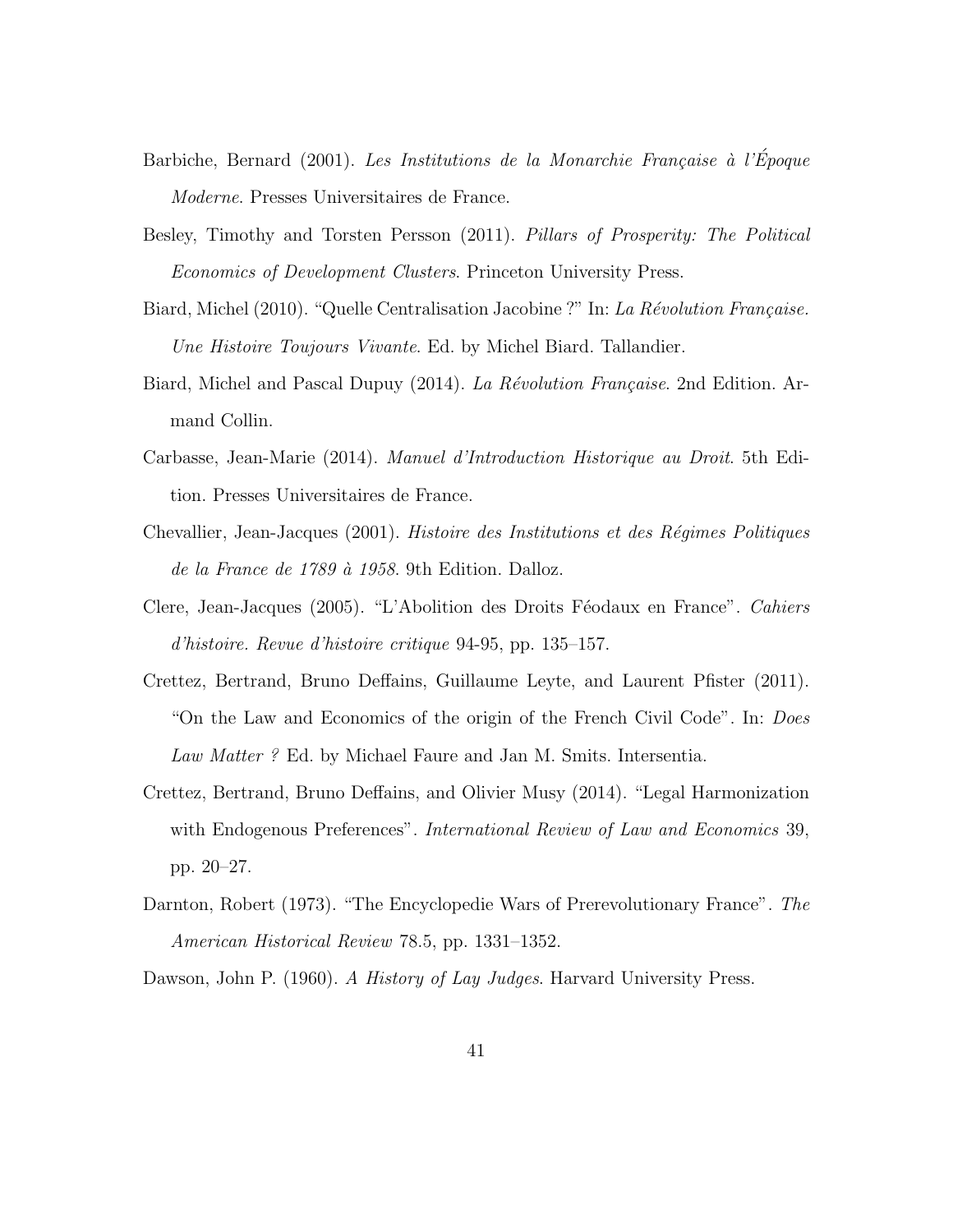- Dawson, John P. (1968). The Oracles of the Law. The University of Michigan Law School.
- Glaeser, Edward L and Andrei Shleifer (2002). "Legal origins". Quarterly Journal of Economics 117.4, pp. 1193–1229.
- Johnson, Noel D and Mark Koyama (2014). "Taxes, lawyers, and the decline of witch trials in France". Journal of Law and Economics 57.1, pp. 77–112.
- Klerman, Daniel (2015). "Economics of Legal History". In: Oxford Handbook of Law and Economics. Ed. by Francesco Parisi. Oxford University Press.
- Klerman, Daniel and Paul G. Mahoney (2007). "Legal Origin?" *Journal of Compar*ative Economics 35, pp. 278–293.
- La Porta, Rafael, Florencio Lopez-de-Silanes, and Andrei Shleifer (2008). "The Economic Consequences of Legal Origins". Journal of Economic Literature 46.2, pp. 285–332.
- Lagarde, Xavier (2009). Juste Capitalisme. Litec.
- Le Bris, David (2015). "Testing Legal Origins Theory within France: Customary Laws versus Roman Code". Working Paper.
- Loeper, Antoine (2011). "Coordination in Heterogeneous Federal Systems". *Journal* of Public Economics 95.7, pp. 900–912.

Lovisi, Claire (2011). *Introduction Historique au Droit*. 4th. Dalloz.

Montaigne, Michel de (1595 (2009)). Essais. Pocket Classiques.

Ozouf, Mona (1984). "La révolution Française et la Perception de l'Espace National: Fédérations, Fédéralisme et Stéréotypes régionaux". In: L'école de la France. Ed. by Mona Ozouf. Gallimard.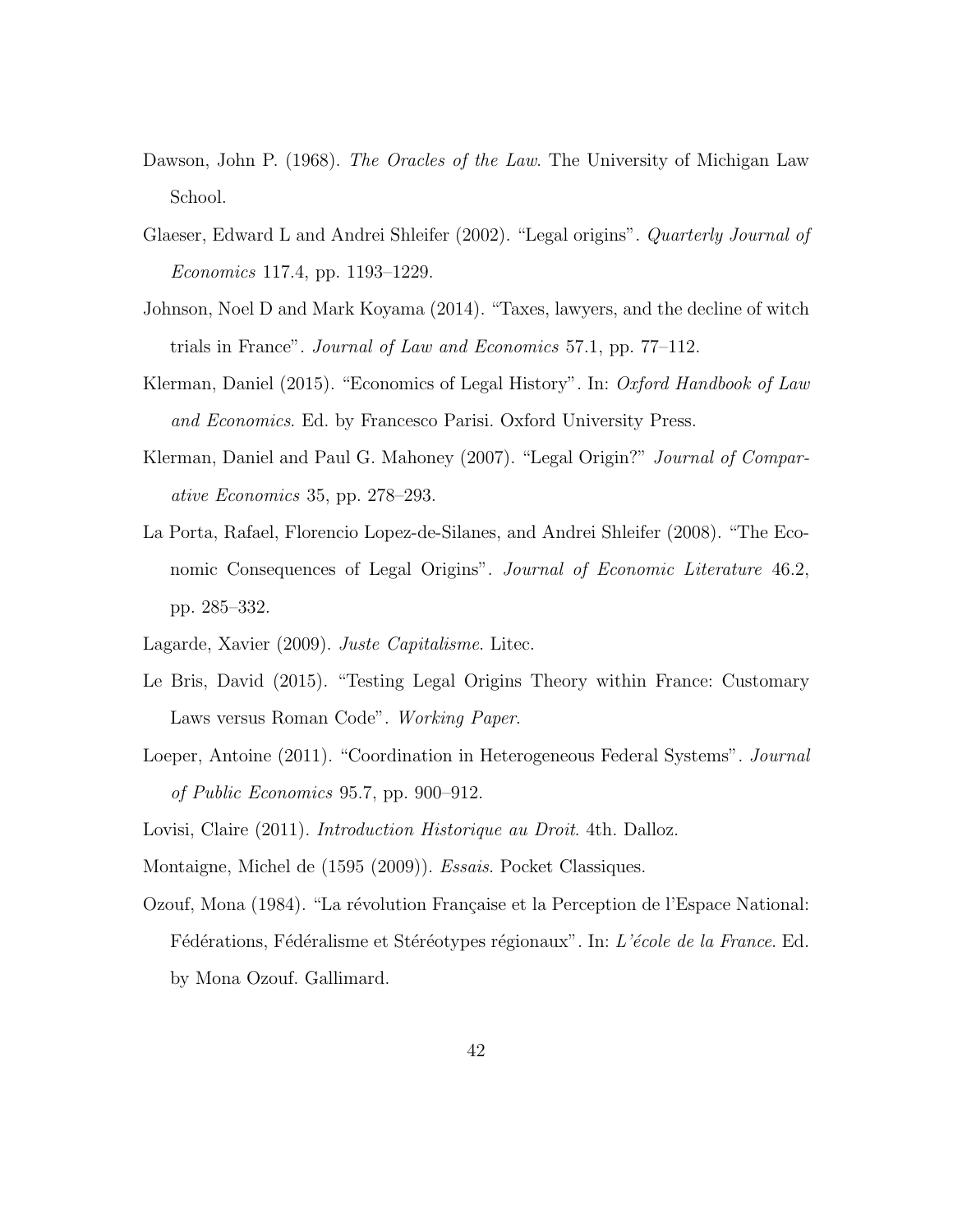- Pittz, Steven (2011). "Providential Partners? Tocqueville's Take on Equality and Centralization". The Journal of Politics 73.03, pp. 797–807.
- Portalis, Jean Étienne Marie (1820). "De l'Usage Et de l'Abus de l'Esprit Philosophique Durant le XVIIIe Siècle".
- Siems, Mathias M. (2011). "Measuring the Immeasurable: How to Turn Law into Numbers". In: Does Law Matter? Ed. by Michael Faure and Jan Smits. Intersentia, pp. 115–136.
- Tocqueville, Alexis (de) (1835). De la Démocratie en Amérique. (1981). Flammarion. — (1856). L'Ancien Régime et la Révolution. (1988). Flammarion.
- Ubrecht, Georges (1933 (1969)). "Montaigne, Juriste". In: Conférences à l'occasion du quatrieme centenaire de la mort de Montaigne. Slatkine Reprints, Geneva.
- Voltaire, François-Marie (1765). *Dictionnaire philosophique*. Collection Idéales, edition 2005.
- $-$  (1819). *Euvres complétes de Voltaire: Dialogues et entretiens philosophiques.* Œuvres compl´etes de Voltaire. Antoine-Augustin Renouard.

Von Mehren, Arthur T. (1957). The Civil Law System. Prentice Hall.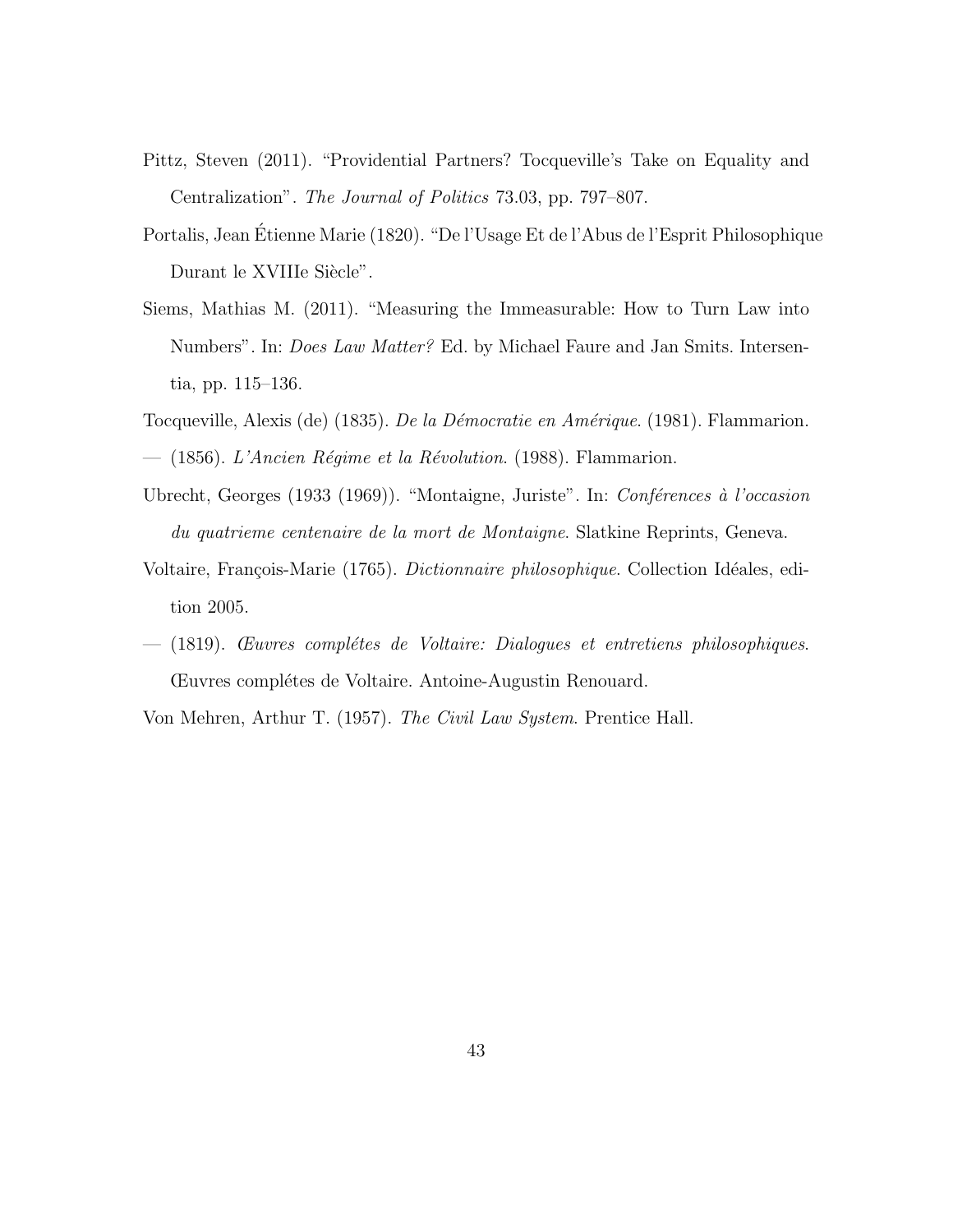### A Proof of Proposition 2

Proof of Proposition 2.

 $\bullet$  Step  $1$ 

We first prove the following Lemma:

**Lemma 1.** We have:  $\lim_{\alpha \to +\infty} \overline{\ell} = \sum_{P \in \mathcal{P}} \frac{\overline{x}_P}{P}.$ 

*Proof.* Let us defined  $u = 1/\alpha$ . We can then rewrite equation (19) as follows:

$$
\overline{\ell} = \frac{u\left(\sum_{P \in \mathcal{P}} \frac{\frac{n_P}{n} \overline{x}_P}{u + \frac{n_P}{n}}\right)}{1 - \sum_{P \in \mathcal{P}} \frac{\left(\frac{n_P}{n}\right)^2}{\left(u + \frac{n_P}{n}\right)}}
$$
(38)

Using L'Hospital's rule, we have:

$$
\lim_{u \to 0} \overline{\ell} = \lim_{u \to 0} \frac{\sum_{P \in \mathcal{P}} \frac{\frac{n_P}{n} \overline{x}_P}{u + \frac{n_P}{n}} - u \left( \sum_{P \in \mathcal{P}} \frac{\frac{n_P}{n} \overline{x}_P}{\left(u + \frac{n_P}{n}\right)^2} \right)}{\sum_{P \in \mathcal{P}} \frac{\left(\frac{n_P}{n}\right)^2}{\left(u + \frac{n_P}{n}\right)^2}}
$$
(39)

$$
=\sum_{P\in\mathcal{P}}\frac{\overline{x}_P}{\mathbb{P}}\tag{40}
$$

 $\Box$ 

#### • Step 2

Recall that the equilibrium value of the social objective in the Tocqueville equilibrium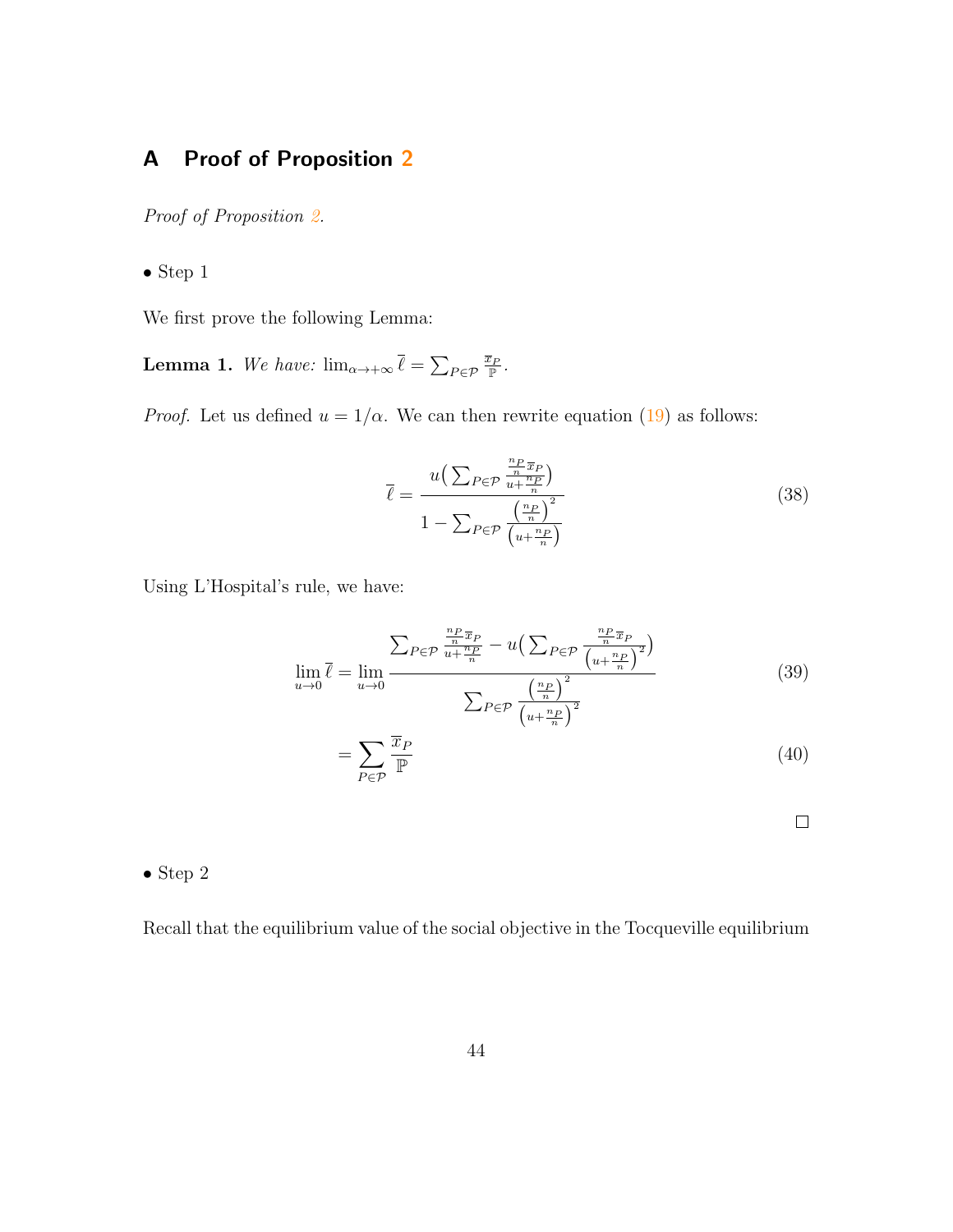given  $(12)$  is:

$$
\sum_{i=1}^{n} \mathcal{U}_i = -\frac{1}{2} \sum_{i=1}^{n} (x_i - \bar{x})^2
$$
 (41)

The value of the social objective associated to a girondin equilibrium (associated to a set of  $P$  provinces) is:

$$
\sum_{i=1}^{n} \mathcal{U}_i = -\frac{1}{2} \sum_{P \in \mathcal{P}} \sum_{i \in P} (\ell_P - x_i)^2 - \frac{\alpha}{2} \sum_{P' \in \mathcal{P}} n_{P'} (\ell_{P'} - \bar{\ell})^2
$$
(42)

where  $\ell_P$  and  $\bar{\ell}$  are given respectively by equations (17) and (19).

We now compare the values of the social objectives given in equations  $(41)$  and  $(42)$ . To do this, we first study the difference:

$$
\Delta = \sum_{i=1}^{n} (x_i - \bar{x})^2 - \sum_{P \in \mathcal{P}} \sum_{i \in P} (\ell_P - x_i)^2
$$
\n(43)

We have:

$$
\Delta = \sum_{P \in \mathcal{P}} \sum_{i \in P} \left\{ (x_i - \bar{x})^2 - \left( x_i - \frac{\overline{x}_P + \alpha \frac{n_P}{n} \overline{\ell}}{1 + \alpha \frac{n_P}{n}} \right)^2 \right\}
$$
(44)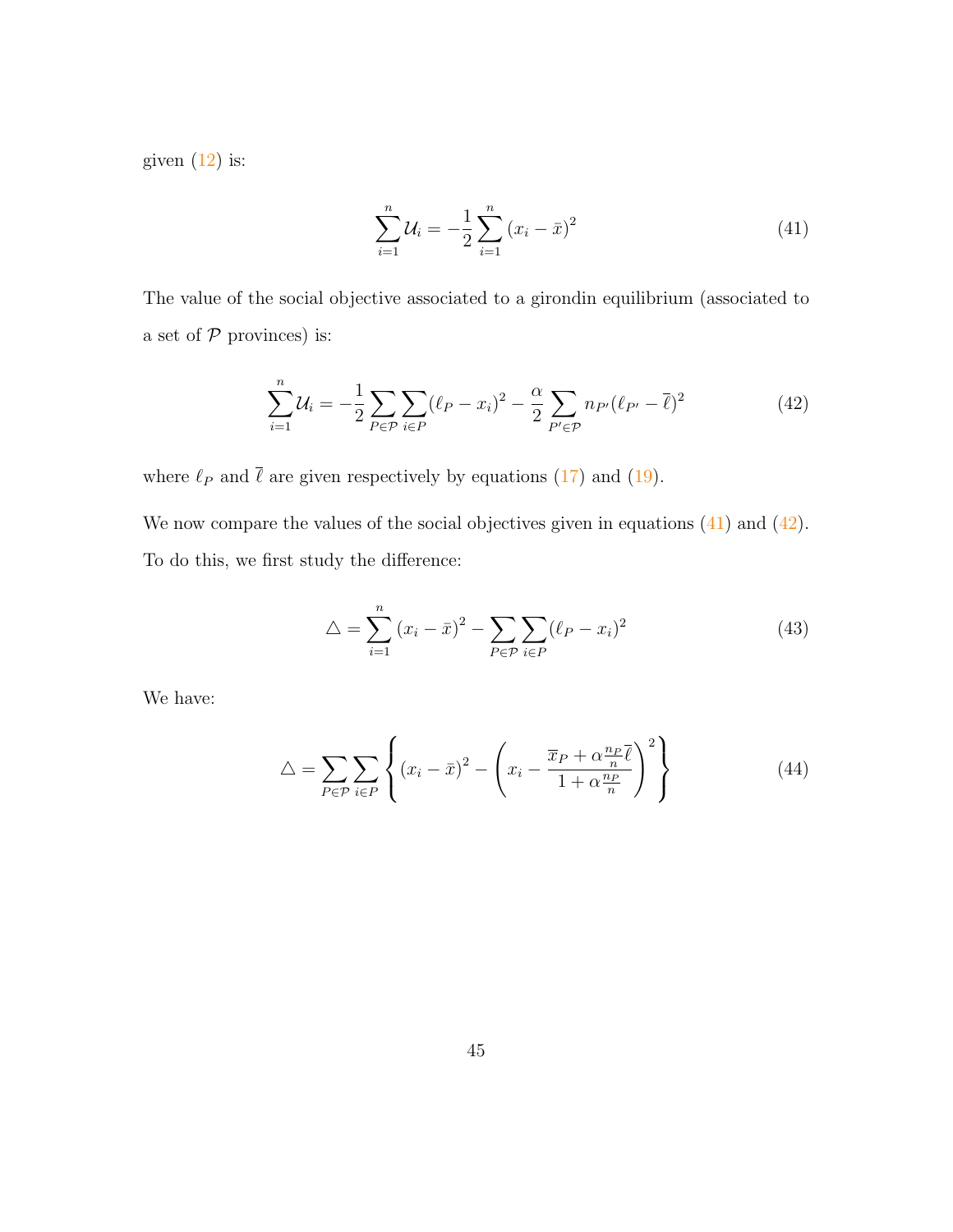$$
=\sum_{P\in\mathcal{P}}\sum_{i\in P}\left\{x_i^2 - 2x_i\overline{x} + \overline{x}^2 - \left[x_i^2 - 2x_i\left(\frac{\overline{x}_P + \alpha\frac{n_P}{n}\overline{\ell}}{1 + \alpha\frac{n_P}{n}}\right) + \frac{\overline{x}_P^2 + 2\alpha\overline{x}_P\overline{\ell}\frac{n_P}{n} + \alpha^2(\frac{n_P}{n})^2(\overline{\ell})^2}{\left(1 + \alpha\frac{n_P}{n}\right)^2}\right]\right\}
$$
(45)

$$
= \sum_{P \in \mathcal{P}} \left\{ -2n_P \overline{x}_P \overline{x} + n_P \overline{x}^2 + 2n_P \overline{x}_P \left( \frac{\overline{x}_P + \alpha \frac{n_P}{n} \overline{\ell}}{1 + \alpha \frac{n_P}{n}} \right) - n_P \left( \frac{\overline{x}_P^2 + 2\alpha \overline{x}_P \overline{\ell} \frac{n_P}{n} + \alpha^2 (\frac{n_P}{n})^2 (\overline{\ell})^2}{\left(1 + \alpha \frac{n_P}{n}\right)^2} \right) \right\}
$$
(46)

$$
= -2n\overline{x}^2 + n\overline{x}^2 + 2\left(\sum_{P \in \mathcal{P}} \frac{n_P \overline{x}_P^2}{1 + \alpha \frac{n_P}{n}} + \overline{\ell} \sum_{P \in \mathcal{P}} n_P \overline{x}_P \alpha \frac{\frac{n_P}{n}}{1 + \alpha \frac{n_P}{n}}\right) \tag{47}
$$

$$
-\sum_{P \in \mathcal{P}} \frac{n_P \overline{x}_P^2}{\left(1 + \alpha \frac{n_P}{n}\right)^2} - 2\overline{\ell} \sum_{P \in \mathcal{P}} \frac{n_P \overline{x}_P \alpha \frac{n_P}{n}}{\left(1 + \alpha \frac{n_P}{n}\right)^2} - (\overline{\ell})^2 \sum_{P \in \mathcal{P}} \frac{n_P \left(\alpha \frac{n_P}{n}\right)^2}{\left(1 + \alpha \frac{n_P}{n}\right)^2}
$$
(48)

$$
= -n\overline{x}^2 + \sum_{P \in \mathcal{I}} \frac{n_p \overline{x}_P^2}{1 + \alpha \frac{n_P}{n}} (2 - \frac{1}{1 + \alpha \frac{n_P}{n}}) + 2\overline{\ell} \sum_{P \in \mathcal{P}} \alpha \frac{n_P}{n} n_P \overline{x}_P \left(\frac{1}{1 + \alpha \frac{n_P}{n}} - \frac{1}{(1 + \alpha \frac{n_P}{n})^2}\right)
$$
\n(49)

$$
-(\overline{\ell})^2 \sum_{P \in \mathcal{P}} \frac{n_P \alpha^2 (\frac{n_P}{n})^2}{\left(1 + \alpha \frac{n_P}{n}\right)^2} \tag{50}
$$

$$
= -n\overline{x}^2 + \sum_{P \in} \frac{n_p \overline{x}_P^2}{\left(1 + \alpha \frac{n_P}{n}\right)^2} (1 + 2\alpha \frac{n_P}{n}) + 2\overline{\ell} \sum_{P \in \mathcal{P}} \alpha \frac{n_P}{n} n_P \overline{x}_P \left(\frac{1}{1 + \alpha \frac{n_P}{n}} - \frac{1}{(1 + \alpha \frac{n_P}{n})^2}\right)
$$
\n(51)

$$
-(\overline{\ell})^2 \sum_{P \in \mathcal{P}} \frac{n_P \alpha^2 (\frac{n_P}{n})^2}{\left(1 + \alpha \frac{n_P}{n}\right)^2} \tag{52}
$$

$$
= -n\overline{x}^2 + \sum_{P \in} \frac{n_p \overline{x}_P^2}{\left(1 + \alpha \frac{n_P}{n}\right)^2} (1 + 2\alpha \frac{n_P}{n}) + 2\overline{\ell} \sum_{P \in \mathcal{P}} n_P \overline{x}_P \frac{\alpha \frac{n_P}{n}}{\left(1 + \alpha \frac{n_P}{n}\right)} \left(1 - \frac{1}{\left(1 + \alpha \frac{n_P}{n}\right)}\right)
$$
\n(53)

$$
-(\overline{\ell})^2 \sum_{P \in \mathcal{P}} \frac{n_P \alpha^2 (\frac{n_P}{n})^2}{\left(1 + \alpha \frac{n_P}{n}\right)^2} \tag{54}
$$